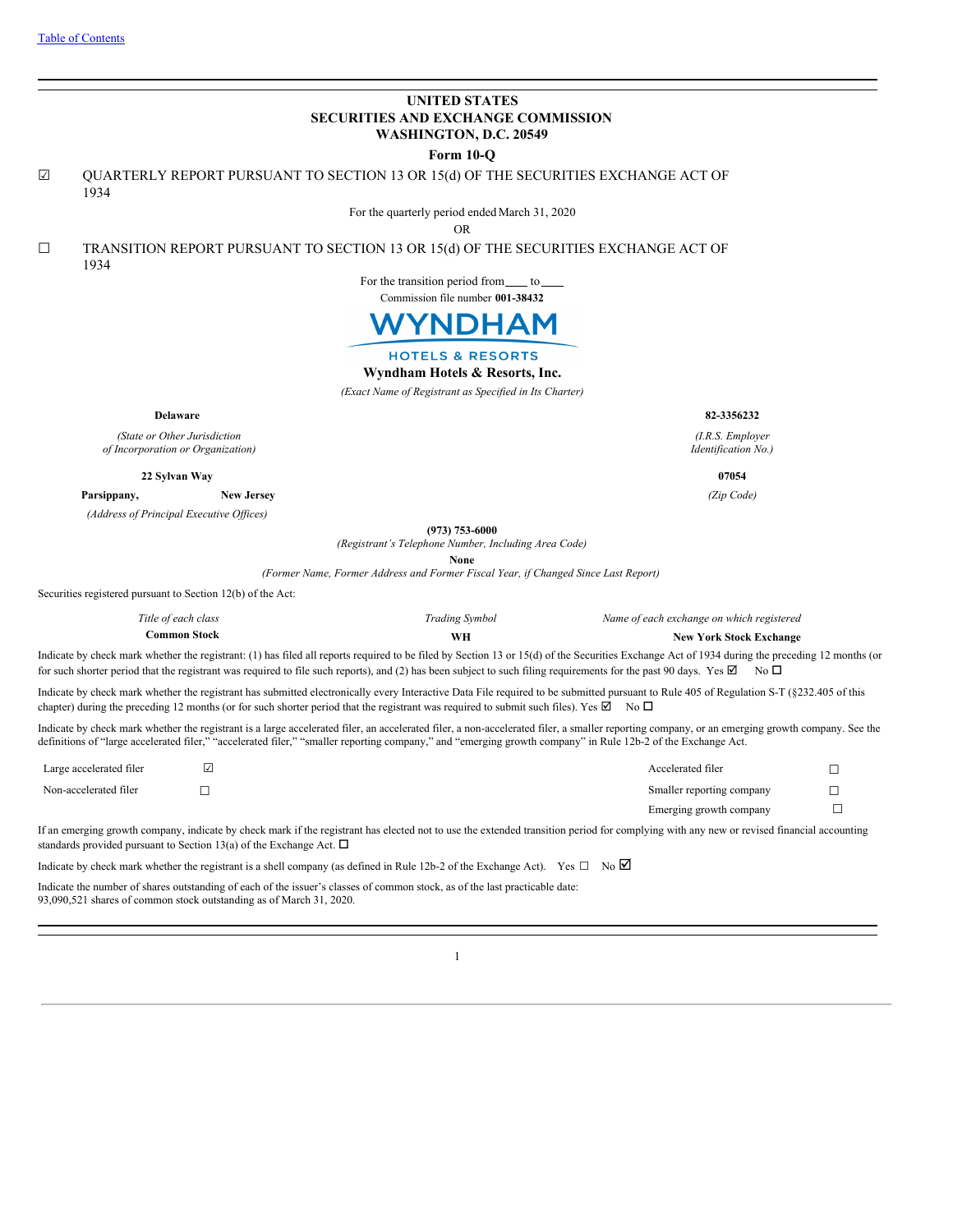# **TABLE OF CONTENTS**

|          |                                                                                       | Page |
|----------|---------------------------------------------------------------------------------------|------|
| PART I   | <b>FINANCIAL INFORMATION</b>                                                          |      |
| Item 1.  | <b>Condensed Consolidated Financial Statements (Unaudited)</b>                        |      |
|          | Report of Independent Registered Public Accounting Firm                               |      |
|          | <b>Condensed Consolidated Statements of Income</b>                                    |      |
|          | Condensed Consolidated Statements of Comprehensive Income (Loss)                      | 3    |
|          | <b>Condensed Consolidated Balance Sheets</b>                                          | 4    |
|          | <b>Condensed Consolidated Statements of Cash Flows</b>                                | 5    |
|          | <b>Condensed Consolidated Statements of Equity</b>                                    | 6    |
|          | <b>Notes to Condensed Consolidated Financial Statements</b>                           |      |
| Item 2.  | Management's Discussion and Analysis of Financial Condition and Results of Operations | 21   |
|          | <b>Forward-Looking Statements</b>                                                     | 21   |
| Item 3.  | Quantitative and Qualitative Disclosures About Market Risk                            | 30   |
| Item 4.  | <b>Controls and Procedures</b>                                                        | 31   |
| PART II  | OTHER INFORMATION                                                                     |      |
| Item 1.  | <b>Legal Proceedings</b>                                                              | 31   |
| Item 1A. | <b>Risk Factors</b>                                                                   | 31   |
| Item 2.  | Unregistered Sales of Equity Securities and Use of Proceeds                           | 33   |
| Item 3.  | <b>Defaults Upon Senior Securities</b>                                                | 34   |
| Item 4.  | <b>Mine Safety Disclosures</b>                                                        | 34   |
| Item 5.  | <b>Other Information</b>                                                              | 34   |
| Item 6.  | <b>Exhibits</b>                                                                       | 34   |
|          | <b>Signatures</b>                                                                     | 35   |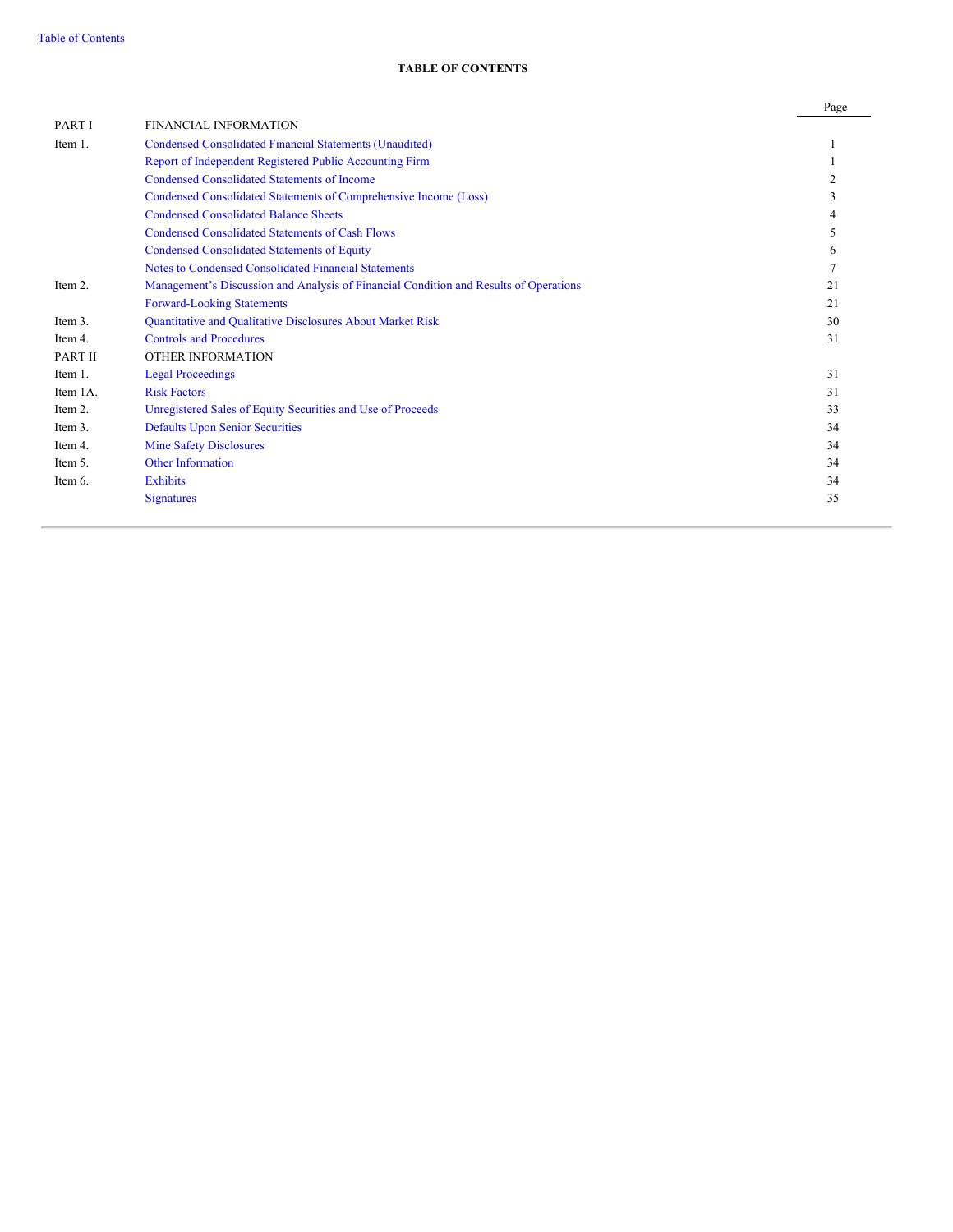# **Item 1. Financial Statements (Unaudited).**

### **REPORT OF INDEPENDENT REGISTERED PUBLIC ACCOUNTING FIRM**

To the Board of Directors and Stockholders of Wyndham Hotels & Resorts, Inc.

#### **Results of Review of Interim Financial Statements**

We have reviewed the accompanying condensed consolidated balance sheet of Wyndham Hotels & Resorts, Inc. and subsidiaries (the "Company") as of March 31, 2020, the related condensed consolidated statements of income, comprehensive income (loss), cash flows, and equity for the three-month period ended March 31, 2020 and 2019, and the related notes (collectively referred to as the "interim financial statements"). Based on our reviews, we are not aware of any material modifications that should be made to the accompanying interim financial statements for them to be in conformity with accounting principles generally accepted in the United States of America.

We have previously audited, in accordance with the standards of the Public Company Accounting Oversight Board (United States) (PCAOB), the consolidated balance sheet of the Company as of December 31, 2019, and the related consolidated and combined statements of income, comprehensive income, cash flows, and equity for the year then ended (not presented herein); and in our report dated February 13, 2020, we expressed an unqualified opinion (which included an emphasis of a matter paragraph relating to expense allocations for certain corporate functions and services historically provided by Wyndham Worldwide Corporation) on those consolidated and combined financial statements. In our opinion, the information set forth in the accompanying condensed consolidated balance sheet as of December 31, 2019, is fairly stated, in all material respects, in relation to the consolidated balance sheet from which it has been derived.

#### **Basis for Review Results**

The interim financial statements are the responsibility of the Company's management. We are a public accounting firm registered with the PCAOB and are required to be independent with respect to the Company in accordance with the U.S. federal securities laws and the applicable rules and regulations of the Securities and Exchange Commission and the PCAOB.

We conducted our reviews in accordance with standards of the PCAOB. A review of interim financial statements consists principally of applying analytical procedures and making inquiries of persons responsible for financial and accounting matters. It is substantially less in scope than an audit conducted in accordance with the standards of the PCAOB, the objective of which is the expression of an opinion regarding the financial statements taken as a whole. Accordingly, we do not express such an opinion.

/s/ Deloitte & Touche LLP New York, New York May 5, 2020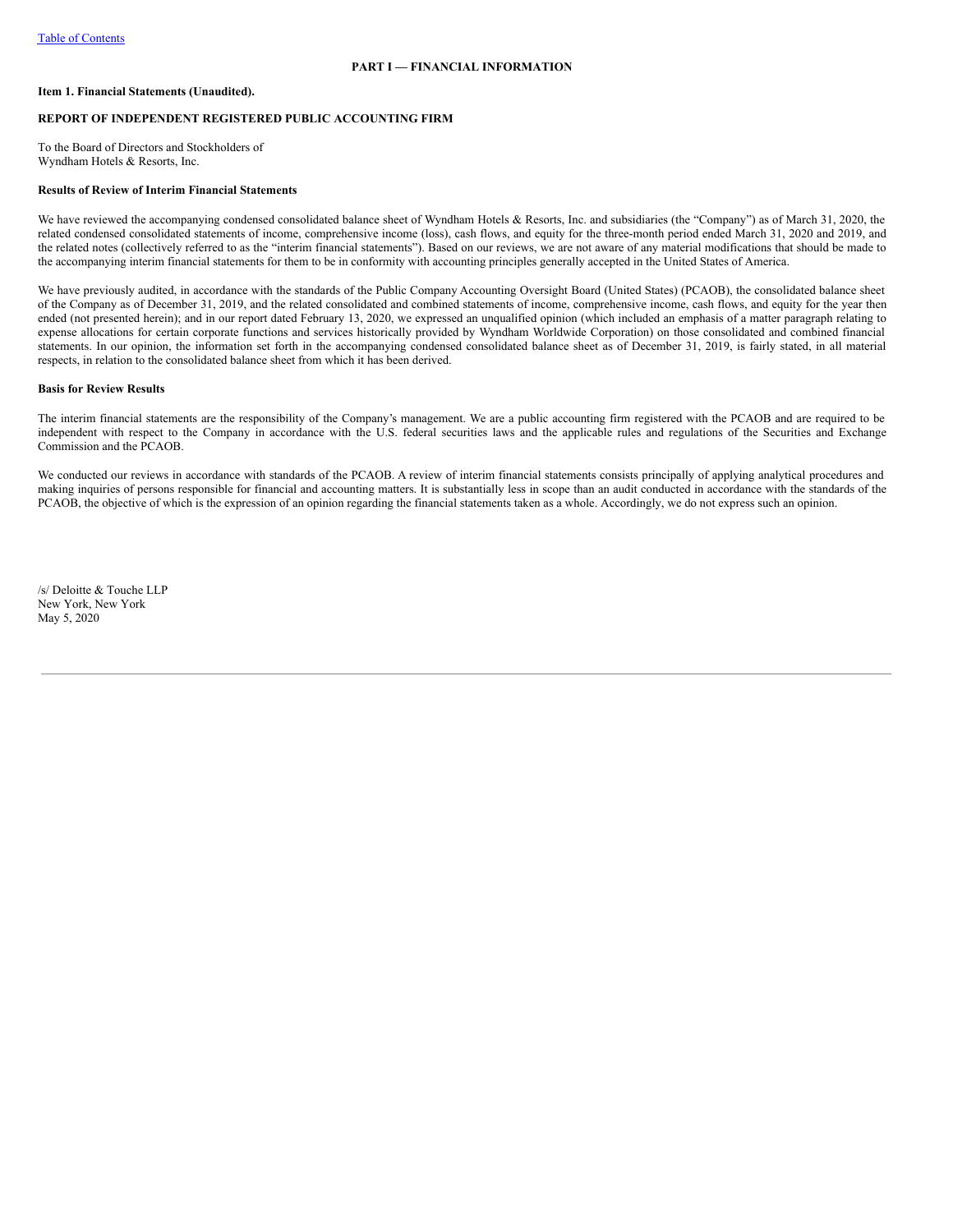#### **WYNDHAM HOTELS & RESORTS, INC. CONDENSED CONSOLIDATED STATEMENTS OF INCOME (In millions, except per share amounts) (Unaudited)**

|                                               |                    | <b>Three Months Ended March</b><br>31. |
|-----------------------------------------------|--------------------|----------------------------------------|
|                                               | 2020               | 2019                                   |
| <b>Net revenues</b>                           |                    |                                        |
| Royalties and franchise fees                  | \$<br>92           | <sup>\$</sup><br>101                   |
| Marketing, reservation and loyalty            | 106                | 113                                    |
| Management and other fees                     | 32                 | 39                                     |
| License and other revenues from former Parent | 21                 | 29                                     |
| Cost reimbursements                           | 126                | 155                                    |
| Other                                         | 33                 | 31                                     |
| Net revenues                                  | 410                | 468                                    |
| <b>Expenses</b>                               |                    |                                        |
| Marketing, reservation and loyalty            | 118                | 129                                    |
| Operating                                     | 35                 | 43                                     |
| General and administrative                    | 28                 | 34                                     |
| Cost reimbursements                           | 126                | 155                                    |
| Depreciation and amortization                 | 25                 | 29                                     |
| Restructuring                                 | 13                 |                                        |
| Transaction-related, net                      | 8                  | $\tau$                                 |
| Separation-related                            | $\mathbf{1}$       | 21                                     |
| Total expenses                                | 354                | 418                                    |
| <b>Operating income</b>                       | 56                 | 50                                     |
| Interest expense, net                         | 25                 | 24                                     |
| Income before income taxes                    | 31                 | 26                                     |
| Provision for income taxes                    | 9                  | 5                                      |
| <b>Net income</b>                             | $\mathbb{S}$<br>22 | 21<br>$\mathbb{S}$                     |
| <b>Earnings per share</b>                     |                    |                                        |
| <b>Basic</b>                                  | \$<br>0.23         | S<br>0.22                              |
| Diluted                                       | 0.23               | 0.22                                   |

See Notes to Condensed Consolidated Financial Statements.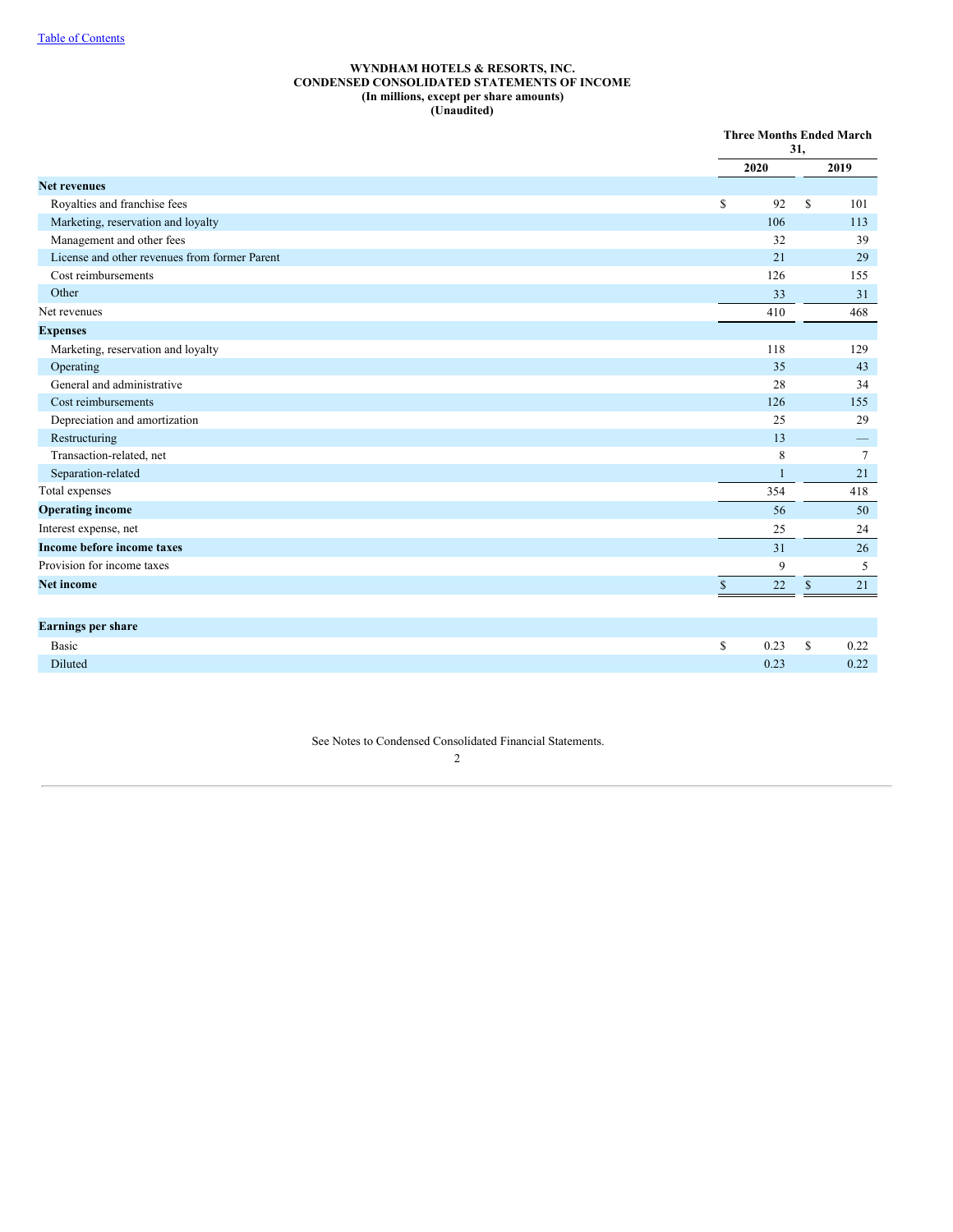### **WYNDHAM HOTELS & RESORTS, INC. CONDENSED CONSOLIDATED STATEMENTS OF COMPREHENSIVE INCOME (LOSS) (In millions) (Unaudited)**

|                                          | <b>Three Months Ended March</b><br>31, |      |  |      |  |  |
|------------------------------------------|----------------------------------------|------|--|------|--|--|
|                                          |                                        | 2020 |  | 2019 |  |  |
| <b>Net income</b>                        |                                        | 22   |  | 21   |  |  |
| Other comprehensive loss, net of tax     |                                        |      |  |      |  |  |
| Foreign currency translation adjustments |                                        | (3)  |  |      |  |  |
| Unrealized losses on cash flow hedges    |                                        | (36) |  | (8)  |  |  |
| Other comprehensive loss, net of tax     |                                        | (39) |  | (7)  |  |  |
| Comprehensive (loss) income              |                                        | (17) |  | 14   |  |  |

See Notes to Condensed Consolidated Financial Statements.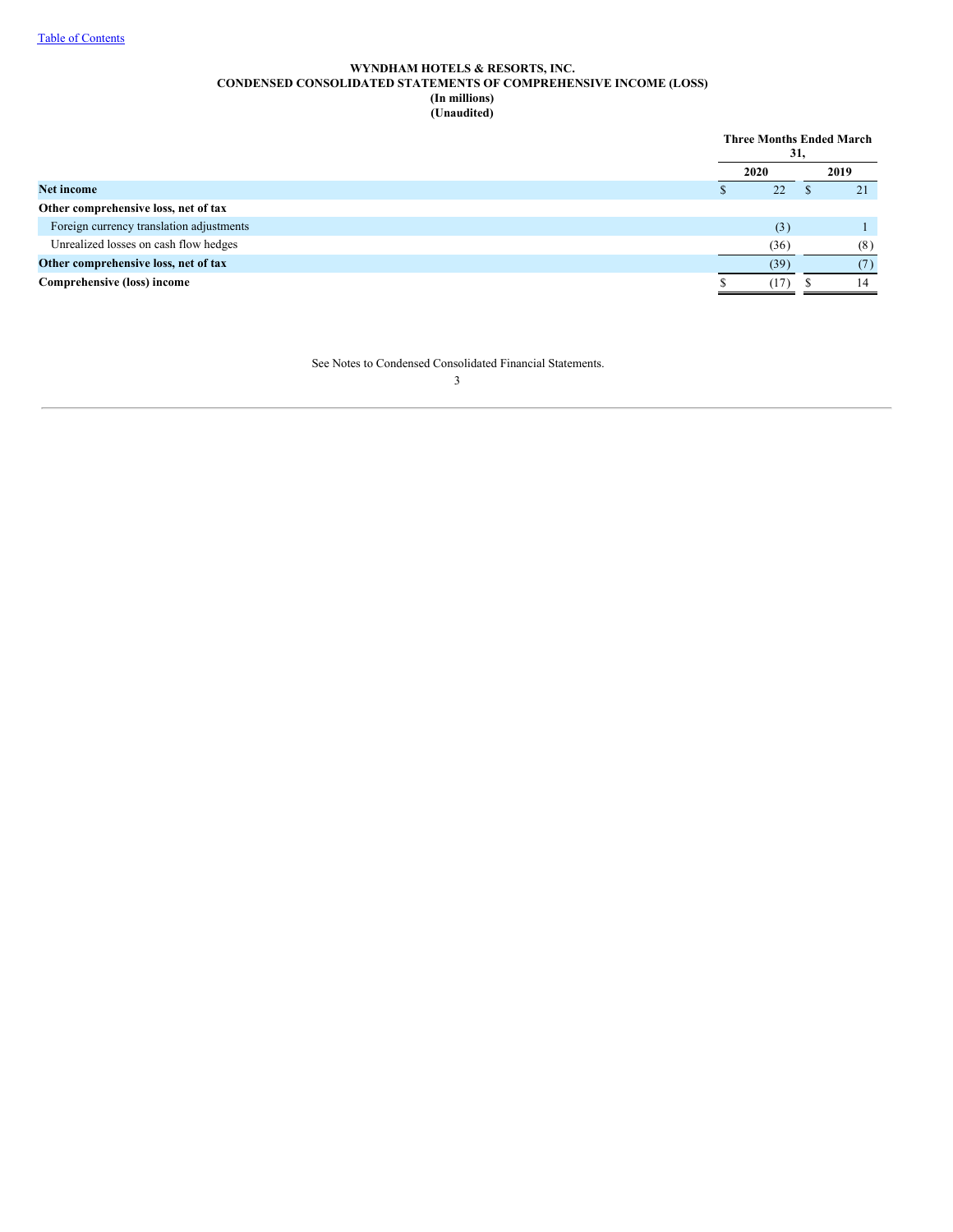# **WYNDHAM HOTELS & RESORTS, INC. CONDENSED CONSOLIDATED BALANCE SHEETS (In millions, except per share amounts) (Unaudited)**

|                                                                                                                                           |               | March 31, 2020 |              | December 31, 2019 |
|-------------------------------------------------------------------------------------------------------------------------------------------|---------------|----------------|--------------|-------------------|
| <b>Assets</b>                                                                                                                             |               |                |              |                   |
| Current assets:                                                                                                                           |               |                |              |                   |
| Cash and cash equivalents                                                                                                                 | $\mathbb{S}$  | 749            | $\mathbb{S}$ | 94                |
| Trade receivables, net                                                                                                                    |               | 296            |              | 304               |
| Prepaid expenses                                                                                                                          |               | 54             |              | 48                |
| Other current assets                                                                                                                      |               | 48             |              | 53                |
| Total current assets                                                                                                                      |               | 1,147          |              | 499               |
| Property and equipment, net                                                                                                               |               | 299            |              | 307               |
| Goodwill                                                                                                                                  |               | 1,539          |              | 1,539             |
| Trademarks, net                                                                                                                           |               | 1,395          |              | 1,395             |
| Franchise agreements and other intangibles, net                                                                                           |               | 542            |              | 551               |
| Other non-current assets                                                                                                                  |               | 236            |              | 242               |
| <b>Total assets</b>                                                                                                                       | $\mathbb S$   | 5,158          | $\mathbb{S}$ | 4,533             |
| Liabilities and equity                                                                                                                    |               |                |              |                   |
| Current liabilities:                                                                                                                      |               |                |              |                   |
| Current portion of long-term debt                                                                                                         | ${\mathbb S}$ | 21             | \$           | 21                |
| Accounts payable                                                                                                                          |               | 41             |              | 30                |
| Deferred revenues                                                                                                                         |               | 121            |              | 132               |
| Accrued expenses and other current liabilities                                                                                            |               | 232            |              | 279               |
| Total current liabilities                                                                                                                 |               | 415            |              | 462               |
| Long-term debt                                                                                                                            |               | 2,831          |              | 2,101             |
| Deferred income taxes                                                                                                                     |               | 376            |              | 387               |
| Deferred revenues                                                                                                                         |               | 159            |              | 151               |
| Other non-current liabilities                                                                                                             |               | 265            |              | 220               |
| <b>Total liabilities</b>                                                                                                                  |               | 4,046          |              | 3,321             |
| Commitments and contingencies (Note 11)                                                                                                   |               |                |              |                   |
| Stockholders' equity:                                                                                                                     |               |                |              |                   |
| Preferred stock, \$.01 par value, authorized 6.0 shares, none issued and outstanding                                                      |               |                |              |                   |
| Common stock, \$.01 par value, authorized 600.0 shares, 100.7 and 100.6 issued and outstanding at March 31, 2020 and<br>December 31, 2019 |               | $\mathbf{1}$   |              | $\mathbf{1}$      |
| Treasury stock, at cost - 7.7 and 6.8 shares at March 31, 2020 and December 31, 2019                                                      |               | (408)          |              | (363)             |
| Additional paid-in capital                                                                                                                |               | 1,490          |              | 1,488             |
| Retained earnings                                                                                                                         |               | 95             |              | 113               |
| Accumulated other comprehensive income (loss)                                                                                             |               | (66)           |              | (27)              |
| Total stockholders' equity                                                                                                                |               | 1,112          |              | 1,212             |
| <b>Total liabilities and equity</b>                                                                                                       | $\mathbb{S}$  | 5,158          | $\mathbb{S}$ | 4,533             |

See Notes to Condensed Consolidated Financial Statements.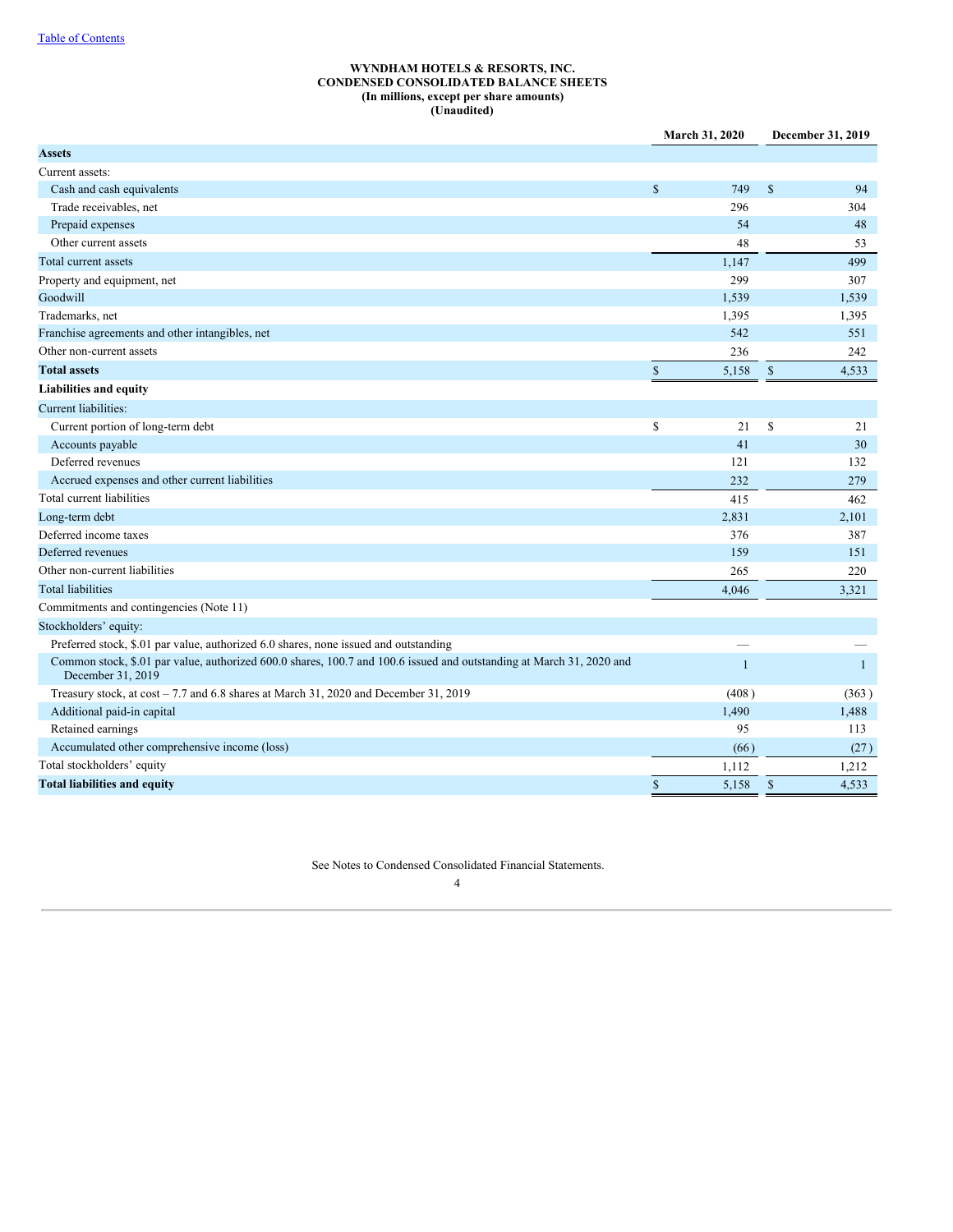### **WYNDHAM HOTELS & RESORTS, INC. CONDENSED CONSOLIDATED STATEMENTS OF CASH FLOWS (In millions) (Unaudited)**

|                                                                                             |                     | Three Months Ended March 31, |  |  |
|---------------------------------------------------------------------------------------------|---------------------|------------------------------|--|--|
|                                                                                             | 2020                | 2019                         |  |  |
| <b>Operating activities</b>                                                                 |                     |                              |  |  |
| Net income                                                                                  | S<br>22             | S<br>21                      |  |  |
| Adjustments to reconcile net income to net cash provided by/(used in) operating activities: |                     |                              |  |  |
| Depreciation and amortization                                                               | 25                  | 29                           |  |  |
| Deferred income taxes                                                                       | $\overline{2}$      | $\overline{3}$               |  |  |
| Stock-based compensation                                                                    | $\overline{4}$      | 5                            |  |  |
| Net change in assets and liabilities:                                                       |                     |                              |  |  |
| Trade receivables                                                                           | (5)                 | (3)                          |  |  |
| Prepaid expenses                                                                            | (6)                 | (14)                         |  |  |
| Other current assets                                                                        | (8)                 | (1)                          |  |  |
| Accounts payable, accrued expenses and other current liabilities                            | (14)                | (13)                         |  |  |
| Deferred income                                                                             | (2)                 | (8)                          |  |  |
| Payments of development advance notes                                                       | (3)                 | (6)                          |  |  |
| Other, net                                                                                  | 2                   | (6)                          |  |  |
| Net cash provided by operating activities                                                   | 17                  | $7\overline{ }$              |  |  |
| <b>Investing activities</b>                                                                 |                     |                              |  |  |
| Property and equipment additions                                                            | (7)                 | (9)                          |  |  |
| Other, net                                                                                  |                     | (2)                          |  |  |
| Net cash used in investing activities                                                       | (7)                 | (11)                         |  |  |
| <b>Financing activities</b>                                                                 |                     |                              |  |  |
| Proceeds from borrowings                                                                    | 744                 |                              |  |  |
| Finance lease payments                                                                      | (1)                 | (1)                          |  |  |
| Principal payments on long-term debt                                                        | (14)                | (4)                          |  |  |
| Dividends to shareholders                                                                   | (30)                | (28)                         |  |  |
| Repurchases of common stock                                                                 | (50)                | (45)                         |  |  |
| Net share settlement of incentive equity awards                                             | (2)                 |                              |  |  |
| Net cash provided by/(used in) financing activities                                         | 647                 | (78)                         |  |  |
| Effect of changes in exchange rates on cash, cash equivalents and restricted cash           | (2)                 | $\overline{\phantom{0}}$     |  |  |
| Net increase/(decrease) in cash, cash equivalents and restricted cash                       | 655                 | (82)                         |  |  |
| Cash, cash equivalents and restricted cash, beginning of period                             | 94                  | 366                          |  |  |
| Cash, cash equivalents and restricted cash, end of period                                   | $\mathbb{S}$<br>749 | $\mathbb{S}$<br>284          |  |  |

See Notes to Condensed Consolidated Financial Statements.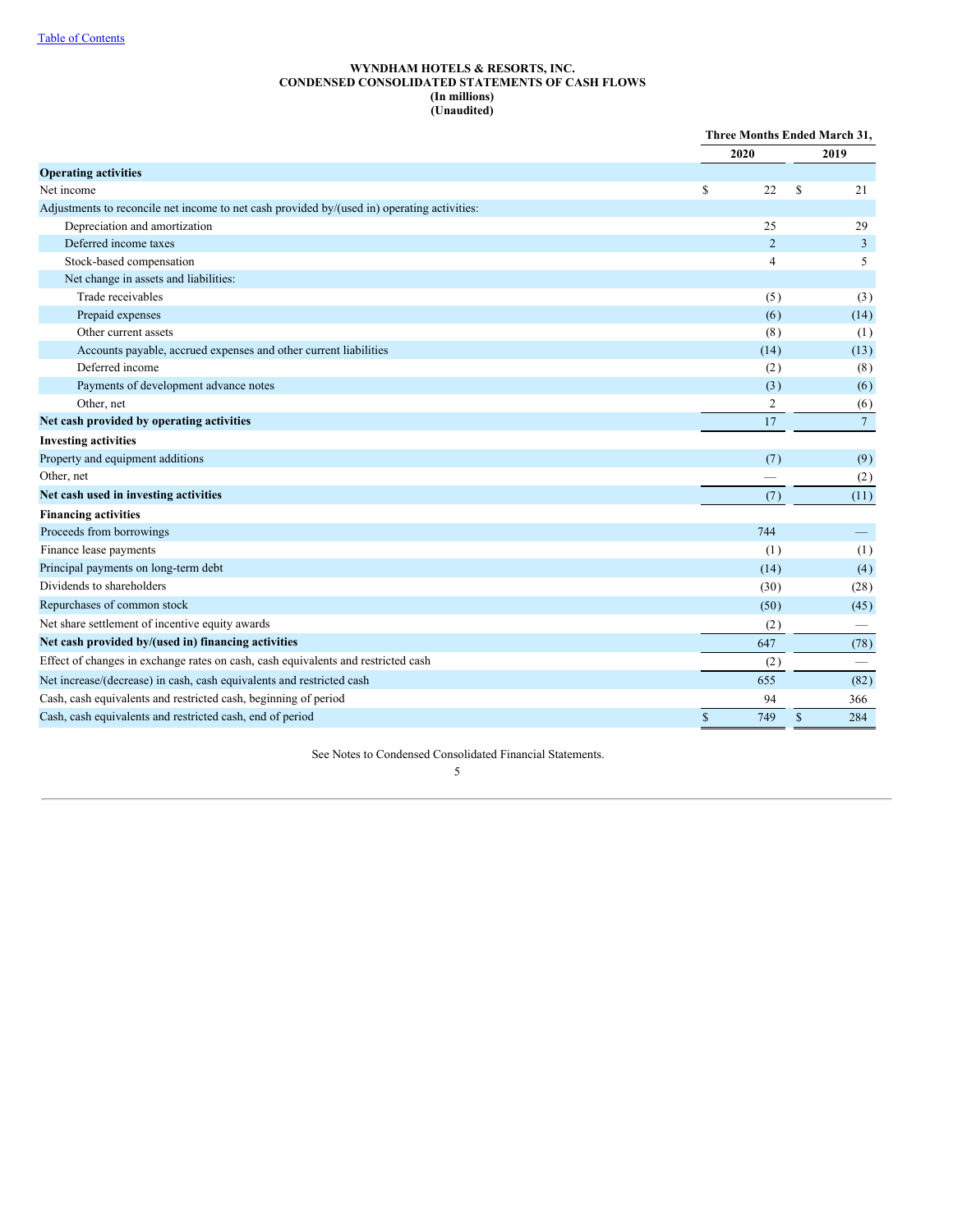### **WYNDHAM HOTELS & RESORTS, INC. CONDENSED CONSOLIDATED STATEMENTS OF EQUITY (In millions) (Unaudited)**

|                                                    | <b>Common Shares</b><br>Outstanding |     | <b>Common Stock</b>      |   | Treasury<br>Stock | <b>Additional Paid-in</b><br>Capital |                          |  |                          |   |      |                |  |  |  |  |  |  |  |  |  |  |  | <b>Retained Earnings</b> |  |  | <b>Accumulated Other</b><br><b>Comprehensive Income</b><br>(Loss) | <b>Total Equity</b> |
|----------------------------------------------------|-------------------------------------|-----|--------------------------|---|-------------------|--------------------------------------|--------------------------|--|--------------------------|---|------|----------------|--|--|--|--|--|--|--|--|--|--|--|--------------------------|--|--|-------------------------------------------------------------------|---------------------|
| <b>Balance as of December 31, 2019</b>             | 94                                  | Э'n |                          | ж | (363)             | - 5                                  | 1,488                    |  | 113                      | S | (27) | 1,212          |  |  |  |  |  |  |  |  |  |  |  |                          |  |  |                                                                   |                     |
| Net income                                         |                                     |     | $-$                      |   | -                 |                                      |                          |  | 22                       |   |      | 22             |  |  |  |  |  |  |  |  |  |  |  |                          |  |  |                                                                   |                     |
| Other comprehensive loss                           |                                     |     | $-$                      |   | $\sim$            |                                      |                          |  | $\overline{\phantom{m}}$ |   | (39) | (39)           |  |  |  |  |  |  |  |  |  |  |  |                          |  |  |                                                                   |                     |
| Dividends                                          | $\overline{\phantom{a}}$            |     |                          |   |                   |                                      |                          |  | (30)                     |   |      | (30)           |  |  |  |  |  |  |  |  |  |  |  |                          |  |  |                                                                   |                     |
| Repurchase of common stock                         | (1)                                 |     | $\overline{\phantom{m}}$ |   | (45)              |                                      | $\qquad \qquad$          |  | $\overline{\phantom{m}}$ |   |      | (45)           |  |  |  |  |  |  |  |  |  |  |  |                          |  |  |                                                                   |                     |
| Net share settlement of incentive equity awards    |                                     |     |                          |   |                   |                                      | (2)                      |  | $\overline{\phantom{a}}$ |   |      | (2)            |  |  |  |  |  |  |  |  |  |  |  |                          |  |  |                                                                   |                     |
| Change in deferred compensation                    |                                     |     |                          |   | _                 |                                      | $\overline{4}$           |  |                          |   |      | $\overline{4}$ |  |  |  |  |  |  |  |  |  |  |  |                          |  |  |                                                                   |                     |
| Cumulative effect of change in accounting standard |                                     |     | $-$                      |   |                   |                                      | $\overline{\phantom{a}}$ |  | (10)                     |   |      | (10)           |  |  |  |  |  |  |  |  |  |  |  |                          |  |  |                                                                   |                     |
| Balance as of March 31, 2020                       | 93                                  |     |                          |   | (408)             |                                      | 1,490                    |  | 95                       |   | (66) | 1,112          |  |  |  |  |  |  |  |  |  |  |  |                          |  |  |                                                                   |                     |

|                                        | <b>Common Shares</b><br>Outstanding |    | <b>Common Stock</b>      |    | Treasury<br>Stock        | <b>Additional Paid-in</b><br>Capital |       |    |                          | <b>Retained Earnings</b> |                          |  | <b>Accumulated Other</b><br><b>Comprehensive Income</b><br>(Loss) | <b>Total Equity</b> |  |  |
|----------------------------------------|-------------------------------------|----|--------------------------|----|--------------------------|--------------------------------------|-------|----|--------------------------|--------------------------|--------------------------|--|-------------------------------------------------------------------|---------------------|--|--|
| <b>Balance as of December 31, 2018</b> | 98                                  | ъ. |                          | S. | (119)                    | $^{\circ}$                           | 1,475 | -S | 69                       | -8                       | (8)                      |  | 1,418                                                             |                     |  |  |
| Net income                             |                                     |    | --                       |    |                          |                                      |       |    | 21                       |                          |                          |  | 21                                                                |                     |  |  |
| Other comprehensive loss               | $\qquad \qquad$                     |    | $\overline{\phantom{a}}$ |    | $\overline{\phantom{a}}$ |                                      | $-$   |    | $\qquad \qquad -$        |                          | (7)                      |  | (7)                                                               |                     |  |  |
| Dividends                              | $\overline{\phantom{a}}$            |    | --                       |    |                          |                                      |       |    | (29)                     |                          | -                        |  | (29)                                                              |                     |  |  |
| Repurchase of common stock             | (1)                                 |    | $-$                      |    | (44)                     |                                      | $-$   |    |                          |                          | $\overline{\phantom{a}}$ |  | (44)                                                              |                     |  |  |
| Change in deferred compensation        | $\overline{\phantom{a}}$            |    |                          |    | $\overline{\phantom{a}}$ |                                      |       |    | $\overline{\phantom{a}}$ |                          |                          |  | 5                                                                 |                     |  |  |
| Other                                  |                                     |    | $\overline{\phantom{a}}$ |    | (1)                      |                                      |       |    | $-$                      |                          |                          |  |                                                                   |                     |  |  |
| Balance as of March 31, 2019           | 97                                  |    |                          |    | (164)                    | - S                                  | 1,481 |    | 61                       |                          | (15)                     |  | 1,364                                                             |                     |  |  |

See Notes to Condensed Consolidated Financial Statements.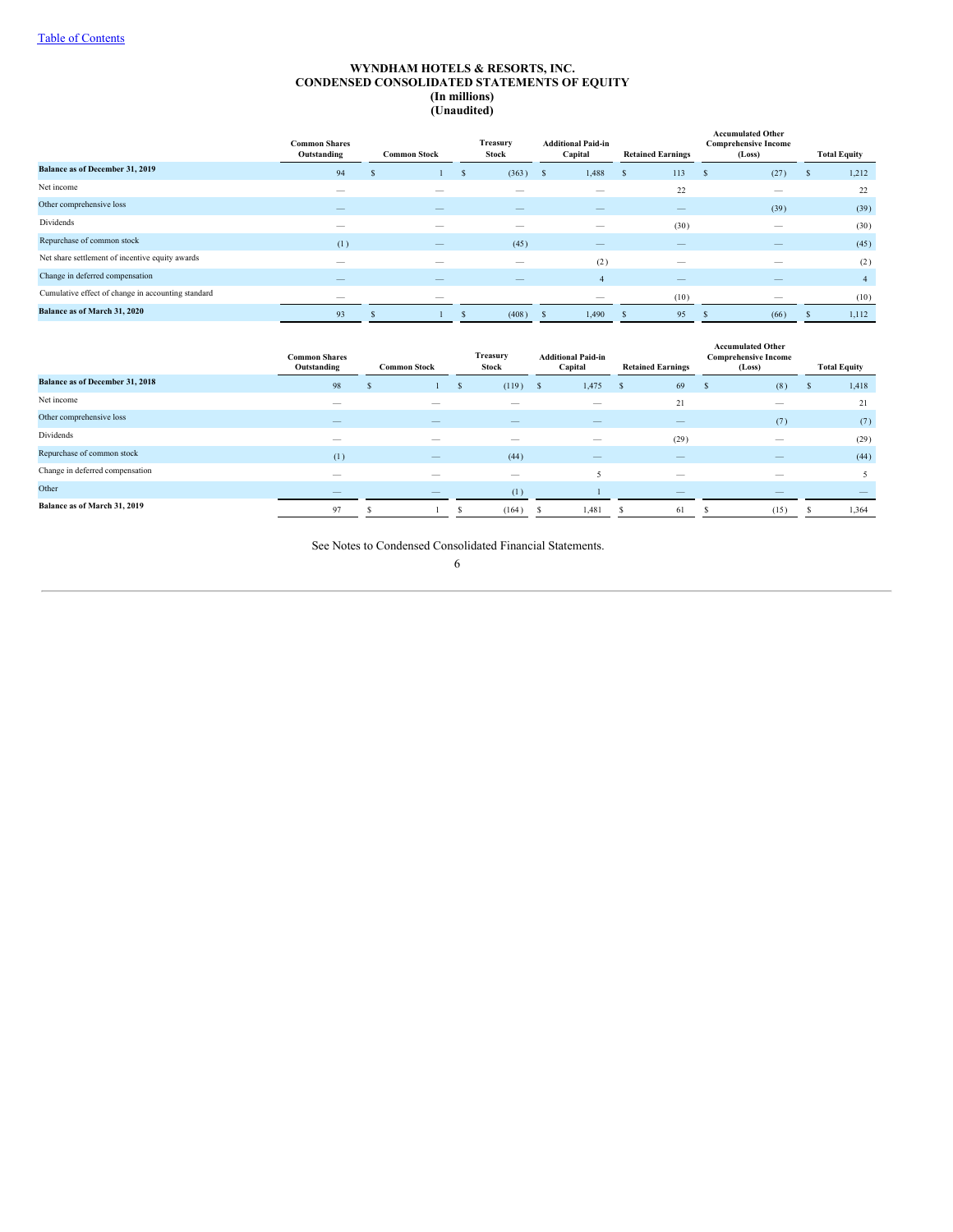#### **WYNDHAM HOTELS & RESORTS, INC. NOTES TO CONDENSED CONSOLIDATED FINANCIAL STATEMENTS (Unless otherwise noted, all amounts are in millions, except share and per share amounts) (Unaudited)**

#### **1. BASIS OF PRESENTATION**

Wyndham Hotels & Resorts, Inc. (collectively with its consolidated subsidiaries, "Wyndham Hotels" or the "Company") is a leading global hotel franchisor, licensing its renowned hotel brands to hotel owners in approximately 90 countries around the world.

The Condensed Consolidated Financial Statements have been prepared on a stand-alone basis. The Condensed Consolidated Financial statements include Wyndham Hotels' assets, liabilities, revenues, expenses and cash flows and all entities in which Wyndham Hotels has a controlling financial interest. The accompanying Condensed Consolidated Financial Statements have been prepared in accordance with accounting principles generally accepted in the United States of America. All intercompany balances and transactions have been eliminated in the Condensed Consolidated Financial Statements.

In presenting the Condensed Consolidated Financial Statements, management makes estimates and assumptions that affect the amounts reported and related disclosures. Estimates, by their nature, are based on judgment and available information. Accordingly, actual results could differ from those estimates. In management's opinion, the Condensed Consolidated Financial Statements contain all normal recurring adjustments necessary for a fair presentation of interim results reported. The results of operations reported for interim periods are not necessarily indicative of the results of operations for the entire year or any subsequent interim period. These Condensed Consolidated Financial Statements should be read in conjunction with the Company's 2019 Consolidated and Combined Financial Statements included in its most recent Annual Report on [Form](http://www.sec.gov/Archives/edgar/data/1722684/000172268420000007/wh-20191231x10k.htm) 10-K filed with the U.S. Securities and Exchange Commission (the "SEC") and any subsequent reports filed with the SEC.

#### *Business description*

Wyndham Hotels operates in the following segments:

- •**Hotel Franchising —**licenses the Company's lodging brands and provides related services to third-party hotel owners and others.
- •**Hotel Management —** provides hotel management services for full-service and limited-service hotels as well astwo hotels that are owned by the Company.

#### **2. NEW ACCOUNTING PRONOUNCEMENTS**

# *Recently issued accounting pronouncements*

Reference Rate Reform: Facilitation of the Effects of Reference Rate Reform on Financial Reporting. In March 2020, the Financial Accounting Standards Board (the "FASB") issued optional guidance for a limited time to ease the potential burden in accounting for reference rate reform. The new guidance provides optional expedients and exceptions for applying U.S. Generally Accepted Accounting Principles ("GAAP") to contracts, hedging relationships and other transactions affected by reference rate reform if certain criteria are met. The amendments apply only to contracts and hedging relationships that reference LIBOR or another reference rate expected to be discontinued due to reference rate reform. These amendments are effective immediately and may be applied prospectively to contract modifications made and hedging relationships entered into or evaluated on or before December 31, 2022. The Company is currently evaluating its contracts and the optional expedients provided by the new standard.

#### *Recently adopted accounting pronouncements*

*Measurement of Credit Losses on Financial Instruments.* In June 2016, the FASB issued guidance to replace the existing methodology for estimating credit losses with a methodology that reflects lifetime expected credit losses and requires consideration of a broader range of reasonable and supportable information to inform credit loss estimates. This guidance is effective for fiscal years beginning after December 15, 2019 and interim periods within those fiscal years. The Company

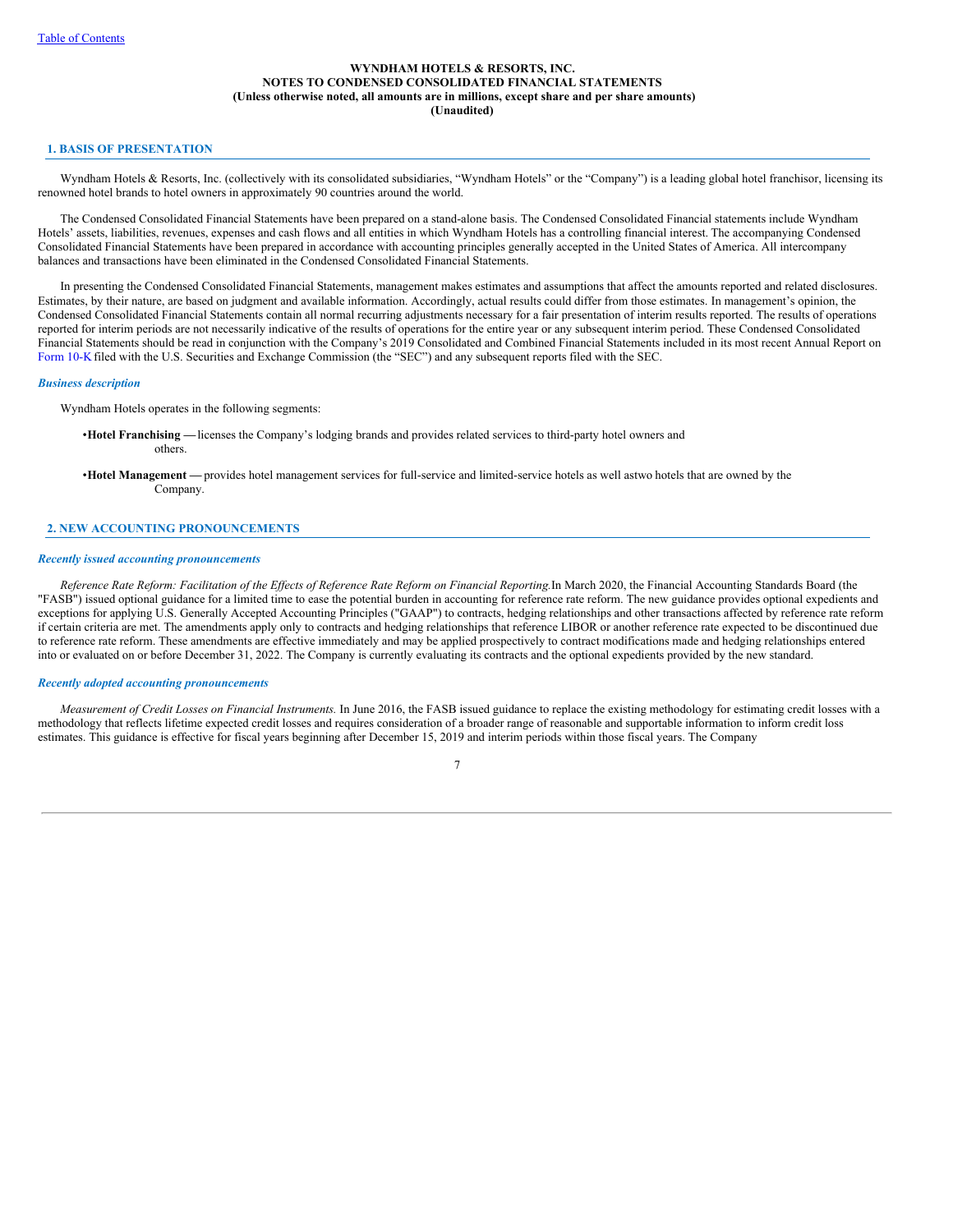adopted the guidance on January 1, 2020, as required using the modified retrospective approach through a cumulative-effect adjustment to retained earnings as of the effective date to align the Company's current processes for establishing an allowance for credit losses with the new guidance. See Note 5 - Accounts Receivable for the impact of adoption.

*Simplifying the Test for Goodwill Impairment.*In January 2017, the FASB issued guidance which simplifies the current two-step goodwill impairment test by eliminating Step 2 of the test. The guidance requires a one-step impairment test in which an entity compares the fair value of a reporting unit with its carrying amount and recognizes an impairment charge for the amount by which the carrying amount exceeds the reporting unit's fair value, if any. This guidance is effective for fiscal years beginning after December 15, 2019 and interim periods within those fiscal years, and should be applied on a prospective basis. The Company adopted the guidance on January 1, 2020, as required. There was no material impact on its Condensed Consolidated Financial Statements and related disclosures.

Customer's Accounting for Implementation Costs Incurred in a Cloud Computing Arrangement That Is a Service Contract. In August 2018, the FASB issued guidance to address a customer's accounting for implementation costs incurred in a cloud computing arrangement that is a service contract. The guidance aligns the requirements for capitalizing implementation costs incurred in such arrangements with the requirements for capitalizing implementation costs incurred to develop or obtain internal-use software. This guidance is effective for fiscal years beginning after December 15, 2019 and for interim periods within those fiscal years. This guidance should be applied on either a retrospective or prospective basis. The Company adopted the guidance using the prospective approach on January 1, 2020. There was no material impact on its Condensed Consolidated Financial Statements and related disclosures.

### **3. REVENUE RECOGNITION**

### *Deferred revenues*

Deferred revenues, or contract liabilities, generally represent payments or consideration received in advance for goods or services that the Company has not yet provided to the customer. Deferred revenues as of March 31, 2020 and December 31, 2019 are as follows:

|                                                  | <b>March 31, 2020</b> | December 31, 2019 |
|--------------------------------------------------|-----------------------|-------------------|
| Deferred initial franchise fee revenues          | 138                   | 136               |
| Deferred loyalty program revenues                | 88                    | 86                |
| Deferred co-branded credit card program revenues | 28                    | 34                |
| Deferred hotel management fee revenues           |                       |                   |
| Deferred other revenues                          | 25                    | 27                |
| Total                                            | 280                   | 283               |

Deferred initial franchise fees represent payments received in advance from prospective franchisees upon the signing of a franchise agreement and are generally recognized to revenue within 12 years. Deferred loyalty revenues represent the portion of loyalty program fees charged to franchisees, net of redemption costs, that have been deferred and will be recognized over time based upon loyalty point redemption patterns. Deferred co-branded credit card program revenue represents payments received in advance from the Company's co-branded credit card partners primarily for card member activity, which is typically recognized within one year.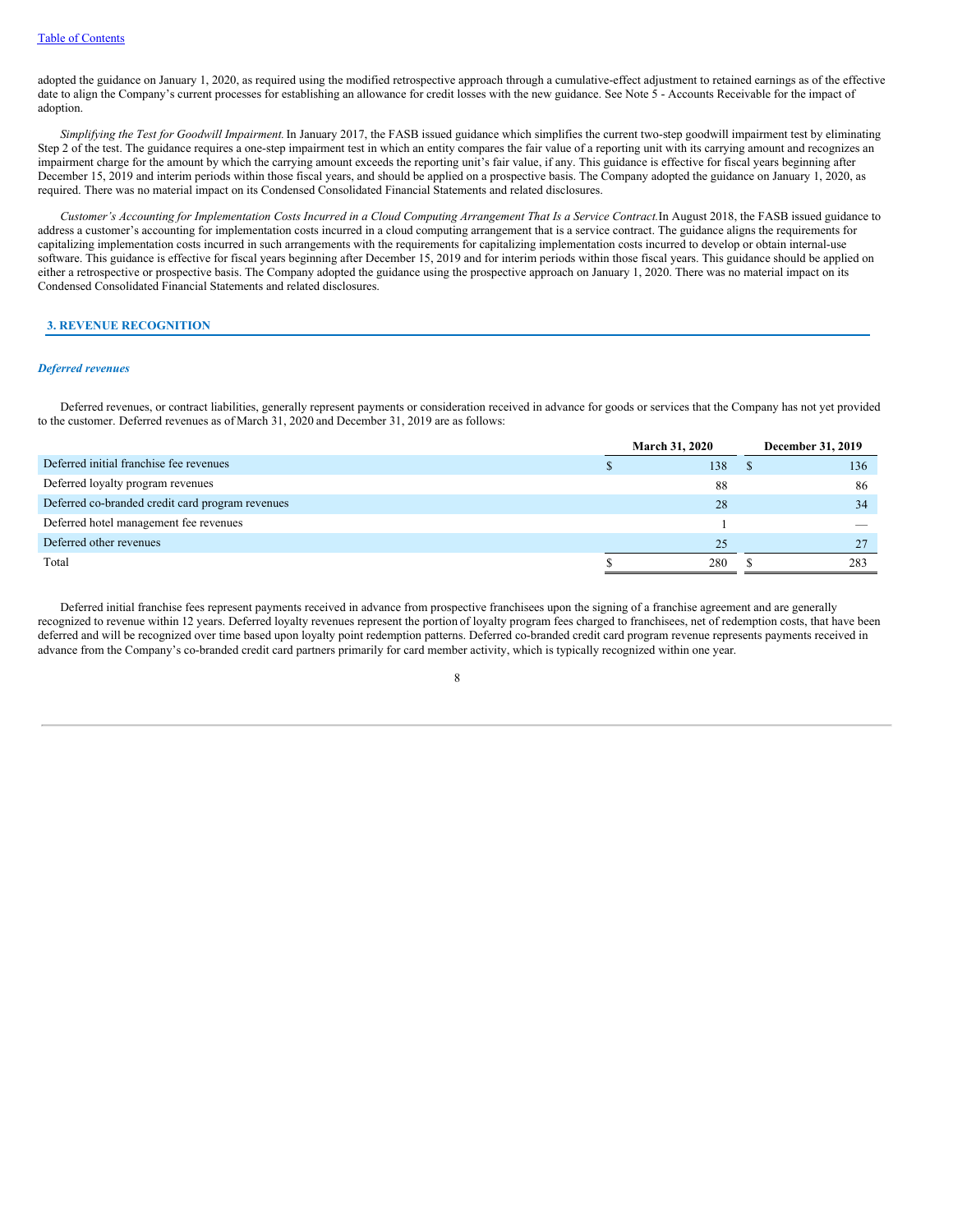# *Performance obligations*

A performance obligation is a promise in a contract to transfer a distinct good or service to a customer. The consideration received from a customer is allocated to each distinct performance obligation and recognized as revenue when, or as, each performance obligation is satisfied. The following table summarizes the Company's remaining performance obligations for the twelve-month periods set forth below:

|                                         |  | $4/1/2020$ -<br>3/31/2021 |  |    |                          |     |  | $4/1/2021-$<br>3/31/2022 | $4/1/2022 -$<br>3/31/2023 | <b>Thereafter</b> |  | Total |
|-----------------------------------------|--|---------------------------|--|----|--------------------------|-----|--|--------------------------|---------------------------|-------------------|--|-------|
| Initial franchise fee revenues          |  | 21                        |  | 10 | 8                        | 99  |  | 138                      |                           |                   |  |       |
| Loyalty program revenues                |  | 54                        |  | 22 | 10                       |     |  | 88                       |                           |                   |  |       |
| Co-branded credit card program revenues |  | 28                        |  | _  |                          |     |  | 28                       |                           |                   |  |       |
| Hotel management fee revenues           |  |                           |  | _  | $\overline{\phantom{a}}$ |     |  |                          |                           |                   |  |       |
| Other revenues                          |  |                           |  |    |                          |     |  | 25                       |                           |                   |  |       |
| Total                                   |  | 121                       |  | 33 | 19                       | 107 |  | 280                      |                           |                   |  |       |

#### *Disaggregation of net revenues*

The table below presents a disaggregation of the Company's net revenues from contracts with customers by major services and products for each of the Company's segments:

|                                               |           | <b>Three Months Ended March</b><br>31, |                |  |
|-----------------------------------------------|-----------|----------------------------------------|----------------|--|
|                                               | 2020      | 2019                                   |                |  |
| <b>Hotel Franchising</b>                      |           |                                        |                |  |
| Royalties and franchise fees                  | \$<br>84  | \$<br>99                               |                |  |
| Marketing, reservation and loyalty            | 106       | 112                                    |                |  |
| License and other revenues from former Parent | 21        | 29                                     |                |  |
| Other                                         | 32        | 29                                     |                |  |
| <b>Total Hotel Franchising</b>                | 243       | 269                                    |                |  |
|                                               |           |                                        |                |  |
| <b>Hotel Management</b>                       |           |                                        |                |  |
| Royalties and franchise fees                  | 8         |                                        | $\overline{2}$ |  |
| Marketing, reservation and loyalty            |           |                                        |                |  |
| Owned hotel revenues                          | 22        | 26                                     |                |  |
| Management fees                               | 10        | 13                                     |                |  |
| Cost reimbursements                           | 126       | 155                                    |                |  |
| Other                                         | 1         | $\overline{\phantom{a}}$               |                |  |
| <b>Total Hotel Management</b>                 | 167       | 197                                    |                |  |
|                                               |           |                                        |                |  |
| <b>Corporate and Other</b>                    |           | $\overline{2}$                         |                |  |
|                                               |           |                                        |                |  |
| <b>Net revenues</b>                           | 410<br>\$ | 468<br>-S                              |                |  |

#### *Capitalized contract costs*

The Company incurs certain direct and incremental sales commissions costs in order to obtain hotel franchise and management contracts. Such costs are capitalized and subsequently amortized beginning upon hotel opening over the first non-cancellable period of the agreement. In the event an agreement is terminated prior to the end of the first non-cancellable period, any unamortized cost is immediately expensed. In addition, the Company also capitalizes costs associated with the sale and installation of property management systems to its franchisees, which are amortized over the remaining non-cancellable period of the franchise agreement. As of March 31, 2020 and December 31, 2019, capitalized contract costs were\$32 million and \$33 million, respectively, of which \$8 million in both years, were included in other current assets, and \$24 million and \$25 million, respectively, were included in other non-current assets on its Condensed Consolidated Balance Sheets.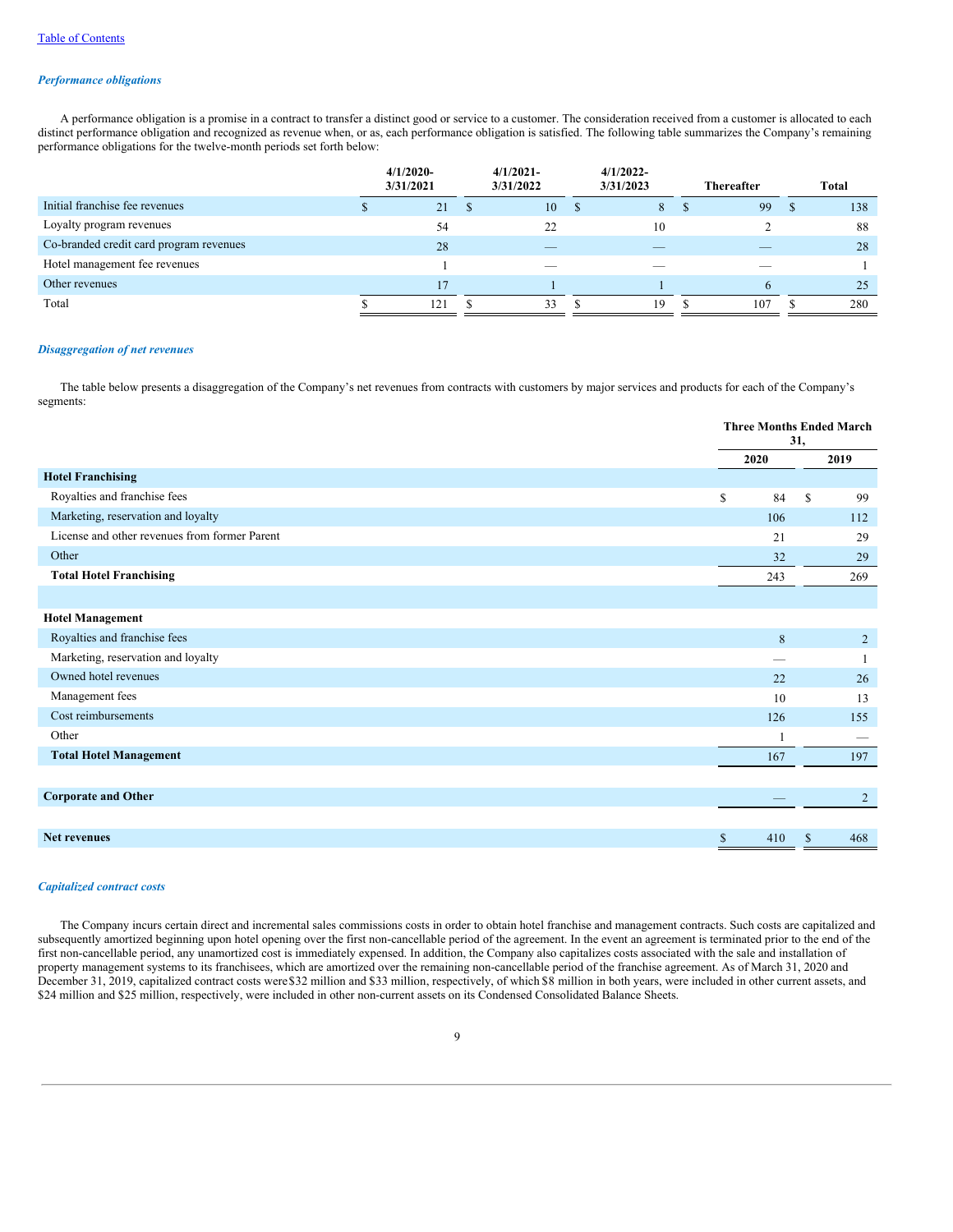### **4. EARNINGS PER SHARE**

The computation of basic and diluted earnings per share ("EPS") is based on net income divided by the basic weighted average number of common shares and diluted weighted average number of common shares, respectively.

The following table sets forth the computation of basic and diluted EPS (in millions, except per share data):

|                                                   |             | <b>Three Months Ended March</b><br>31, |
|---------------------------------------------------|-------------|----------------------------------------|
|                                                   | 2020        | 2019                                   |
| Net income                                        | 22<br>\$    | <sup>\$</sup><br>21                    |
|                                                   |             |                                        |
| Basic weighted average shares outstanding         | 93.7        | 97.9                                   |
| Stock options and restricted stock units ("RSUs") | 0.2         | 0.3                                    |
| Diluted weighted average shares outstanding       | 93.9        | 98.2                                   |
|                                                   |             |                                        |
| Earnings per share:                               |             |                                        |
| Basic                                             | \$.<br>0.23 | S<br>0.22                              |
| Diluted                                           | 0.23        | 0.22                                   |
|                                                   |             |                                        |
| Dividends:                                        |             |                                        |
| Cash dividends declared per share                 | \$<br>0.32  | S<br>0.29                              |
| Aggregate dividends paid to shareholders          | \$<br>30    | 28<br>S                                |

#### *Stock repurchase program*

The following table summarizes stock repurchase activity under the current stock repurchase program (in millions, except per share data):

|                                           | <b>Shares</b> | Cost | <b>Average Price Per</b><br><b>Share</b> |
|-------------------------------------------|---------------|------|------------------------------------------|
| As of January 1, 2020                     | 6.8           | 363  | 53.67                                    |
| For the three months ended March 31, 2020 | 0.9           | 45   | 51.57                                    |
| As of March 31, 2020                      | 7.7           | 408  | 53.43                                    |

The Company had \$191 million of remaining availability under its program as ofMarch 31, 2020. On March 17, 2020, the Company suspended its share repurchase activity.

### **5. ACCOUNTS RECEIVABLE**

#### *Allowance for doubtful accounts*

The Company generates trade receivables in the ordinary course of its business and provides for estimated bad debts on such receivables. The Company adopted the new accounting guidance, *ASU 2016-13, Measurement of Credit Losses on Financial Instruments*on January 1, 2020. As a result of adopting the new guidance, the Company recorded a \$10 million (net of \$2 million of an income tax benefit) cumulative effect adjustment to retained earnings at January 1, 2020. Since adoption, the Company measures the expected credit losses of its receivables on a collective (pool) basis which aggregates receivables with similar risk characteristics and uses historical collection attrition rates for periods ranging from seven to ten years to estimate its expected credit losses. As such, the Company measures the expected credit losses of its receivables by segment and geographical area. Beginning January 1, 2020, the Company provides an estimate of expected credit losses for its receivables immediately upon origination or acquisition and may adjust this estimate in subsequent reporting periods as required. When the Company determines that an account is not collectible, the account is writtenoff to the allowance for doubtful accounts. The Company also considers whether the historical economic conditions are comparable to current economic conditions. If current or expected future conditions differ from the conditions in effect when the historical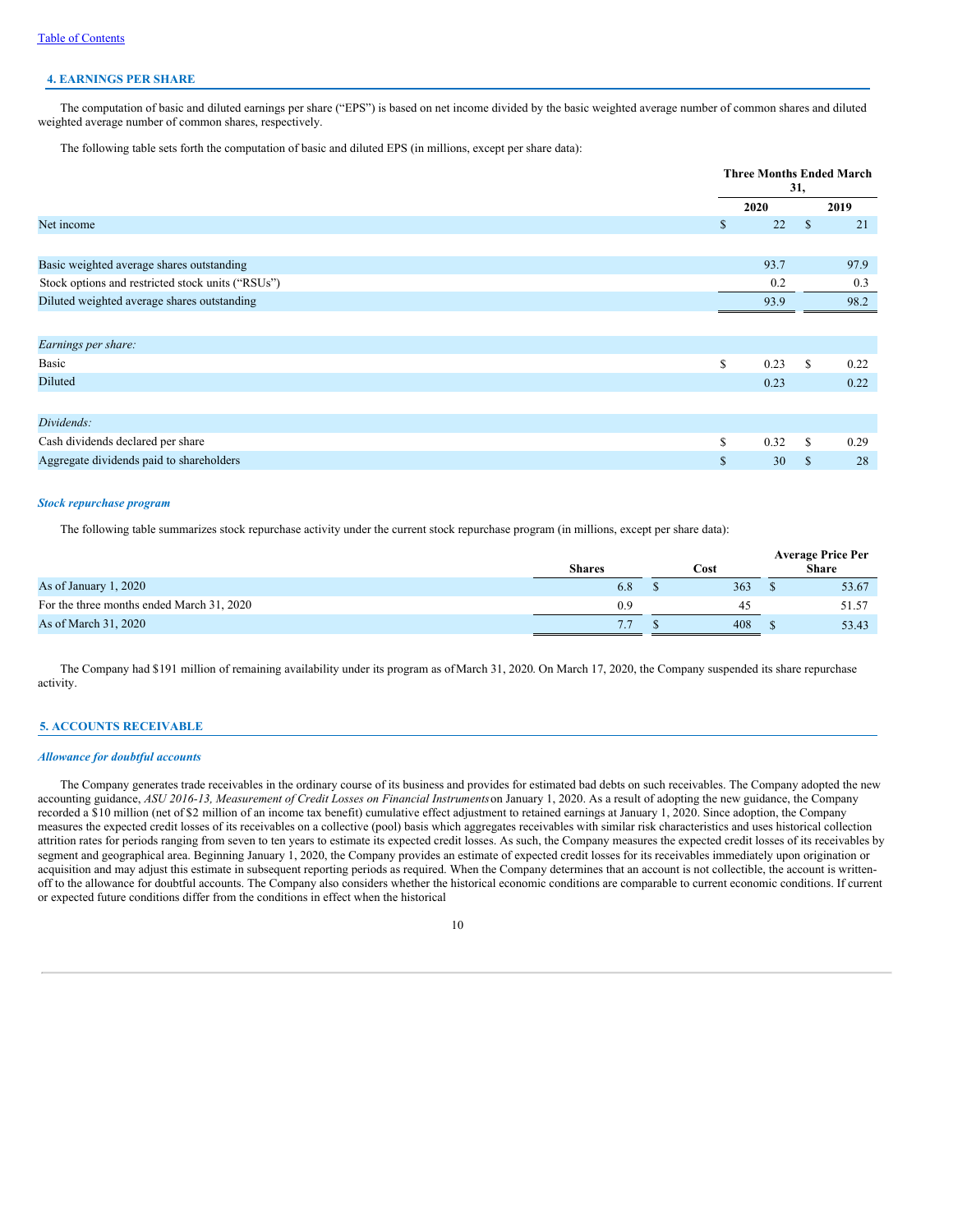experience was generated, the Company would adjust the allowance for doubtful accounts to reflect the expected effects of the current environment on the collectability of the Company's trade receivables which may be material.

The following table sets forth the activity in the Company's allowance for doubtful accounts on trade accounts receivables for the three months ended:

|                                                    | <b>March 31, 2020</b> |
|----------------------------------------------------|-----------------------|
| Beginning balance                                  |                       |
| Cumulative effect of change in accounting standard |                       |
| Provision for doubtful accounts                    |                       |
| Bad debt write-offs                                | (13)                  |
| Ending balance                                     | 58                    |
|                                                    |                       |

#### *Notes receivable*

The Company had notes receivables of \$21 million, net of a \$1 million allowance as of March 31, 2020 and for a significant portion of such notes receivables, the Company has received personal guarantees from the owners of these hotels. In addition, the Company had \$17 million of notes receivables which also have a full offset in deferred revenues.

#### **6. LONG-LIVED ASSETS**

#### *Property, plant and equipment*

As a result of the coronavirus pandemic, ("COVID-19") and the related governmental preventative and protective actions to slow the spread of COVID-19, the travel industry is experiencing a sharp decline in travel demand. As a result, during the first quarter of 2020, the Company temporarily closed its two owned hotels indefinitely. Due to the temporary closure of such hotels, the Company has evaluated the recoverability of its net property plant and equipment associated with its two owned hotels for impairment and believes that it is more likely than not that the carrying value of those assets are recoverable from future expected cash flows, on an undiscounted basis, from such assets.

Although the Company believes that it is more likely than not that the carrying values of its net property, plant and equipment for its two owned hotels are not impaired, the impact of COVID-19 and the ultimate duration remains highly uncertain. Should the current effects of COVID-19 persist for a prolonged duration, the Company's results of operations may continue to be negatively impacted and the property, plant and equipment associated with its owned hotels may be exposed to impairment.

Property, plant and equipment, net as of March 31, 2020 and December 31, 2019 was \$299 million and \$307 million, respectively.

#### *Intangible assets*

As a result of COVID-19 and the significant negative impact it has had on travel demand, the Company performed a qualitative assessment of its intangible assets. The Company has determined through its analysis that it is more likely than not that the fair value of each of its goodwill and trademarks and the future expected cash flows on an undiscounted basis for its franchise agreements and management contracts are in excess of their carrying values. Although the Company believes that such intangible assets are not impaired, the impact of COVID-19 and the ultimate duration remains highly uncertain. Should the current effects of COVID-19 persist for a prolonged duration, the Company's results of operations may continue to be negatively impacted and certain intangible assets may be exposed to impairments at the Company's (i) hotel franchising, (ii) hotel management and (iii) owned hotel reporting units. To the extent estimated market-based valuation multiples and/or discounted cash flows are revised downward, the Company may be required to write-down all or a portion of goodwill, trademarks, franchise agreements and management contracts, which would adversely impact earnings.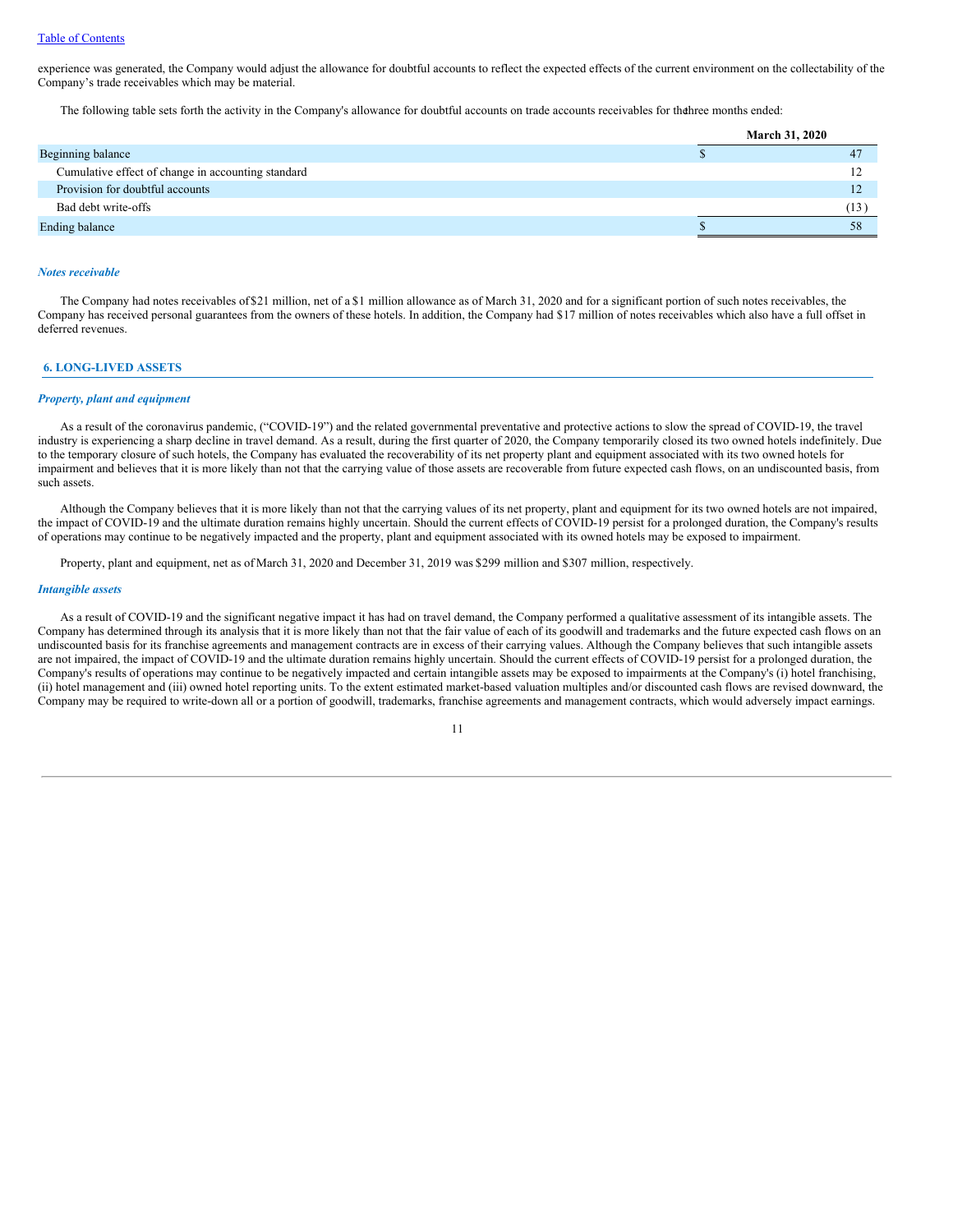Intangible assets as of March 31, 2020 and December 31, 2019 consisted of the following:

|                                |              |                                    |               | March 31, 2020              |               |                                  | December 31, 2019 |                                    |               |                             |               |                                  |
|--------------------------------|--------------|------------------------------------|---------------|-----------------------------|---------------|----------------------------------|-------------------|------------------------------------|---------------|-----------------------------|---------------|----------------------------------|
|                                |              | <b>Gross</b><br>Carrying<br>Amount |               | Accumulated<br>Amortization |               | <b>Net</b><br>Carrying<br>Amount |                   | <b>Gross</b><br>Carrying<br>Amount |               | Accumulated<br>Amortization |               | <b>Net</b><br>Carrying<br>Amount |
| Unamortized intangible assets: |              |                                    |               |                             |               |                                  |                   |                                    |               |                             |               |                                  |
| Goodwill                       | S            | 1,539                              |               |                             |               |                                  | \$.               | 1,539                              |               |                             |               |                                  |
| Trademarks                     |              | 1,393                              |               |                             |               |                                  |                   | 1,393                              |               |                             |               |                                  |
| Amortized intangible assets:   |              |                                    |               |                             |               |                                  |                   |                                    |               |                             |               |                                  |
| Franchise agreements           | $\mathbb{S}$ | 895                                | <sup>\$</sup> | 467                         | $\mathcal{S}$ | 428                              | <sup>\$</sup>     | 895                                | <sup>\$</sup> | 460                         | <sup>\$</sup> | 435                              |
| Management agreements          |              | 137                                |               | 25                          |               | 112                              |                   | 137                                |               | 23                          |               | 114                              |
| Trademarks                     |              | 3                                  |               |                             |               | $\overline{2}$                   |                   | 3                                  |               |                             |               | $\overline{2}$                   |
| Other                          |              | 3                                  |               |                             |               | <sup>1</sup>                     |                   | 3                                  |               |                             |               | ◠                                |
|                                |              | 1,038                              |               | 494                         |               | 544                              | ß,                | 1,038                              | ¢             | 485                         | S             | 553                              |

# **7. FRANCHISING, MARKETING AND RESERVATION ACTIVITIES**

Royalties and franchise fee revenues on the Condensed Consolidated Statements of Income include initial franchise fees of\$3 million and \$4 million for the three months ended March 31, 2020 and 2019, respectively.

In accordance with its franchise agreements, generally Wyndham Hotels is contractually obligated to expend the marketing and reservation fees it collects from franchisees for the operation of an international, centralized, brand-specific reservation system and for marketing purposes such as advertising, promotional and co-marketing programs, and training for the respective franchisees. Additionally, the Company is required to provide certain services to its franchisees, including technology and purchasing programs.

### *Development advance notes*

The Company may, at its discretion, provide development advance notes to certain franchisees or hotel owners in order to assist them in converting to one of Wyndham Hotels' brands, in building a new hotel to be flagged under one of Wyndham Hotels' brands or in assisting in other franchisee expansion efforts. Provided the franchisee/hotel owner is in compliance with the terms of the franchise/management agreement, all or a portion of the development advance notes may be forgiven by Wyndham Hotels over the period of the franchise/management agreement, which typically ranges from 10 to 20 years. Otherwise, the related principal is due and payable to Wyndham Hotels. In certain instances, Wyndham Hotels may earn interest on unpaid franchisee development advance notes.

As a result of COVID-19 and the significant negative impact it has had on travel demand, the Company performed a qualitative assessment on its development advance notes and determined that it is more likely than not that the carrying value of those assets are recoverable from future expected cash flows as of March 31, 2020.

The following table sets forth the amounts recorded on the Company's Condensed Consolidated Financial Statements related to development advance notes:

| Condensed Consolidated Balance Sheets: | <b>March 31, 2020</b> | <b>December 31, 2019</b> |  |  |  |
|----------------------------------------|-----------------------|--------------------------|--|--|--|
| Development advance notes (a)          |                       |                          |  |  |  |
| $(a)$ Included within other non owner. |                       |                          |  |  |  |

within other non-current assets.

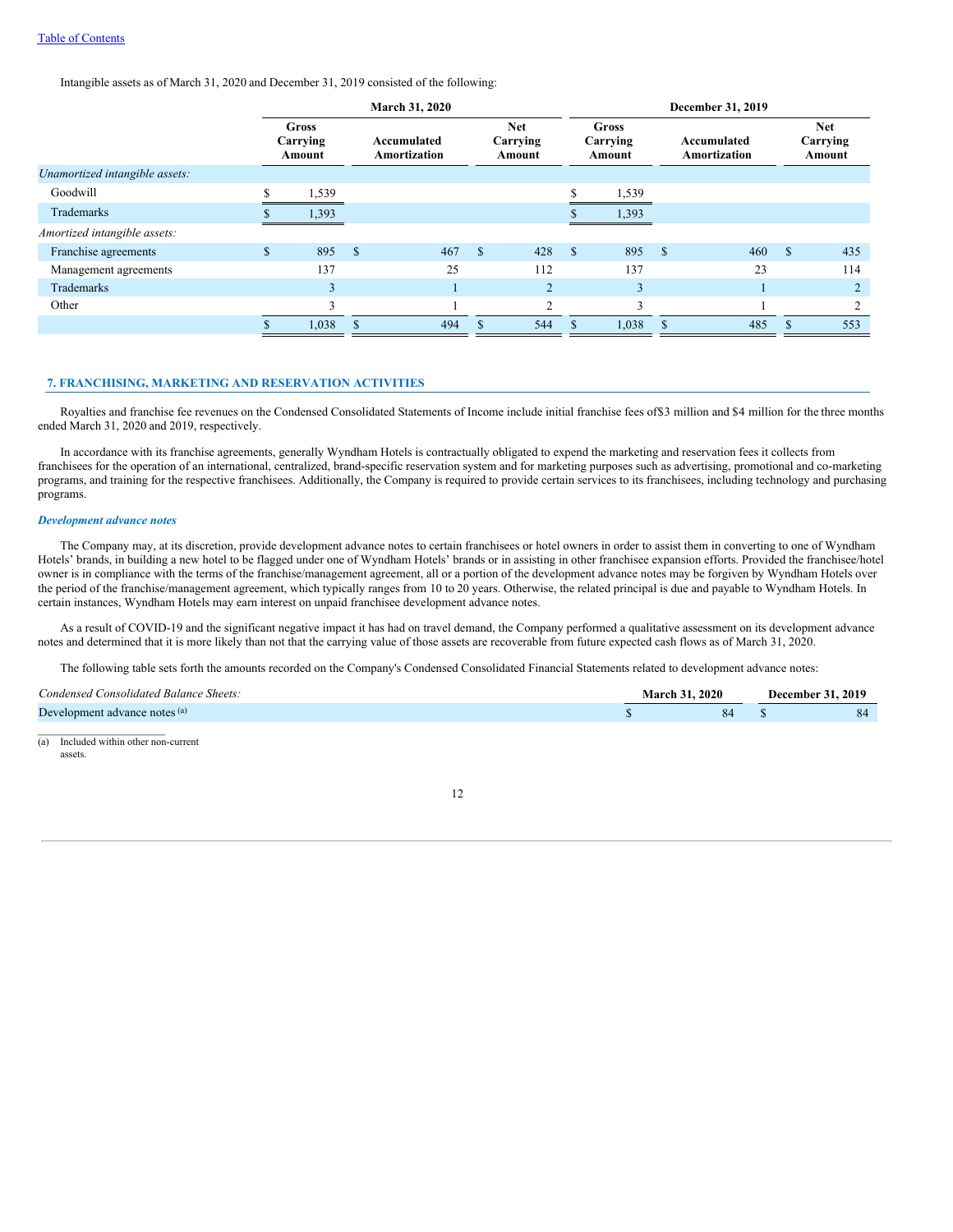| Condensed Consolidated Statements of Income: | Three Months Ended March 31, |      |  |      |  |  |  |  |
|----------------------------------------------|------------------------------|------|--|------|--|--|--|--|
|                                              |                              | 2020 |  | 2019 |  |  |  |  |
| Forgiveness of notes (a)                     |                              |      |  |      |  |  |  |  |
| Bad debt expense related to notes            |                              |      |  |      |  |  |  |  |
|                                              |                              |      |  |      |  |  |  |  |

 $\overline{(a)}$  Amounts are recorded as a reduction of royalties and franchise fees and marketing, reservation and loyalty revenues.

# **8. INCOME TAXES**

The Company files income tax returns in the U.S. federal and state jurisdictions, as well as in foreign jurisdictions. Through May 31, 2018, the Company was part of a consolidated U.S. federal income tax return and consolidated and combined state returns with its former Parent. The Company is no longer subject to U.S. federal income tax examinations for years prior to 2015. The Company is no longer subject to state and local, or foreign, income tax examinations for years prior to 2010.

The Company made cash income tax payments, net of refunds, of\$3 million and \$6 million for the three months ended March 31, 2020 and 2019, respectively.

The Company's effective tax rates were 29.0% and 19.2% during the three months ended March 31, 2020 and 2019, respectively. The increase was primarily related to non-deductible restructuring charges in 2020 combined with the absence of the favorable tax impact from a settlement with state taxing authorities in the first quarter of 2019.

# **9. LONG-TERM DEBT AND BORROWING ARRANGEMENTS**

### The Company's indebtedness consisted of:

|                                                        |        | <b>March 31, 2020</b>                          | December 31, 2019 |        |                                                |  |
|--------------------------------------------------------|--------|------------------------------------------------|-------------------|--------|------------------------------------------------|--|
| Long-term debt: (a)                                    | Amount | <b>Weighted Average</b><br>Rate <sup>(b)</sup> |                   | Amount | <b>Weighted Average</b><br>Rate <sup>(b)</sup> |  |
| \$750 million revolving credit facility (due May 2023) | 734    | $2.47\%$                                       | -S                |        |                                                |  |
| Term loan (due May 2025)                               | 1,564  | 3.50%                                          |                   | 1,568  | $4.00\%$                                       |  |
| 5.375% senior unsecured notes (due April 2026)         | 495    | 5.38%                                          |                   | 494    | 5.38%                                          |  |
| Finance leases                                         | 59     | $4.50\%$                                       |                   | 60     | 4.50%                                          |  |
| Total long-term debt                                   | 2,852  |                                                |                   | 2,122  |                                                |  |
| Less: Current portion of long-term debt                | 21     |                                                |                   | 21     |                                                |  |
| Long-term debt                                         | 2,831  |                                                |                   | 2,101  |                                                |  |

 $\mathcal{L}=\mathcal{L}=\mathcal{L}=\mathcal{L}=\mathcal{L}=\mathcal{L}=\mathcal{L}=\mathcal{L}=\mathcal{L}=\mathcal{L}=\mathcal{L}=\mathcal{L}=\mathcal{L}=\mathcal{L}=\mathcal{L}=\mathcal{L}=\mathcal{L}=\mathcal{L}=\mathcal{L}=\mathcal{L}=\mathcal{L}=\mathcal{L}=\mathcal{L}=\mathcal{L}=\mathcal{L}=\mathcal{L}=\mathcal{L}=\mathcal{L}=\mathcal{L}=\mathcal{L}=\mathcal{L}=\mathcal{L}=\mathcal{L}=\mathcal{L}=\mathcal{L}=\mathcal{L}=\mathcal{$ (a) The carrying amount of the term loan and senior unsecured notes are net of deferred debt issuance costs of \$17 million and \$18 million as of March 31, 2020 and December 31, 2019, respectively.

(b) Weighted average interest rates are based on period-end balances, including the effects from hedging.

#### *Maturities and capacity*

The Company's outstanding debt as of March 31, 2020 matures as follows:

|                       | <b>Long-Term Debt</b> |
|-----------------------|-----------------------|
| Within 1 year         | 21                    |
| Between 1 and 2 years | 21                    |
| Between 2 and 3 years | 21                    |
| Between 3 and 4 years | 756                   |
| Between 4 and 5 years | 10                    |
| Thereafter            | 2,023                 |
| Total                 | 2,852                 |

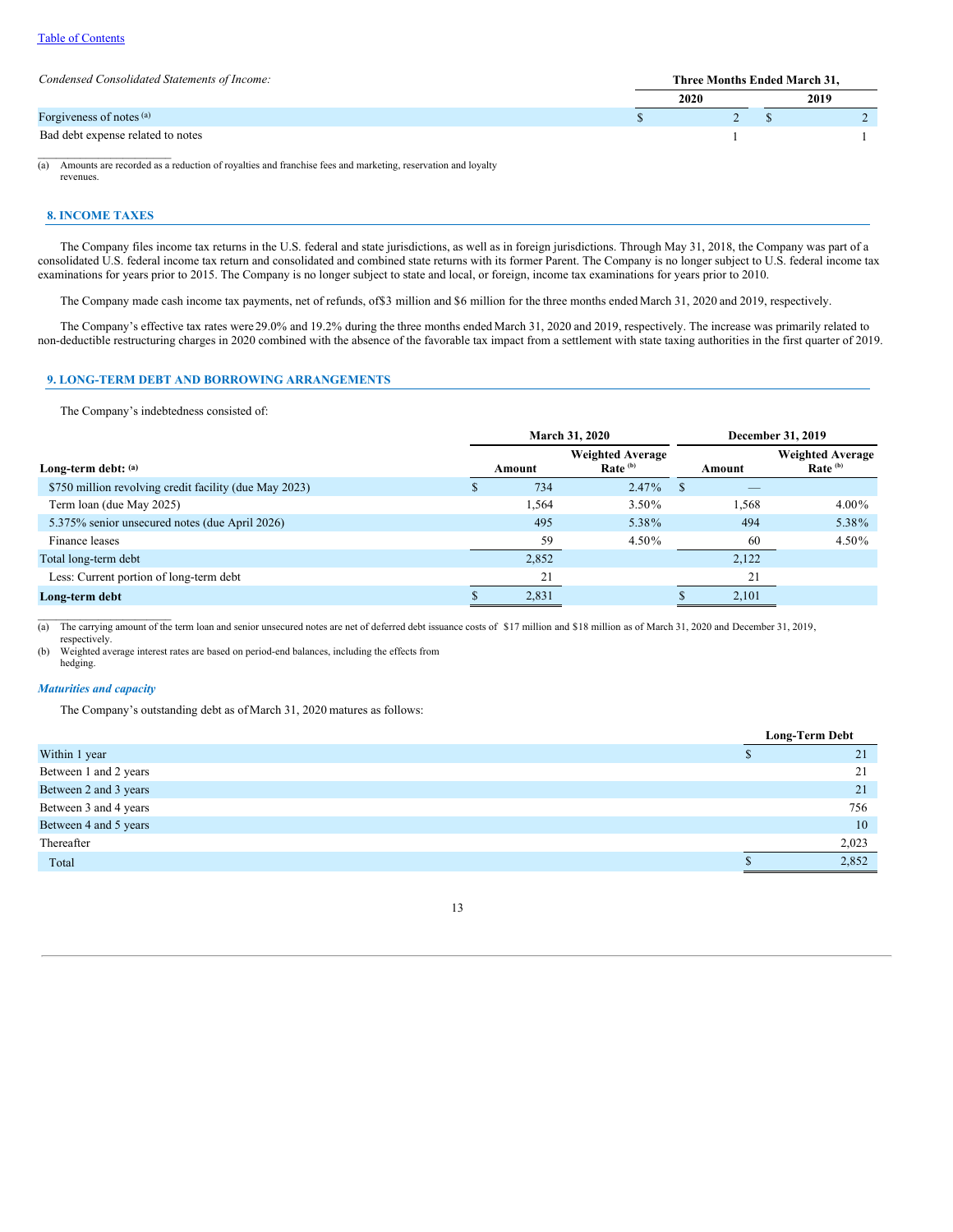As of March 31, 2020, the available capacity under the Company's revolving credit facility was as follows:

|                         | <b>Revolving Credit Facility</b> |
|-------------------------|----------------------------------|
| Total capacity          | 750                              |
| Less: Borrowings        | 734                              |
| Less: Letters of credit | 15                               |
| Available capacity      |                                  |
|                         |                                  |

#### *Deferred debt issuance costs*

The Company classifies deferred debt issuance costs related to its revolving credit facility within other non-current assets on the Condensed Consolidated Balance Sheets. Such deferred debt issuance costs were \$4 million as of March 31, 2020 and December 31, 2019.

#### *Cash flow hedge*

In 2018, the Company hedged a portion of its \$1.6 billion term loan. As of March 31, 2020, the pay-fixed/receive-variable interest rate swaps hedge\$1.1 billion of the Company's term loan interest rate exposure, of which \$600 million expires in the second quarter of 2024 and has a weighted average fixed rate of2.54% and \$500 million expires in the fourth quarter of 2024 and has a weighted average fixed rate of 1.50%. The variable rates of the swap agreements are based on one-month LIBOR. The aggregate fair value of these interest rate swaps was a liability of \$82 million and \$34 million as of March 31, 2020 and December 31, 2019, respectively, which was included within other non-current liabilities on the Condensed Consolidated Balance Sheets. The effect of interest rate swaps on interest expense, net on the Condensed Consolidated Statements of Income was \$2 million of expense for the three months ended March 31, 2020 and not material for the three months ended March 31, 2019. There was no hedging ineffectiveness recognized in the three months ended March 31, 2020 and 2019. The Company expects to reclassify approximately \$11 million from accumulated other comprehensive income ("AOCI") to interest expense during the next 12 months.

#### *Interest expense, net*

Wyndham Hotels incurred net interest expense of\$25 million and \$24 million for the three months ended March 31, 2020 and 2019, respectively. Cash paid related to such interest was \$17 million and \$18 million for the three months ended March 31, 2020 and 2019, respectively.

#### **10. FAIR VALUE**

Wyndham Hotels measures its financial assets and liabilities at fair value on a recurring basis and utilizes the fair value hierarchy to determine such fair values. Financial assets and liabilities carried at fair value are classified and disclosed in one of the following three categories:

Level 1: Quoted prices for identical instruments in active markets.

Level 2: Quoted prices for similar instruments in active markets; quoted prices for identical or similar instruments in markets that are not active; and model-derived valuations whose inputs are observable or whose significant value driver is observable.

Level 3: Unobservable inputs used when little or no market data is available. In certain cases, the inputs used to measure fair value may fall into different levels of the fair value hierarchy. In such cases, the level in the fair value hierarchy within which the fair value measurement falls has been determined based on the lowest level input (closest to Level 3) that is significant to the fair value measurement. Wyndham Hotels' assessment of the significance of a particular input to the fair value measurement in its entirety requires judgment, and considers factors specific to the asset or liability.

The fair value of financial instruments is generally determined by reference to market values resulting from trading on a national securities exchange or in an over-thecounter market. In cases where quoted market prices are not available, fair value is based on estimates using present value or other valuation techniques, as appropriate. The carrying amounts of cash and cash equivalents, trade receivables, accounts payable and accrued expenses and other current liabilities approximate fair value due to the shortterm maturities of these assets and liabilities. The carrying amounts and estimated fair values of all other financial instruments are as follows: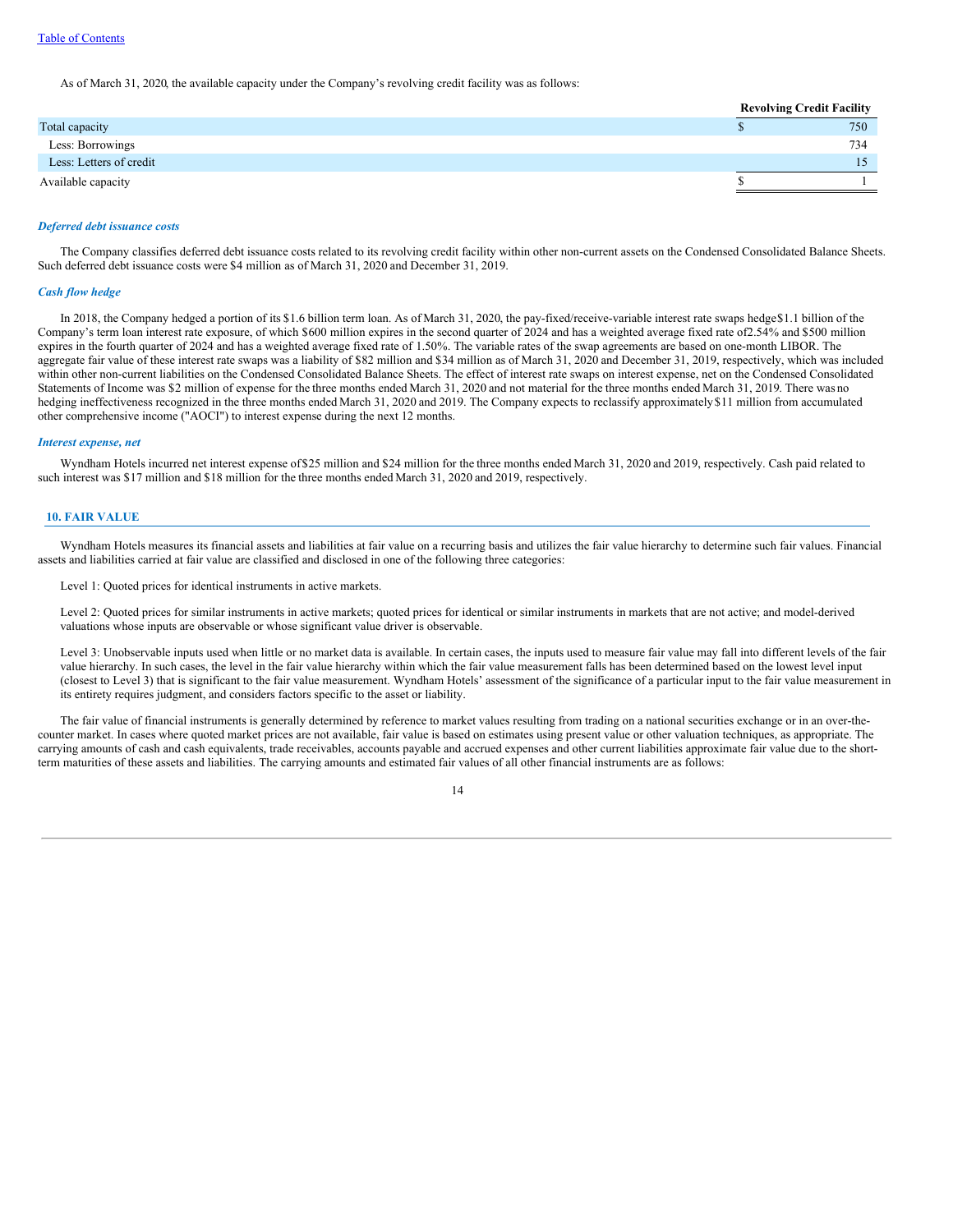|             |                 | March 31, 2020              |       |  |
|-------------|-----------------|-----------------------------|-------|--|
|             | Carrving Amount | <b>Estimated Fair Value</b> |       |  |
| <b>Debt</b> | າວເງ<br>2,032   |                             | 2,627 |  |

The Company estimates the fair value of its debt using Level 2 inputs based on indicative bids from investment banks or quoted market prices with the exception of finance leases, which are estimated at carrying value.

#### *Financial instruments*

Changes in interest rates and foreign exchange rates expose the Company to market risk. The Company uses cash flow hedges as part of its overall strategy to manage its exposure to market risks associated with fluctuations in interest rates and foreign currency exchange rates. As a matter of policy, the Company only enters into transactions that it believes will be highly effective at offsetting the underlying risk, and it does not use derivatives for trading or speculative purposes. The Company estimates the fair value of its derivatives using Level 2 inputs.

#### *Interest rate risk*

A portion of debt used to finance the Company's operations is exposed to interest rate fluctuations. The Company uses various hedging strategies and derivative financial instruments to create a desired mix of fixed and floating rate assets and liabilities. Derivative instruments currently used in these hedging strategies include interest rate swaps. The derivatives used to manage the risk associated with the Company's floating rate debt are derivatives designated as cash flow hedges. See Note 9 - Long-Term Debt and Borrowing Arrangements for the impact of such cash flow hedges.

#### *Foreign currency risk*

The Company has foreign currency rate exposure to exchange rate fluctuations worldwide, particularly with respect to the Canadian Dollar, the Chinese Yuan, the Euro, the British Pound and the Argentine Peso. The Company uses foreign currency forward contracts at various times to manage and reduce the foreign currency exchange rate risk associated with its foreign currency denominated receivables and payables, forecasted royalties and forecasted earnings and cash flows of foreign subsidiaries and other transactions. Losses recognized in income from freestanding foreign currency exchange contracts were \$2 million and \$1 million for the three months ended March 31, 2020 and 2019, respectively.

As required, the Company began accounting for Argentina as a highly inflationary economy as of July 1, 2018. Foreign currency exchange losses related to Argentina were not material for the three months ended March 31, 2020 and \$1 million for the three months ended March 31, 2019. Such losses are included in operating expenses in the Condensed Consolidated Statements of Income.

#### *Credit risk and exposure*

The Company is exposed to counterparty credit risk in the event of nonperformance by counterparties to various agreements and sales transactions. The Company manages such risk by evaluating the financial position and creditworthiness of such counterparties and often by requiring collateral in instances in which financing is provided. The Company mitigates counterparty credit risk associated with its derivative contracts by monitoring the amounts at risk with each counterparty to such contracts, periodically evaluating counterparty creditworthiness and financial position, and where possible, dispersing its risk among multiple counterparties.

### **11. COMMITMENTS AND CONTINGENCIES**

#### *Litigation*

The Company is involved, at times, in claims, legal and regulatory proceedings and governmental inquiries arising in the ordinary course of its business, including but not limited to: breach of contract, fraud and bad faith claims with franchisees in connection with franchise agreements and with owners in connection with management contracts, as well as negligence, breach of contract, fraud, employment, consumer protection and other statutory claims asserted in connection with alleged acts or occurrences at owned, franchised or managed properties or in relation to guest reservations and bookings. The Company may also at times be involved in claims, legal and regulatory proceedings and governmental inquiries relating to bankruptcy proceedings involving efforts to collect receivables from a debtor in bankruptcy, employment matters, claims of infringement upon third parties' intellectual property rights, claims relating to information security, privacy and consumer protection,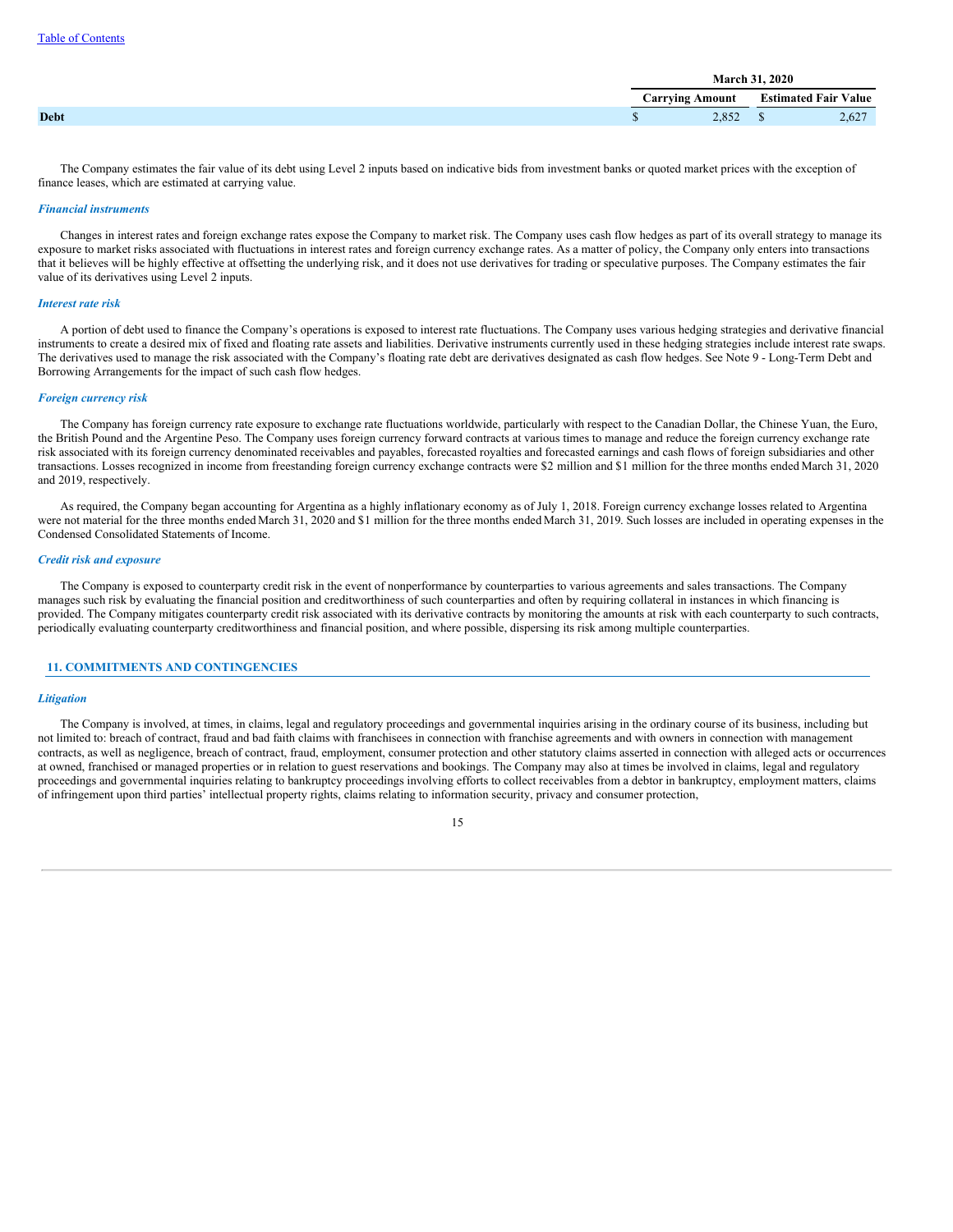fiduciary duty/trust claims, tax claims, environmental claims and landlord/tenant disputes. Along with many of its competitors, the Company and/or certain of its subsidiaries have been named as defendants in litigation matters filed in state and federal courts, alleging statutory and common law claims related to purported incidents of sex trafficking at certain franchised and managed hotel facilities. These matters are in the pleading or discovery stages at this time. As of March 31, 2020, the Company is aware of approximately 30 cases filed naming the Company and/or subsidiaries. Based upon the status of these matters, the Company has not made a determination as to the likelihood of loss of any one of these matters and is unable to estimate a range of losses at this time.

The Company records an accrual for legal contingencies when it determines, after consultation with outside counsel, that it is probable that a liability has been incurred and the amount of the loss can be reasonably estimated. In making such determinations, the Company evaluates, among other things, the degree of probability of an unfavorable outcome, and when it is probable that a liability has been incurred, its ability to make a reasonable estimate of loss. The Company reviews these accruals each reporting period and makes revisions based on changes in facts and circumstances, including changes to its strategy in dealing with these matters.

The Company believes that it has adequately accrued for such matters with reserves of\$6 million and \$7 million as of March 31, 2020 and December 31, 2019, respectively. The Company also had receivables of \$1 million and \$2 million as of March 31, 2020 and December 31, 2019, respectively, for certain matters which are covered by insurance and were included in other current assets on its Condensed Consolidated Balance Sheets. Litigation is inherently unpredictable and, although the Company believes that its accruals are adequate and/or that it has valid defenses in these matters, unfavorable results could occur. As such, an adverse outcome from such proceedings for which claims are awarded in excess of the amounts accrued, if any, could be material to the Company with respect to earnings and/or cash flows in any given reporting period. As of March 31, 2020, the potential exposure resulting from adverse outcomes of such legal proceedings could, in the aggregate, range up to approximately \$5 million in excess of recorded accruals. However, the Company does not believe that the impact of such litigation will result in a material liability to the Company in relation to its combined financial position or liquidity.

#### *Guarantees*

#### *Hotel-management guarantees*

The Company had previously entered into hotel-management agreements that provide the hotel owner with a guarantee of a certain level of profitability based upon various metrics. Under such agreements, the Company was required to compensate the hotel owner for any profitability shortfall over the life of the management agreement up to a specified aggregate amount. For certain agreements, the Company may have been able to recapture all or a portion of the shortfall payments in the event that future operating results exceed targets.

During 2019, the Company determined it would exit two unprofitable hotel-management agreements. In connection with such hotel-management agreements, the Company had a \$10 million liability as of December 31, 2019, which was included in accrued expenses and other current liabilities on the Condensed Consolidated Balance Sheet and was paid in the first quarter of 2020.

As of March 31, 2020, the Company only had one remaining performance guarantee. The maximum potential amount of future payments that may be made under this guarantee was \$20 million with an annual cap of \$5 million. This guarantee has a remaining life of approximatelyfour years and is subject to recapture provisions in the event that future operating results exceed targets. To reflect these recapture provisions, the Company had a receivable of \$4 million as of March 31, 2020, all of which was included in other non-current assets on its Condensed Consolidated Balance Sheet and \$5 million as of December 31, 2019, of which \$1 million was included in other current assets and \$4 million was included in other non-current assets on its Condensed Consolidated Balance Sheet. Such receivable was the result of payments made to date that were subject to recapture and which the Company believes will be recoverable from future operating performance. As a result of the impacts of COVID-19, there are no payments required under the guarantee due to a force majeure provision in the hotel-management agreement.

#### *Separation-related guarantees*

The Company assumed one-third of certain contingent and other corporate liabilities of Wyndham Worldwide incurred prior to the spin-off, including liabilities of Wyndham Worldwide related to, arising out of or resulting from certain terminated or divested businesses, certain general corporate matters of Wyndham Worldwide and any actions with respect to the separation plan or the distribution made or brought by any third party.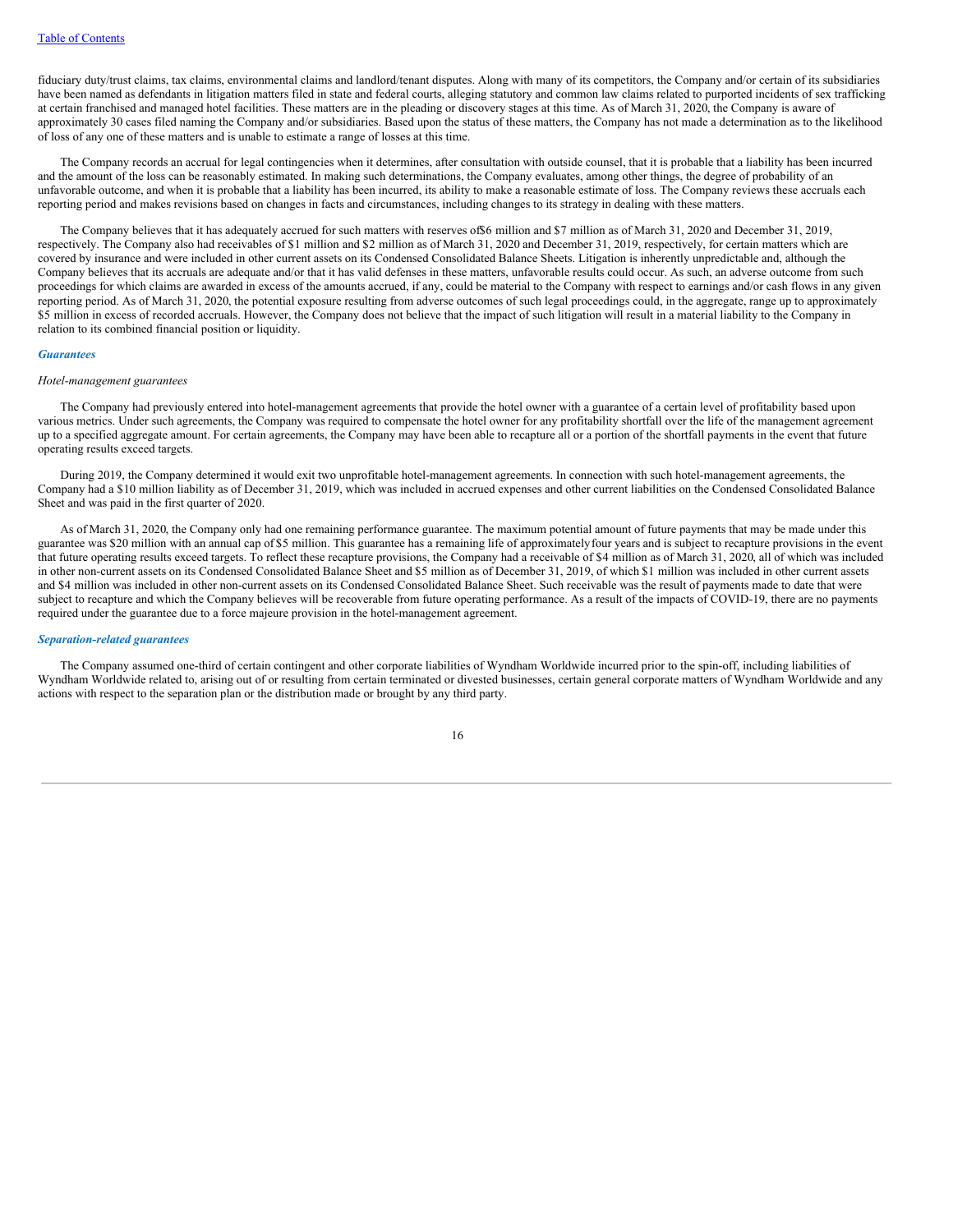#### **12. STOCK-BASED COMPENSATION**

The Company has a stock-based compensation plan available to grant non-qualified stock options, incentive stock options, stock-settled appreciation rights ("SSARs"), RSUs, performance-vesting restricted stock units ("PSUs") and other stock-based awards to key employees, non-employee directors, advisors and consultants. Under the Wyndham Hotels & Resorts, Inc. 2018 Equity and Incentive Plan ("Stock Plan"), which became effective on May 14, 2018, a maximum of 10.0 million shares of common stock may be awarded. As of March 31, 2020, 5.7 million shares remained available.

#### *Incentive equity awards granted by the Company*

Wyndham Hotels' Board of Directors approved incentive equity award grants to employees of Wyndham Hotels in the form of RSUs, stock options and PSUs.

The activity related to the Company's incentive equity awards for thethree months ended March 31, 2020 consisted of the following:

|                                 |            | <b>RSUs</b>                                                           |       | <b>PSUs</b>                         |           |                                           |
|---------------------------------|------------|-----------------------------------------------------------------------|-------|-------------------------------------|-----------|-------------------------------------------|
|                                 |            | Weighted<br>Number of<br>Average<br><b>RSUs</b><br><b>Grant Price</b> |       | <b>Number</b><br>-of<br><b>PSUs</b> |           | Weighted<br>Average<br><b>Grant Price</b> |
| Balance as of December 31, 2019 | 0.8        | S                                                                     | 55.75 | 0.1                                 | S         | 52.44                                     |
| Granted <sup>(a)</sup>          | 0.5        |                                                                       | 53.40 | 0.1                                 |           | 53.40                                     |
| Vested                          | (0.1)      |                                                                       | 53.14 | _                                   |           | _                                         |
| Canceled                        | (0.1)      |                                                                       | 56.02 | $\overline{\phantom{a}}$            |           |                                           |
| Balance as of March 31, 2020    | 1.1<br>(b) | <sup>\$</sup>                                                         | 55.02 | 0.2                                 | (c)<br>-8 | 52.94                                     |

(a) Represents awards granted by the Company in February

 $\mathcal{L}_\text{max}$  and  $\mathcal{L}_\text{max}$  and  $\mathcal{L}_\text{max}$ 

 $\mathcal{L}_\text{max}$ 

2020.

(b) RSUs outstanding as of March 31, 2020 are expected to vest over time and have an aggregate unrecognized compensation expense of \$53 million, which is expected to be recognized over a weighted average period of 3.2 years.

(c) PSUs outstanding as of March 31, 2020 are expected to vest over time and have an aggregate unrecognized compensation expense of \$10 million, which may be recognized over a weighted average period of 2.4 years.

The activity related to stock options granted by the Company for thethree months ended March 31, 2020 consisted of the following:

|                                     | Number of<br><b>Options</b> |                      | <b>Weighted Average</b><br><b>Exercise Price</b> | Weighted<br>Average<br>Remaining<br><b>Contractual Life</b><br>(Years) | <b>Aggregate Intrinsic</b><br>Value (in millions) |  |
|-------------------------------------|-----------------------------|----------------------|--------------------------------------------------|------------------------------------------------------------------------|---------------------------------------------------|--|
| Outstanding as of December 31, 2019 | 0.9                         | S                    | 56.96                                            |                                                                        |                                                   |  |
| Granted                             | 0.6                         |                      | 53.40                                            |                                                                        |                                                   |  |
| Exercised                           | _                           |                      | $-$                                              |                                                                        |                                                   |  |
| Canceled                            |                             |                      |                                                  |                                                                        |                                                   |  |
| Expired                             |                             |                      |                                                  |                                                                        |                                                   |  |
| Outstanding as of March 31, 2020    | 1.5                         | S                    | 55.51                                            | 6.3                                                                    | S                                                 |  |
| Unvested as of March 31, 2020       | 1.2                         | <sup>\$</sup><br>(a) | 55.13                                            | 6.2                                                                    | $\mathbb{S}$                                      |  |
| Exercisable as of March 31, 2020    | 0.3                         | S                    | 57.15                                            | 6.4                                                                    | S                                                 |  |

(a) Unvested options as of March 31, 2020 are expected to vest over time and have an aggregate unrecognized compensation expense of \$11 million, which is expected to be recognized over a weighted average period of 3.2 years.

The fair value of stock options granted by the Company during 2020 and 2019 were estimated on the date of the grant using the Black-Scholes option-pricing model with the relevant assumptions outlined in the table below. Expected volatility is based on both historical and implied volatilities of the stock of comparable companies over the estimated expected life of the options. The expected life represents the period of time the options are expected to be outstanding. The risk-free interest rate is based on yields on U.S. Treasury strips with a maturity similar to the estimated expected life of the options. The projected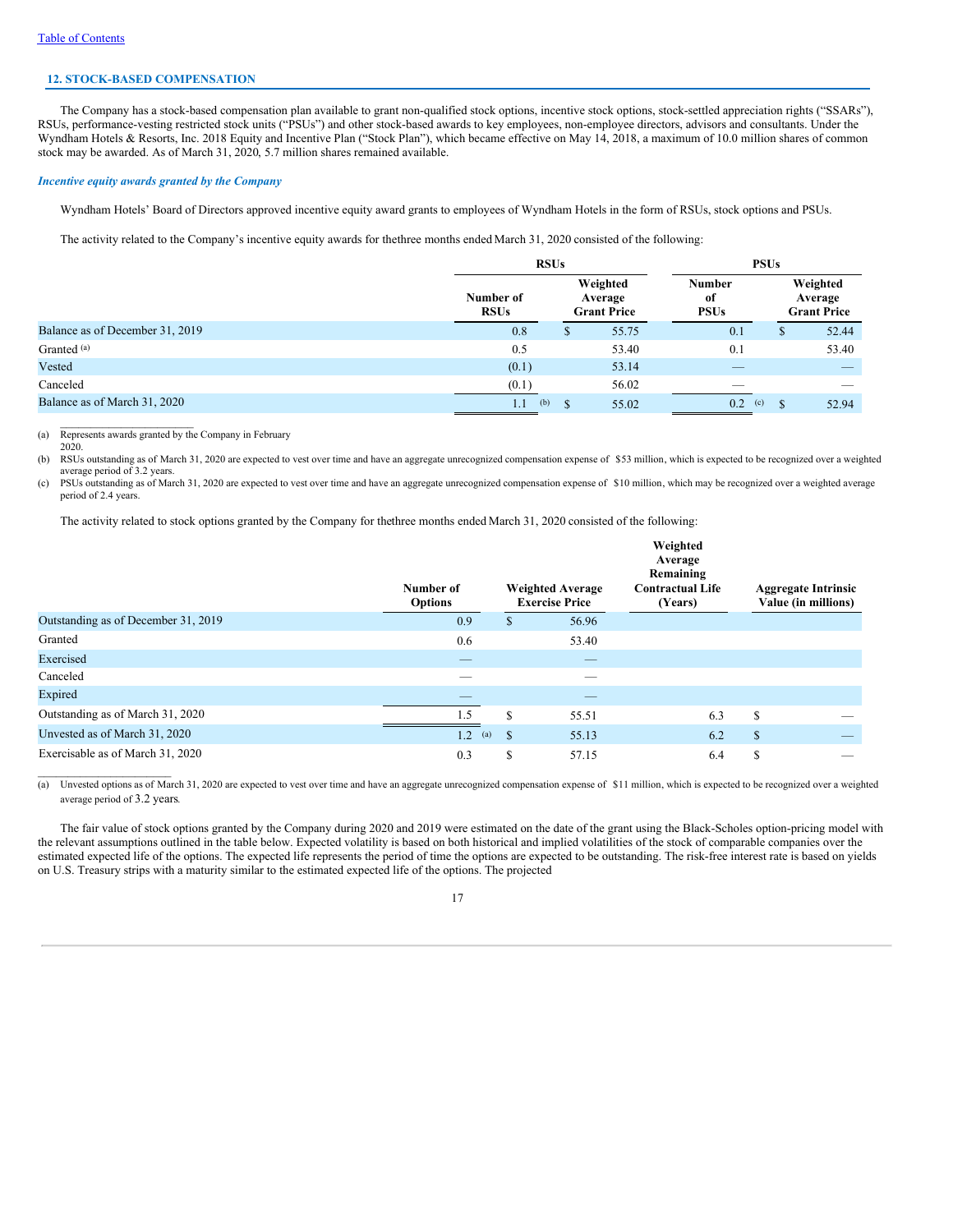### Table of [Contents](#page-0-0)

dividend yield was based on the Company's anticipated annual dividend divided by the price of the Company's stock on the date of the grant.

|                            | 2020       | 2019       |
|----------------------------|------------|------------|
| Grant date fair value      | \$8.59     | \$10.46    |
| Grant date strike price    | \$53.40    | \$52.44    |
| <b>Expected volatility</b> | 24.30%     | 22.24%     |
| Expected life              | 4.25 years | 6.25 years |
| Risk-free interest rate    | 1.21%      | $2.63\%$   |
| Projected dividend yield   | 2.40%      | $2.21\%$   |

#### *Stock-based compensation expense*

Stock-based compensation expense was \$4 million and \$5 million for the three months ended March 31, 2020 and 2019, respectively. For the three months ended March 31, 2019, \$2 million was recorded within separation-related costs on the Condensed Consolidated Statements of Income.

#### **13. SEGMENT INFORMATION**

The reportable segments presented below represent the Company's operating segments for which separate financial information is available and is utilized on a regular basis by its chief operating decision maker to assess performance and allocate resources. In identifying its reportable segments, the Company also considers the nature of services provided by its operating segments. Management evaluates the operating results of each of its reportable segments based upon net revenues and "adjusted EBITDA", which is defined as net income excluding interest expense, depreciation and amortization, impairment charges, restructuring and related charges, contract termination costs, transaction-related items (acquisition-, disposition- or separation-related), foreign currency impacts of highly inflationary countries, stock-based compensation expense and income taxes. Wyndham Hotels believes that adjusted EBITDA is a useful measure of performance for its segments which, when considered with U.S. GAAP measures, allows a more complete understanding of its operating performance. The Company uses these measures internally to assess operating performance, both absolutely and in comparison to other companies, and to make day to day operating decisions, including in the evaluation of selected compensation decisions. The Company's presentation of adjusted EBITDA may not be comparable to similarly-titled measures used by other companies.

|                                  | Three Months Ended March 31, |                          |      |                        |  |                     |      |                        |  |
|----------------------------------|------------------------------|--------------------------|------|------------------------|--|---------------------|------|------------------------|--|
|                                  | 2020                         |                          |      |                        |  |                     | 2019 |                        |  |
|                                  |                              | <b>Net Revenues</b>      |      | <b>Adjusted EBITDA</b> |  | <b>Net Revenues</b> |      | <b>Adjusted EBITDA</b> |  |
| Hotel Franchising                |                              | 243                      | - 76 | 108                    |  | 269                 |      | 113                    |  |
| Hotel Management                 |                              | 167                      |      | 17                     |  | 197                 |      | 16                     |  |
| <b>Total Reportable Segments</b> |                              | 410                      |      | 125                    |  | 466                 |      | 129                    |  |
| Corporate and Other              |                              | $\overline{\phantom{a}}$ |      | (18)                   |  |                     |      | (18)                   |  |
| <b>Total Company</b>             |                              | 410                      |      | 107                    |  | 468                 |      | 111                    |  |

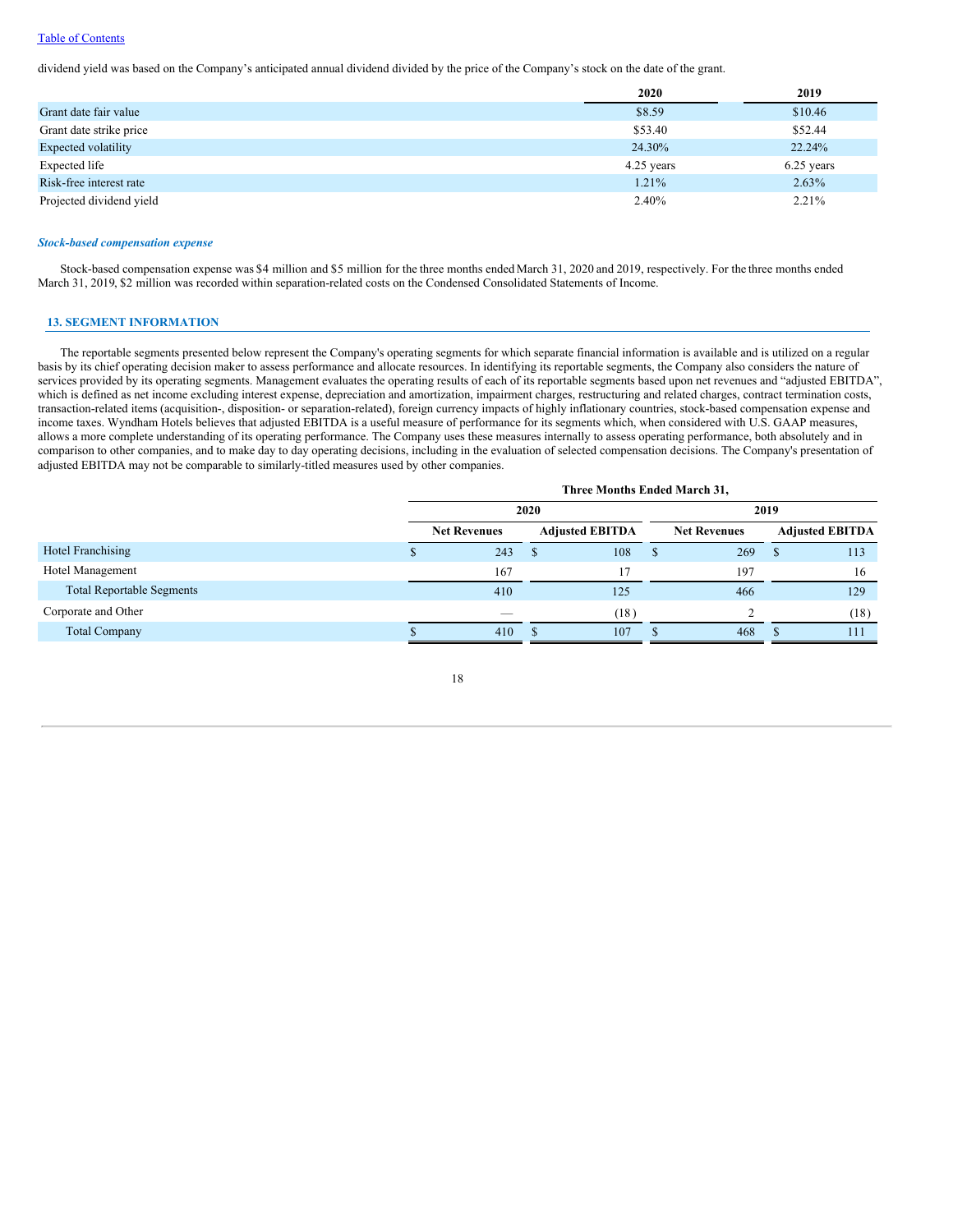The table below is a reconciliation of net income to adjusted EBITDA.

|                                                          | Three Months Ended March 31, |      |     |  |  |
|----------------------------------------------------------|------------------------------|------|-----|--|--|
|                                                          | 2020                         | 2019 |     |  |  |
| Net income                                               | 22                           | ъ    | 21  |  |  |
| Provision for income taxes                               | 9                            |      |     |  |  |
| Depreciation and amortization                            | 25                           |      | 29  |  |  |
| Interest expense, net                                    | 25                           |      | 24  |  |  |
| Stock-based compensation expense                         | 4                            |      |     |  |  |
| Restructuring costs                                      | 13                           |      |     |  |  |
| Transaction-related expenses, net                        | 8                            |      |     |  |  |
| Separation-related expenses                              |                              |      | 21  |  |  |
| Foreign currency impact of highly inflationary countries |                              |      |     |  |  |
| Adjusted EBITDA                                          | 107                          |      | 111 |  |  |
|                                                          |                              |      |     |  |  |

#### **14. OTHER EXPENSES AND CHARGES**

### *Restructuring*

The Company incurred \$13 million of charges during the three months endedMarch 31, 2020, related to restructuring initiatives implemented in response to COVID-19. These initiatives resulted in a reduction of 262 employees and are comprised of employee separation costs. As a result, the Company recorded charges of \$7 million to its Hotel Franchising segment, \$5 million to its Corporate and Other segment and the remainder to its Hotel Management segment. In addition, during the fourth quarter of 2019, the Company had implemented restructuring initiatives, primarily focused on enhancing its organizational efficiency and rationalizing its operations. Below is the activity for the three months ended March 31, 2020 relating to restructuring activities by plan:

|                               |                                      | 2020 Activity |                                                 |                                 |  |                          |  |     |             |                                          |  |
|-------------------------------|--------------------------------------|---------------|-------------------------------------------------|---------------------------------|--|--------------------------|--|-----|-------------|------------------------------------------|--|
|                               | Liability as of<br>December 31, 2019 |               | <b>Cash Payments</b><br><b>Costs Recognized</b> |                                 |  |                          |  |     | Other $(a)$ | <b>Liability as of March</b><br>31, 2020 |  |
| 2019 Plan - personnel-related |                                      | 8             |                                                 | $\hspace{0.1mm}-\hspace{0.1mm}$ |  | (5)                      |  | (1) |             |                                          |  |
| 2020 Plan - personnel-related |                                      |               |                                                 |                                 |  | $\overline{\phantom{a}}$ |  |     |             |                                          |  |
| Total accrued restructuring   |                                      | 8             |                                                 | 13                              |  | (5)                      |  |     |             |                                          |  |

 $\mathcal{L}_\text{max}$ (a) Represents foreign currency impacts.

### *Transaction-related, net*

The Company incurred \$8 million and \$7 million of transaction-related expenses during the three months ended March 31, 2020 and 2019, respectively, which were primarily related to integration activities for the acquisition of La Quinta.

### *Separation-related*

The Company incurred separation-related costs associated with its spin-off from Wyndham Worldwide of\$1 million and \$21 million for the three months ended March 31, 2020 and 2019, respectively. These costs primarily consist of severance, stock-based compensation and other employee-related costs.

#### **15. TRANSACTIONS WITH FORMER PARENT**

The Company has a number of arrangements with its former Parent for services provided between both parties as described below.

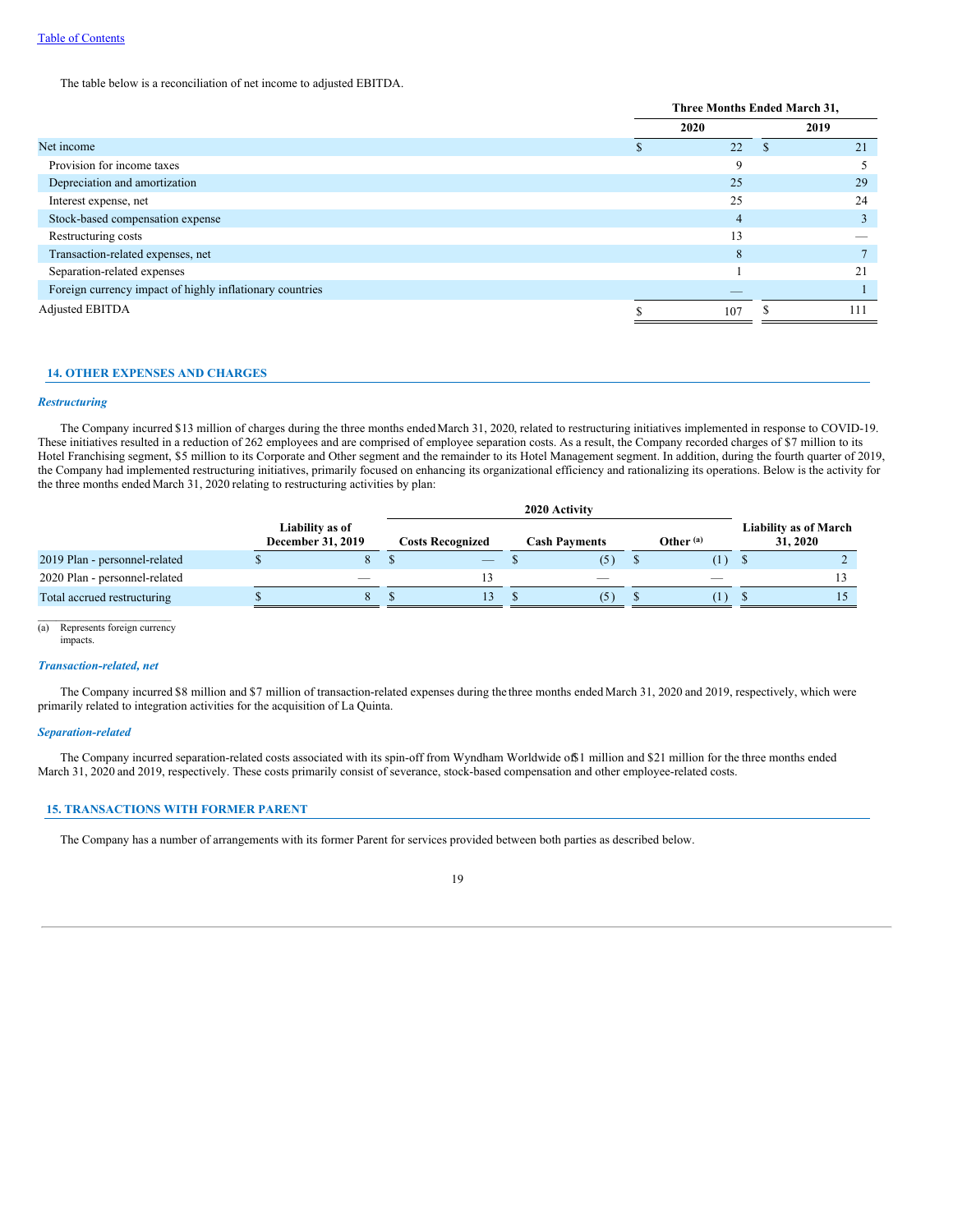#### *License agreement and other agreements with former Parent*

In connection with the Company's spin-off, the Company and Wyndham Worldwide entered into long-term exclusive license agreements to retain Wyndham Destinations' affiliations with one of the hospitality industry's top-rated loyalty programs, Wyndham Rewards, as well as to continue to collaborate on inventory-sharing and customer cross-sell initiatives.

The Company also entered into several agreements with Wyndham Destinations that govern the relationship of the parties following the spin-off, including a separation and distribution agreement, an employee matters agreement, a tax matters agreement and a transition services agreement. Revenues recorded in connection with these agreements were not material for the three months ended March 31, 2020 and \$2 million for the three months endedMarch 31, 2019. Such revenues are reported within other revenues on the Condensed Consolidated Statements of Income.

In addition, Wyndham Hotels recorded revenues from Wyndham Destinations in the amount of\$17 million and \$21 million for a license, development and noncompetition agreement and \$3 million and \$6 million for activities associated with the Wyndham Rewards program for thethree months ended March 31, 2020 and 2019, respectively. The Company also recorded revenues from a former affiliate for license fees of \$1 million and \$2 million for the three months ended March 31, 2020 and 2019, respectively. Such fees are recorded within license and other revenues from former Parent on the Condensed Consolidated Statements of Income.

#### *Transfer of former Parent liabilities and issuances of guarantees to former Parent and af iliates*

Upon the distribution of the Company's common stock to Wyndham Worldwide shareholders, the Company entered into certain guarantee commitments with its former Parent. These guarantee arrangements relate to certain former Parent contingent tax and other corporate liabilities. The Company assumed and is responsible for one-third of such contingent liabilities while its former Parent is responsible for the remaining two-thirds. The amount of liabilities assumed by the Company in connection with the spinoff was \$21 million and \$22 million as of March 31, 2020 and December 31, 2019, respectively, which were included within other non-current liabilities on its Condensed Consolidated Balance Sheets. The Company also had a \$2 million liability due to its former Parent which was included within current liabilities on its Condensed Consolidated Balance Sheets as of March 31, 2020 and December 31, 2019. In addition, the Company had \$4 million of tax-related receivables due from former Parent as of March 31, 2020 and December 31, 2019, which were included within current assets on its Condensed Consolidated Balance Sheets.

#### **16. ACCUMULATED OTHER COMPREHENSIVE INCOME (LOSS)**

The components of AOCI are as follows:

| <b>Foreign Currency</b><br><b>Translation Adjustments</b> | <b>Cash Flow Hedges</b> | <b>Accumulated Other</b><br><b>Comprehensive Income</b><br>(Loss) |
|-----------------------------------------------------------|-------------------------|-------------------------------------------------------------------|
|                                                           | (26)                    | (27)                                                              |
| (3)                                                       | (36)                    | (39)                                                              |
| (4)                                                       | (62)                    | (66)                                                              |
|                                                           |                         |                                                                   |
| (4)                                                       | S                       | (8)                                                               |
|                                                           | (8)                     |                                                                   |
| (3)                                                       | (12)                    | (15)                                                              |
|                                                           |                         | $(4)$ \$                                                          |

#### **17. SUBSEQUENT EVENT**

On May 4, 2020, the Company announced workforce reductions approved on April 28, 2020, as part of the Company's cost cutting measures implemented in response to the negative financial and operational impacts resulting from COVID-19. The Company expects to incur approximately \$13 million of severance and related benefits costs and approximately \$5 million of lease related costs. The Company expects the total pre-tax charges will be approximately\$18 million in connection with this plan, primarily all of which represents future cash expenditures. Under this plan, the Company will eliminate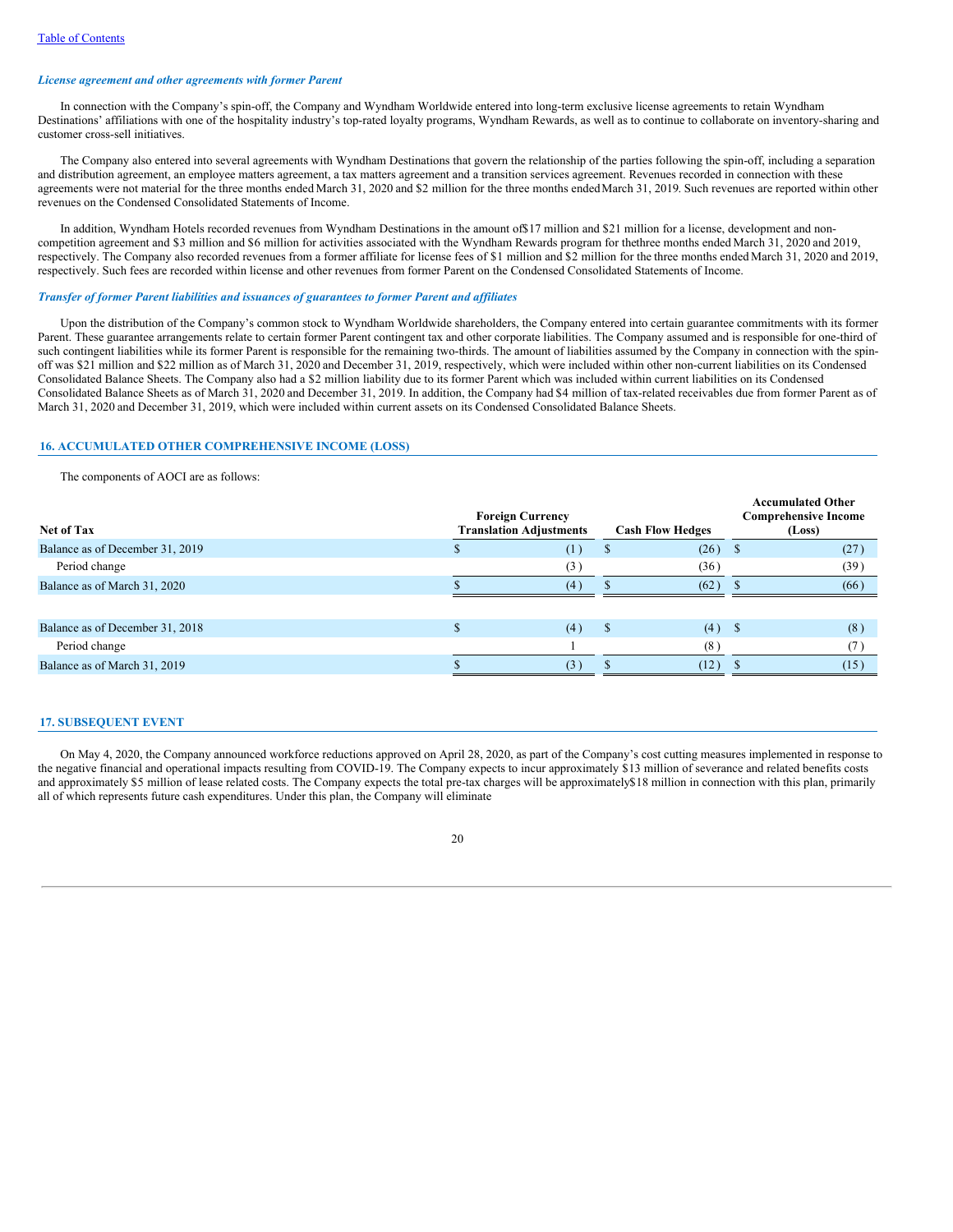approximately 180 positions. The Company expects this plan to be substantially complete in the second quarter of 2020 and to realize annual savings of approximately \$21 million to \$25 million.

#### **Item 2. Management's Discussion and Analysis of Financial Condition and Results of Operations. (Unless otherwise noted, all amounts are in millions, except share and per share amounts)**

#### **Forward-Looking Statements**

This report contains forward-looking statements within the meaning of Section 21E of the Securities Exchange Act of 1934 (the "Exchange Act"), as amended. These statements include, but are not limited to, statements related to our expectations regarding our strategy and the performance of our business, our financial results, our liquidity and capital resources and other non-historical statements. Forward-looking statements include those that convey management's expectations as to the future based on plans, estimates and projections and may be identified by words such as "will," "expect," "believe," "plan," "anticipate," "intend," "goal," "future," "outlook," "guidance," "target," "objective," "estimate" and similar words or expressions, including the negative version of such words and expressions. Such forward-looking statements involve known and unknown risks, uncertainties and other factors, which may cause the actual results, performance or achievements of Wyndham Hotels to be materially different from any future results, performance or achievements expressed or implied by such forward-looking statements. You are cautioned not to place undue reliance on these forward-looking statements, which speak only as of the date of this report.

Factors that could cause actual results to differ materially from those in the forward-looking statements include without limitation general economic conditions; the continuation or worsening of the effects from the coronavirus pandemic, ("COVID-19"); its scope and duration and impact on our business operations, financial results, cash flows and liquidity, as well as the impact on our franchisees and property owners, guests and team members, the hospitality industry and overall demand for travel; the success of our mitigation efforts in response to the COVID-19 pandemic; our performance in any recovery from the COVID-19 pandemic, the performance of the financial and credit markets; the economic environment for the hospitality industry; operating risks associated with the hotel franchising and management businesses; our relationships with franchisees and property owners; the impact of war, terrorist activity or political strife; concerns with or threats of pandemics, contagious diseases or health epidemics, including the effects of the COVID-19 pandemic and actions governments, businesses and individuals take in response to the pandemic, including stay-in-place directives and other travel restrictions; risks related to restructuring or strategic initiatives; risks related to our relationship with CorePoint Lodging; our spin-off as a newly independent company; the Company's ability to satisfy obligations and agreements under its outstanding indebtedness, including the payment of principal and interest and compliance with covenants thereunder; risks related to our ability to obtain financing, including access to liquidity and capital as a result of COVID-19; and the Company's ability and plans to pay dividends and to repurchase shares including the timing and amount of any future share repurchases and dividends, as well as the risks described in our most recent Annual Report on [Form](http://www.sec.gov/Archives/edgar/data/1722684/000172268420000007/wh-20191231x10k.htm) 10-K filed with the U.S. Securities and Exchange Commission (the "SEC") and subsequent reports filed with the SEC. The Company undertakes no obligation to publicly update or revise any forward-looking statements, whether as a result of new information, subsequent events or otherwise.

We may use our website as a means of disclosing material non-public information and for complying with our disclosure obligations under Regulation FD. Disclosures of this nature will be included on our website in the Investors section, which can currently be accessed at www.investor.wyndhamhotels.com. Accordingly, investors should monitor this section of our website in addition to following our press releases, filings submitted with the SEC and any public conference calls or webcasts.

References herein to "Wyndham Hotels," the "Company," "we," "our" and "us" refer to both (i) Wyndham Hotels & Resorts, Inc. and its consolidated subsidiaries for time periods following the consummation of the spin-off and (ii) the Wyndham Hotels & Resorts businesses for time periods prior to the consummation of our spin-off from Wyndham Worldwide. Unless the context otherwise suggests, references herein to "Wyndham Worldwide," "Wyndham Destinations" and "former Parent" refer to Wyndham Worldwide Corporation and its consolidated subsidiaries.

### **BUSINESS AND OVERVIEW**

Wyndham Hotels & Resorts is a leading global hotel franchisor, licensing its renowned hotel brands to hotel owners in approximately 90 countries around the world.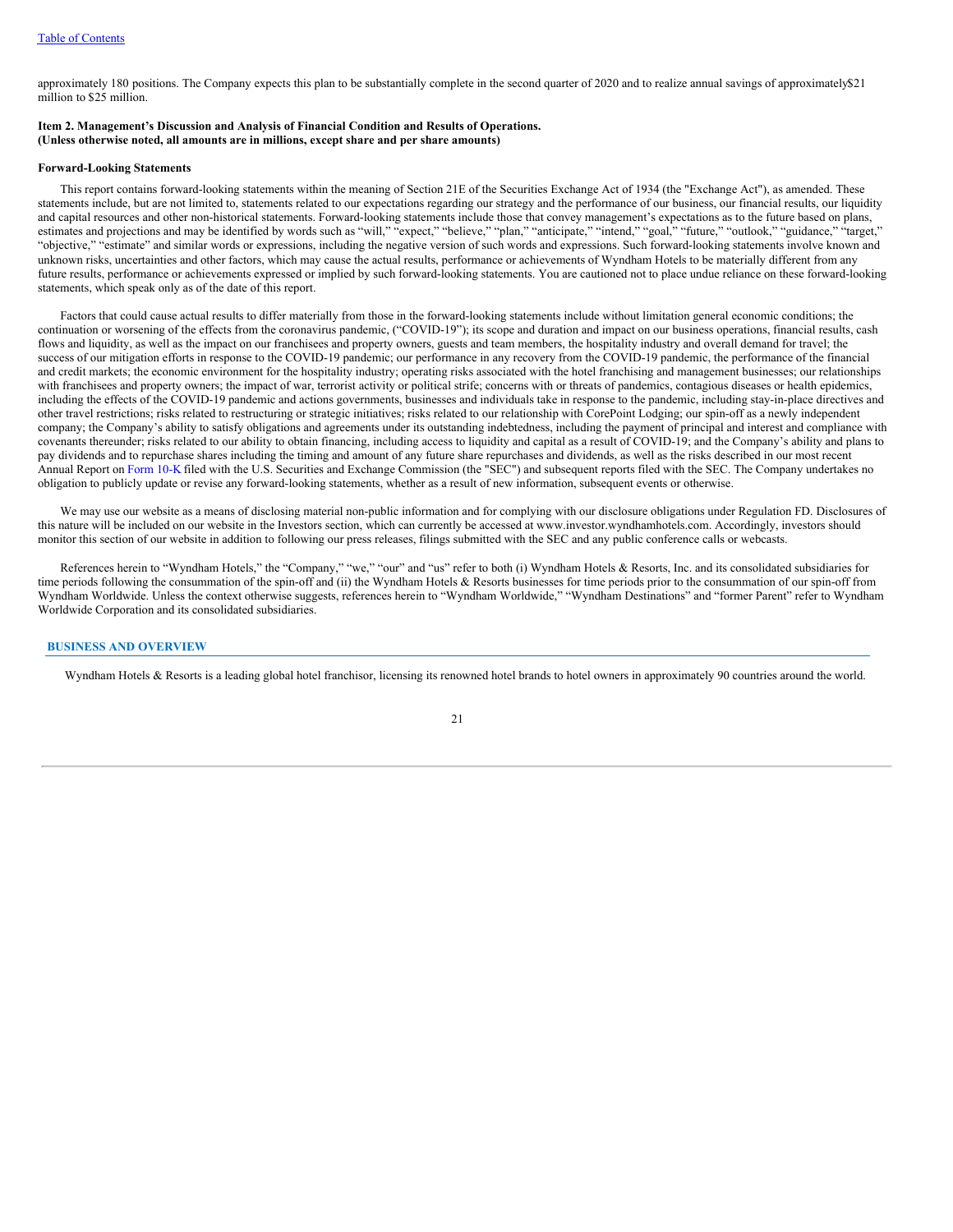Wyndham Hotels operates in the following segments:

- •**Hotel Franchising —**licenses our lodging brands and provides related services to third-party hotel owners and others.
- •**Hotel Management —** provides hotel management services for full-service and limited-service hotels as well as two hotels that are owned by us.

The Condensed Consolidated Financial Statements presented herein have been prepared on a stand-alone basis. The Condensed Consolidated Financial Statements include Wyndham Hotels' assets, liabilities, revenues, expenses and cash flows and all entities in which Wyndham Hotels has a controlling financial interest.

### **RESULTS OF OPERATIONS**

Discussed below are our key operating statistics, combined results of operations and the results of operations for each of our reportable segments. The reportable segments presented below represent our operating segments for which discrete financial information is available and used on a regular basis by our chief operating decision maker to assess performance and to allocate resources. In identifying our reportable segments, we also consider the nature of services provided by our operating segments. Management evaluates the operating results of each of our reportable segments based upon net revenues and adjusted EBITDA. Adjusted EBITDA is defined as net income excluding interest expense, depreciation and amortization, impairment charges, restructuring and related charges, contract termination costs, transaction-related items (acquisition-, disposition- or separation-related), foreign currency impacts of highly inflationary countries, stock-based compensation expense and income taxes. We believe that adjusted EBITDA is a useful measure of performance for our segments and, when considered with U.S. Generally Accepted Accounting Principles ("GAAP") measures, gives a more complete understanding of our operating performance. We use these measures internally to assess operating performance, both absolutely and in comparison to other companies, and to make day to day operating decisions, including in the evaluation of selected compensation decisions. Adjusted EBITDA is not a recognized term under U.S. GAAP and should not be considered as an alternative to net income or other measures of financial performance or liquidity derived in accordance with U.S. GAAP. Our presentation of adjusted EBITDA may not be comparable to similarly-titled measures used by other companies.

We generate royalties and franchise fees, management fees and other revenues from hotel franchising and hotel management activities, as well as fees from licensing our "Wyndham" trademark, certain other trademarks and intellectual property. In addition, pursuant to our franchise and management contracts with third-party hotel owners, we generate marketing, reservation and loyalty fee revenues and cost reimbursement revenues that over time are offset, respectively, by the marketing, reservation and loyalty costs and property operating costs that we incur.

#### *COVID-19*

Our industry is experiencing a sharp decline in travel demand due to COVID-19 and the related government preventative and protective actions to slow the spread of the virus. We and the entire industry are experiencing significant revenue losses as a result of steep RevPAR declines, which may continue for some time. For the month of April, we estimate our RevPAR declined approximately 70% in the United States.

As a result of the financial impact of COVID-19, we have taken the following preventative measures to conserve our liquidity, strengthen our balance sheet and support our franchisees through these unprecedented times:

- Our Chief Executive Officer has elected to forgo his base salary and our Board of Directors ("Board") has elected to forgo the cash portion of their fees indefinitely;
- Implemented workforce reductions, including reduced workweeks, reduced salaries and the elimination of 262 team members across the globe;
- Eliminated all discretionary spend;
- Temporarily closed our two owned hotels;
- Reduced advertising spend;
- Reduced capital expenditures to focus on only the highest priority projects; and
- Suspended our share repurchase program as of March 17, 2020.

Our franchisees' financial health and long-term success is a top priority for us, and we have taken the following proactive steps to help them preserve cash during this period: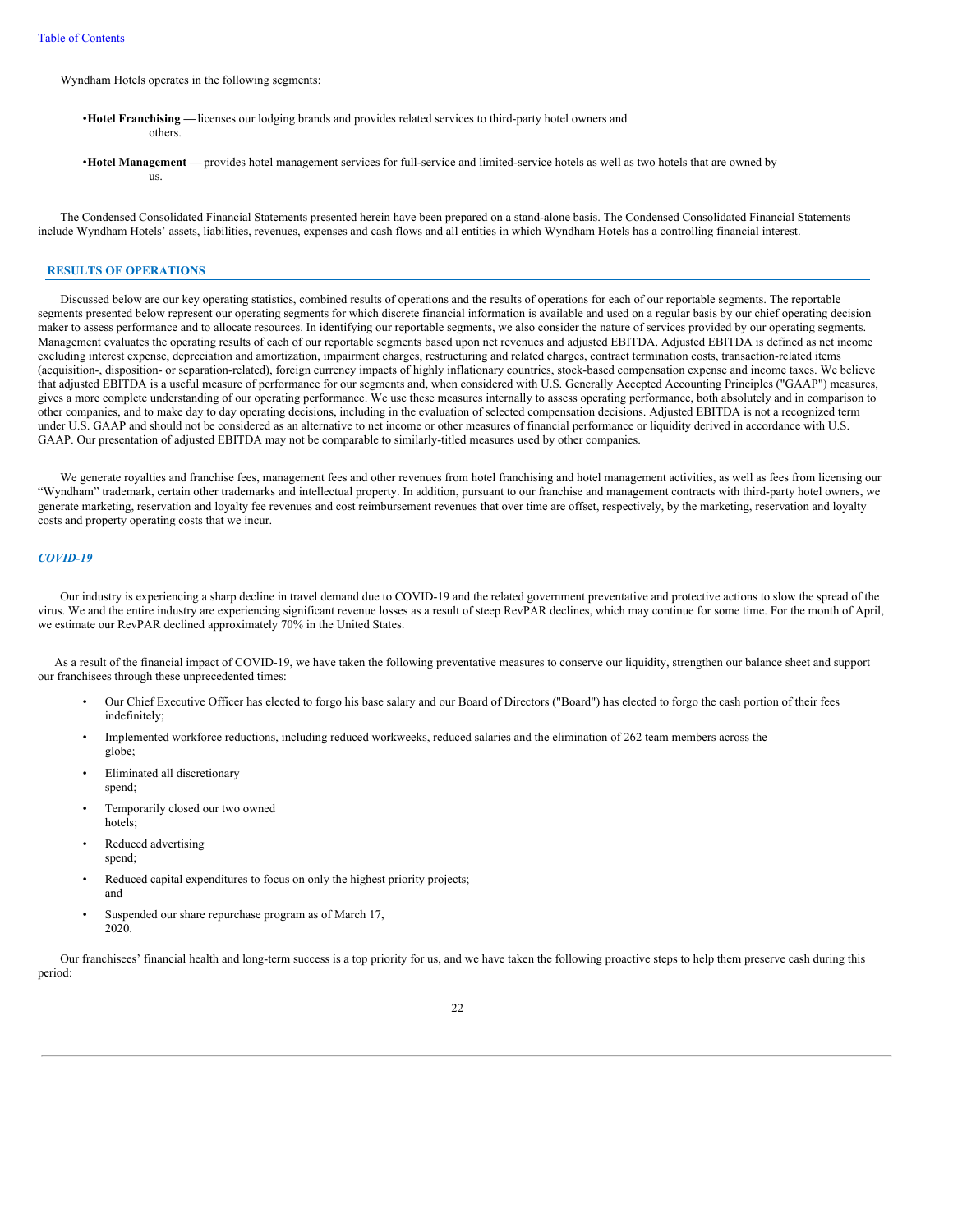- Suspended non-room revenue related fees, such as Wyndham Rewards retraining fees;
- Deferred property improvement plans and certain non-essential brand standards requiring cash outlays, such as hot breakfast requirements;
- Partnered with industry associations to advocate for government relief for our franchisees and their employees;
- Guided owners through the CARES Act and its evolving guidance and urged the government to expand and clarify these loan programs, for which the majority of our owners qualify;
- Provided payment relief by deferring receivables and suspended interest charges and late fees through September 1, 2020; and
- Revised cleaning protocols and secured critical cleaning and disinfection supplies pursuant to new U.S. Centers for Disease Control and Prevention ("CDC") guidelines through our procurement network at reduced costs for our franchisees.

For our guests whose travel plans have changed, we have modified cancellation policies, paused Wyndham Rewards point expirations until September 30, 2020 and are maintaining loyalty member level status through the end of 2021.

Our brands are concentrated in the select-service chain scale segments, and based on industry data outperformed the higher-end, full-service hotels in April due to their geographical positioning and due to the type of travelers typically staying in our hotels. Nearly 90% of our domestic hotels are located along highways and in suburban and small metro areas. Our brands in the economy and midscale segments are utilized by the truckers, contractors, construction workers, healthcare workers, emergency crews and others who still need overnight accommodations even in this COVID-19 crisis. These travelers are looking for well-known service providers they can depend on for quality and enhanced safety measures. Our recovery is less reliant on air travel or international travel demands which now factor in additional safety concerns for guests, or group business. While we believe our hotels will be able to quickly recover once the pandemic abates, the ultimate timing of any recovery remains uncertain. In the meantime, our results of operations may continue to be negatively impacted and certain intangible assets, such as our trademarks, and our owned and managed goodwill may be exposed to impairments. For further discussion on the effect of COVID-19 on our financial condition and liquidity, see the section below Financial Condition, Liquidity and Capital Resources.

### **OPERATING STATISTICS**

The table below presents our operating statistics for thethree months ended March 31, 2020 and 2019. "Rooms" represent the number of hotel rooms at the end of the period which are either under franchise and/or management agreements, or are Company-owned, and properties under affiliation agreements for which we receive a fee for reservation and/or other services provided. "RevPAR" represents the room rental revenues generated by our franchisees divided by the number of available room-nights in the period. These operating statistics are drivers of our revenues and therefore provide an enhanced understanding of our business. Refer to the section below for a discussion as to how these operating statistics affected our business for the periods presented.

|                      | As of March 31, |         |          |  |  |
|----------------------|-----------------|---------|----------|--|--|
|                      | 2020            | 2019    | % Change |  |  |
| <b>Rooms</b>         |                 |         |          |  |  |
| <b>United States</b> | 506,800         | 506,600 | $0\%$    |  |  |
| International        | 321,500         | 305,500 | $5\%$    |  |  |
| Total rooms          | 828,300         | 812,100 | $2\%$    |  |  |

|                             |    | Three Months Ended March 31, |       |          |  |  |  |
|-----------------------------|----|------------------------------|-------|----------|--|--|--|
|                             |    | 2020                         | 2019  | % Change |  |  |  |
| <b>RevPAR</b>               |    |                              |       |          |  |  |  |
| <b>United States</b>        | ۰D | 33.45<br><sup>S</sup>        | 40.56 | $(18\%)$ |  |  |  |
| International (a)           |    | 18.45                        | 28.92 | $(36\%)$ |  |  |  |
| Total RevPAR <sup>(a)</sup> |    | 27.68                        | 36.21 | (24%)    |  |  |  |
|                             |    |                              |       |          |  |  |  |

(a) Excluding currency effects, international RevPAR decreased 33% and total RevPAR decreased 23%.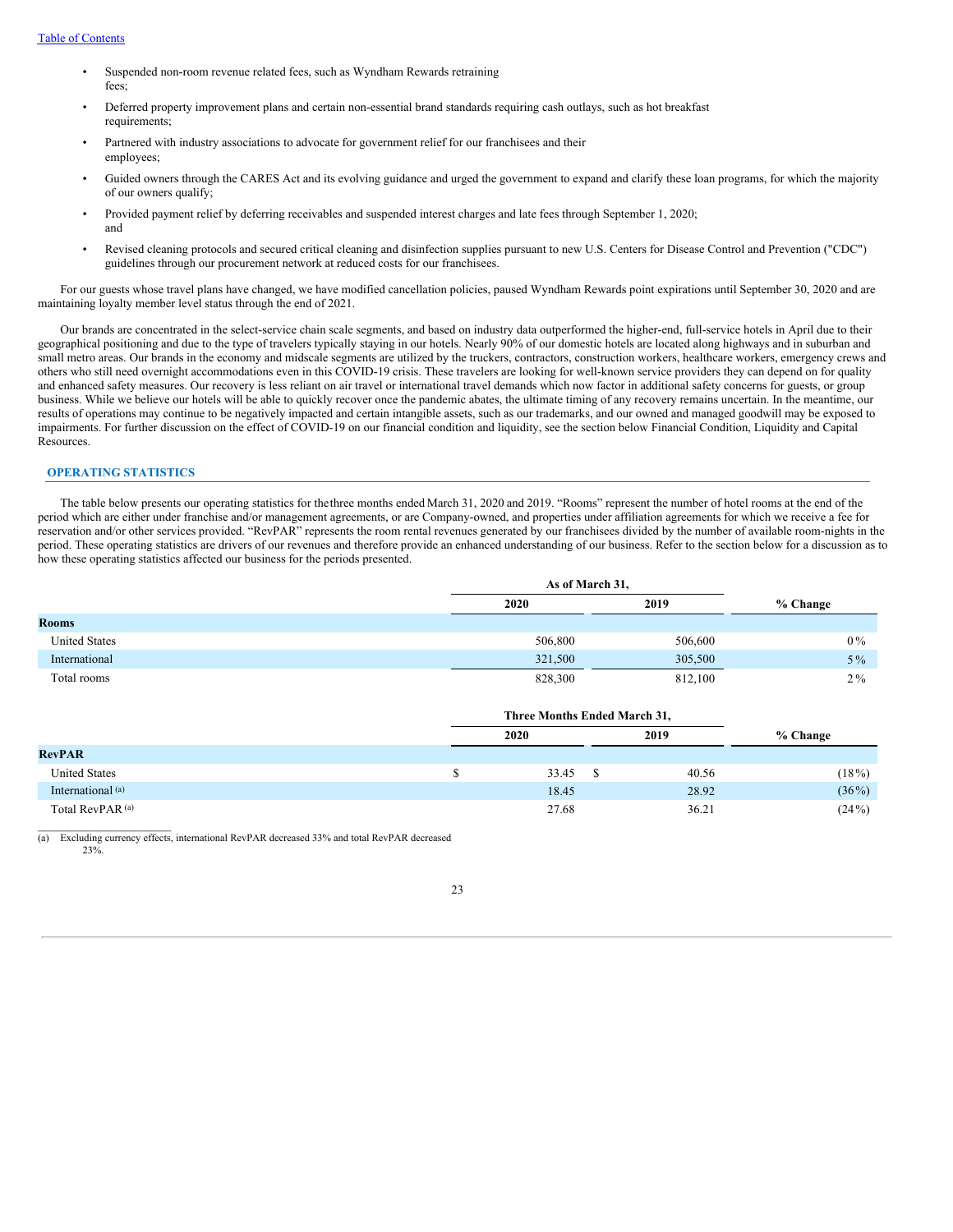Rooms as of March 31, 2020 increased 2% from the prior year primarily driven by the Hotel Franchising segment which had stronger growth internationally. Hotel Management segment saw a decrease in rooms as a result of CorePoint Lodging asset sales and the termination of unprofitable hotel-management agreements during 2019.

Total RevPAR for the three months ended March 31, 2020 decreased 24% to \$27.68 compared with the prior-year period due to travel restrictions related to COVID-19. International RevPAR declined 36% driven mostly by the decline in China.

#### **THREE MONTHS ENDED MARCH 31, 2020 VS. THREE MONTHS ENDED MARCH 31, 2019**

|                            | Three Months Ended March 31, |          |  |      |  |              |
|----------------------------|------------------------------|----------|--|------|--|--------------|
|                            |                              | 2020     |  | 2019 |  | Change       |
| Net revenues               |                              | 410      |  | 468  |  | (58)         |
| Expenses                   |                              | 354      |  | 418  |  | (64)         |
| Operating income           |                              | 56       |  | 50   |  | <sub>0</sub> |
| Interest expense, net      |                              | 25       |  | 24   |  |              |
| Income before income taxes |                              | 31       |  | 26   |  |              |
| Provision for income taxes |                              | $\Omega$ |  |      |  |              |
| Net income                 |                              | 22       |  | 21   |  |              |

Net revenues for the three months endedMarch 31, 2020, decreased \$58 million, or 12% compared with the prior-year period primarily driven by:

- \$29 million of lower cost-reimbursement revenues in our hotel management business as a result of CorePoint Lodging asset sales and the termination of unprofitable hotel-management agreements during 2019;
- \$9 million of lower royalty and franchise fees, \$7 million of lower marketing, reservation and loyalty fees and \$7 million of lower hotel management fees, all reflecting a 24% decline in RevPAR due to lower travel demand as a result of COVID-19; and
- \$8 million of lower license and other revenues from former Parent due to lower travel demand resulting from COVID-19.

Total expenses for the three months ended March 31, 2020, decreased \$64 million, or 15%, compared with the prior-year period primarily driven by:

- \$29 million of lower cost reimbursement expenses as discussed above;
- \$20 million of lower separation-related costs;
- \$14 million of lower operating expenses and general and administrative costs, primarily due to cost containment efforts in response to COVID-19 and synergies from the La Quinta acquisition;
- \$11 million of lower marketing, reservation and loyalty expenses, primarily due to cost reductions in response to COVID-19; partially offset by
- \$13 million of higher restructuring charges due to cost saving initiatives implemented in response to COVID-19.

Our effective tax rate increased to 29.0% from 19.2% during thethree months ended March 31, 2020 and 2019, respectively, primarily due to non-deductible restructuring charges in 2020 combined with the absence of the favorable tax impact from a settlement with state taxing authorities in the first quarter of 2019.

As a result of these items, net income for thethree months ended March 31, 2020, increased \$1 million, or 5%, compared with the prior-year period.

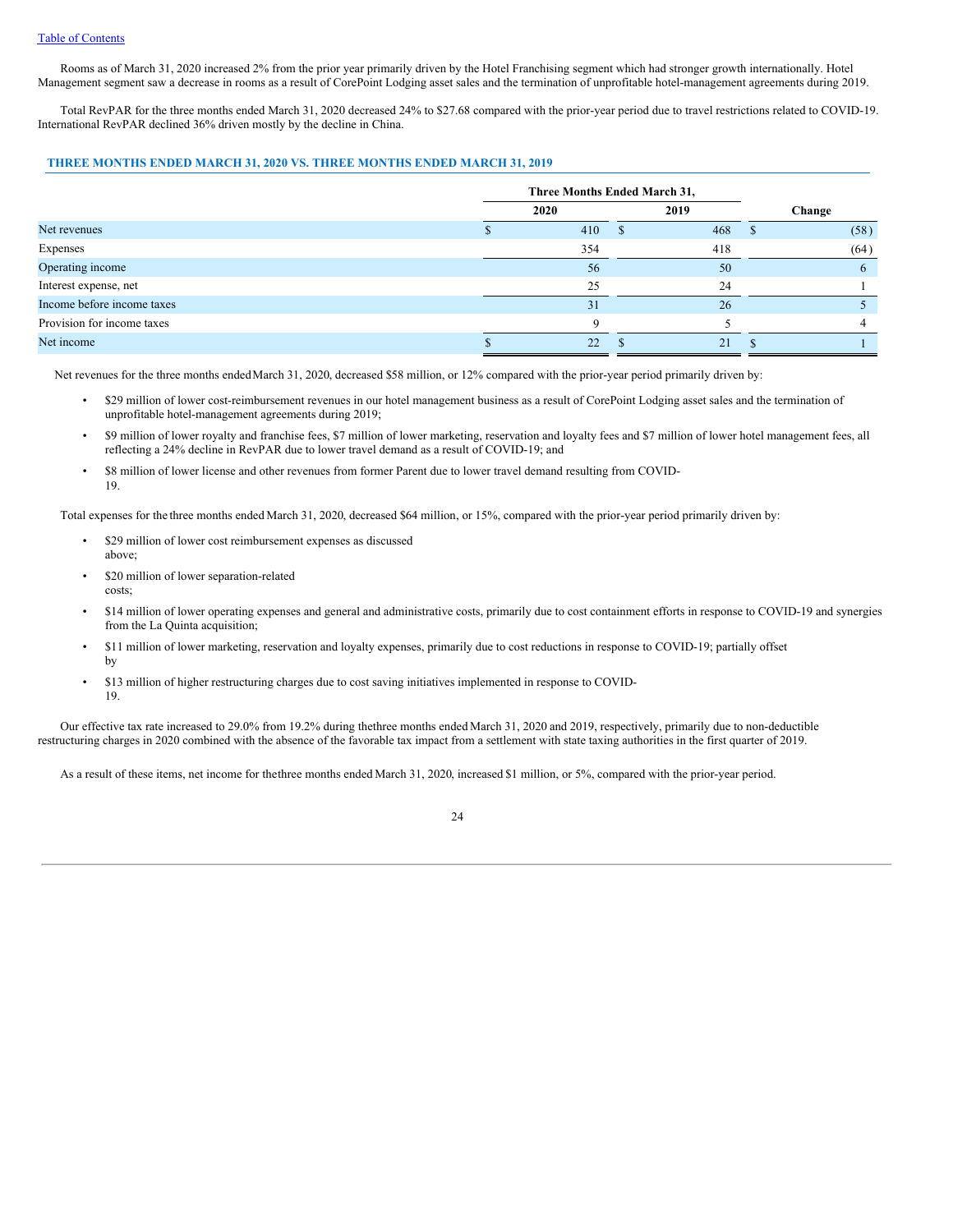The table below is a reconciliation of net income to adjusted EBITDA.

|                                                          | Three Months Ended March 31, |                |  |      |  |
|----------------------------------------------------------|------------------------------|----------------|--|------|--|
|                                                          | 2020                         |                |  | 2019 |  |
| Net income                                               |                              | 22             |  | 21   |  |
| Provision for income taxes                               |                              | $\Omega$       |  |      |  |
| Depreciation and amortization                            |                              | 25             |  | 29   |  |
| Interest expense, net                                    |                              | 25             |  | 24   |  |
| Stock-based compensation expense                         |                              | $\overline{4}$ |  |      |  |
| Restructuring costs                                      |                              | 13             |  |      |  |
| Transaction-related expenses, net                        |                              | 8              |  |      |  |
| Separation-related expenses                              |                              |                |  | 21   |  |
| Foreign currency impact of highly inflationary countries |                              |                |  |      |  |
| Adjusted EBITDA                                          |                              | 107            |  | 111  |  |

Following is a discussion of the results of each of our segments and Corporate and Other for thethree months ended March 31, 2020 compared to the three months ended March 31, 2019:

|                          | <b>Net Revenues</b> |                          |  |      |          | <b>Adjusted EBITDA</b> |      |          |
|--------------------------|---------------------|--------------------------|--|------|----------|------------------------|------|----------|
|                          |                     | 2020                     |  | 2019 | % Change | 2020                   | 2019 | % Change |
| <b>Hotel Franchising</b> |                     | 243                      |  | 269  | $(10\%)$ | 108                    | 113  | $(4\%)$  |
| Hotel Management         |                     | 167                      |  | 197  | $(15\%)$ |                        | 16   | 6 %      |
| Corporate and Other      |                     | $\qquad \qquad - \qquad$ |  |      | n/a      | (18)                   | (18) | n/a      |
| <b>Total Company</b>     |                     | 410                      |  | 468  | $(12\%)$ | 107                    | 111  | $(4\%)$  |

# *Hotel Franchising*

|                             |   | Three Months Ended March 31, |               |         |            |
|-----------------------------|---|------------------------------|---------------|---------|------------|
|                             |   | 2020                         |               | 2019    | $%$ Change |
| <b>Rooms</b>                |   |                              |               |         |            |
| <b>United States</b>        |   | 463,900                      |               | 454,900 | $2\%$      |
| International               |   | 305,100                      |               | 290,400 | $5\%$      |
| Total rooms                 |   | 769,000                      |               | 745,300 | $3\%$      |
| <b>RevPAR</b>               |   |                              |               |         |            |
| <b>United States</b>        | S | 31.43                        | <sup>\$</sup> | 37.69   | (17%)      |
| International (a)           |   | 17.39                        |               | 27.56   | (37%)      |
| Total RevPAR <sup>(a)</sup> |   | 25.90                        |               | 33.76   | $(23\%)$   |
|                             |   |                              |               |         |            |

(a) Excluding currency effects, international RevPAR decreased 34% and total RevPAR decreased 23%.

Net revenues decreased \$26 million, or 10%, compared to the first quarter of 2019, primarily driven by:

- \$15 million of lower royalty and franchise fees due to the decline in RevPAR primarily as a result of COVID-19 on travel demand;
- \$7 million of lower marketing, reservation and loyalty revenues due to lower RevPAR; and
- \$7 million of lower license and other revenues from former Parent due to lower travel demand.

Adjusted EBITDA decreased \$5 million, or 4% compared to the first quarter of 2019, primarily driven by the changes in net revenues discussed above, partially offset by:

- \$11 million of lower marketing, reservation and loyalty expenses primarily due to cost reductions in response to COVID-19; and
- \$9 million of lower operating expenses and general and administrative costs primarily due to cost containment efforts in response to COVID-19 and synergies from the La Quinta acquisition.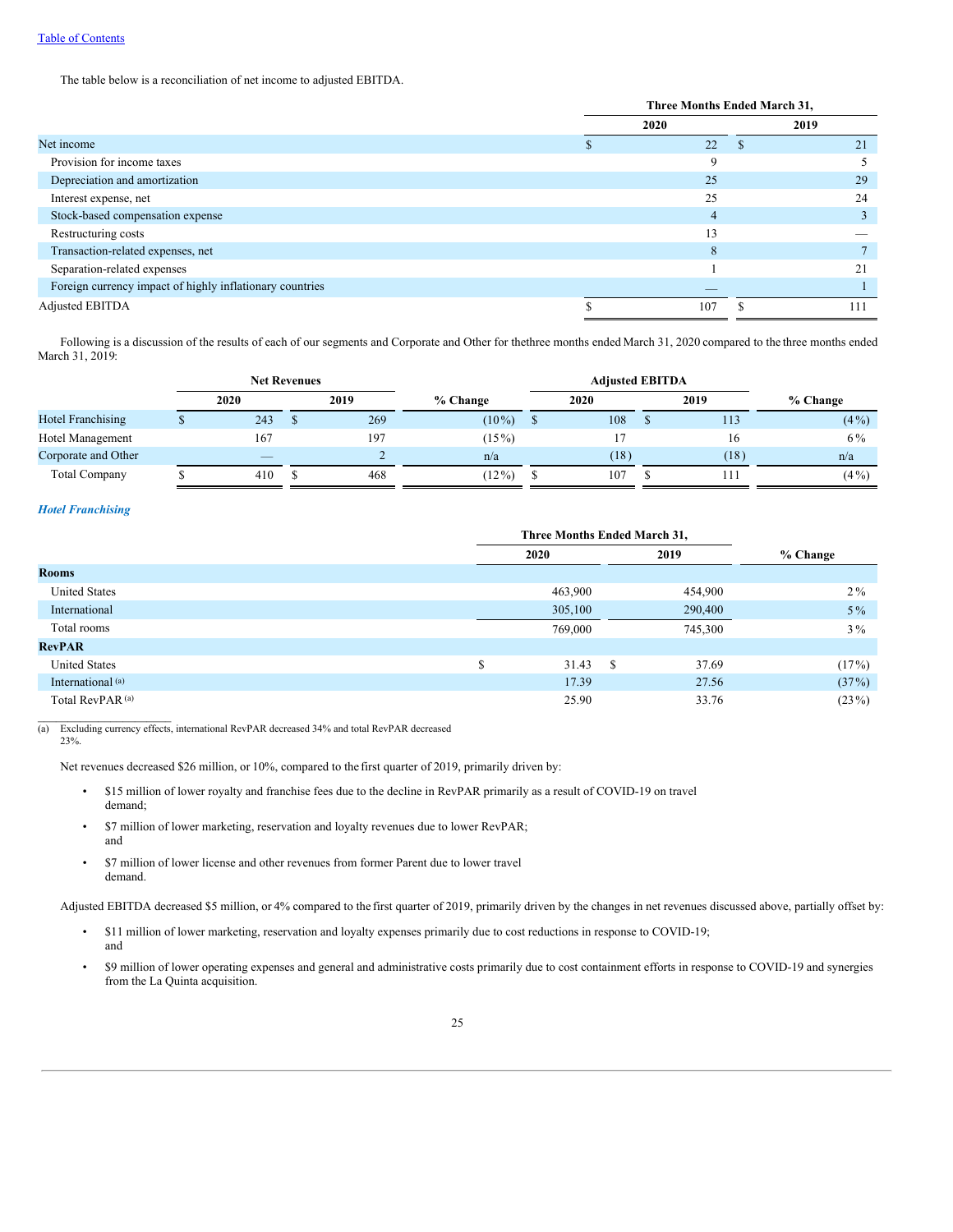### Table of [Contents](#page-0-0)

#### *Hotel Management*

|                             |               | Three Months Ended March 31, |               |        |            |  |
|-----------------------------|---------------|------------------------------|---------------|--------|------------|--|
|                             |               | 2020                         |               | 2019   | $%$ Change |  |
| <b>Rooms</b>                |               |                              |               |        |            |  |
| <b>United States</b>        |               | 42,900                       |               | 51,700 | (17%)      |  |
| International               |               | 16,400                       |               | 15,100 | $9\%$      |  |
| Total rooms                 |               | 59,300                       |               | 66,800 | $(11\%)$   |  |
| <b>RevPAR</b>               |               |                              |               |        |            |  |
| <b>United States</b>        | <sup>\$</sup> | 54.35                        | <sup>\$</sup> | 65.58  | (17%)      |  |
| International (a)           |               | 38.07                        |               | 55.12  | $(31\%)$   |  |
| Total RevPAR <sup>(a)</sup> |               | 50.00                        |               | 63.25  | $(21\%)$   |  |

(a) Excluding currency effects, international RevPAR decreased 25% and total RevPAR decreased 20%.

Net revenues decreased \$30 million, or 15% compared to the prior-year period, primarily driven by:

- \$29 million of lower cost-reimbursement revenues as discussed above, which have no impact on adjusted EBITDA;
- \$4 million of lower owned hotel revenues due to lower travel demand as a result of COVID-19; partially offset by
- \$6 million of higher termination fees related to CorePoint Lodging asset sales.

Adjusted EBITDA increased \$1 million, or 6% compared to the prior-year period as the higher termination fees were offset by lower owned hotel revenue.

#### *Corporate and Other*

Corporate and Other revenues decreased \$2 million during the three months ended March 31, 2020 compared to the same period in2019 due to the completion of transition services previously in place following our separation from Wyndham Worldwide.

Adjusted EBITDA was consistent for the three months ended March 31, 2020 and 2019.

### **FINANCIAL CONDITION, LIQUIDITY AND CAPITAL RESOURCES**

#### *Financial condition*

|                            | March 31,<br>2020 | December 31,<br>2019 | Change |
|----------------------------|-------------------|----------------------|--------|
| Total assets               | 5,158             | 4,533                | 625    |
| Total liabilities          | 4.046             | 3,321                | 725    |
| Total stockholders' equity | 1,112             | 1,212                | (100)  |

Total assets increased \$625 million from December 31, 2019 to March 31, 2020 primarily due to an increase in cash resulting from the borrowing of \$734 million on our revolving credit facility. Total liabilities increased \$725 million from December 31, 2019 to March 31, 2020 primarily due to the borrowing on our revolving credit facility. Total equity decreased \$100 million from December 31, 2019 to March 31, 2020 primarily due to stock repurchases, dividends and other comprehensive loss, partially offset by our net income for the period.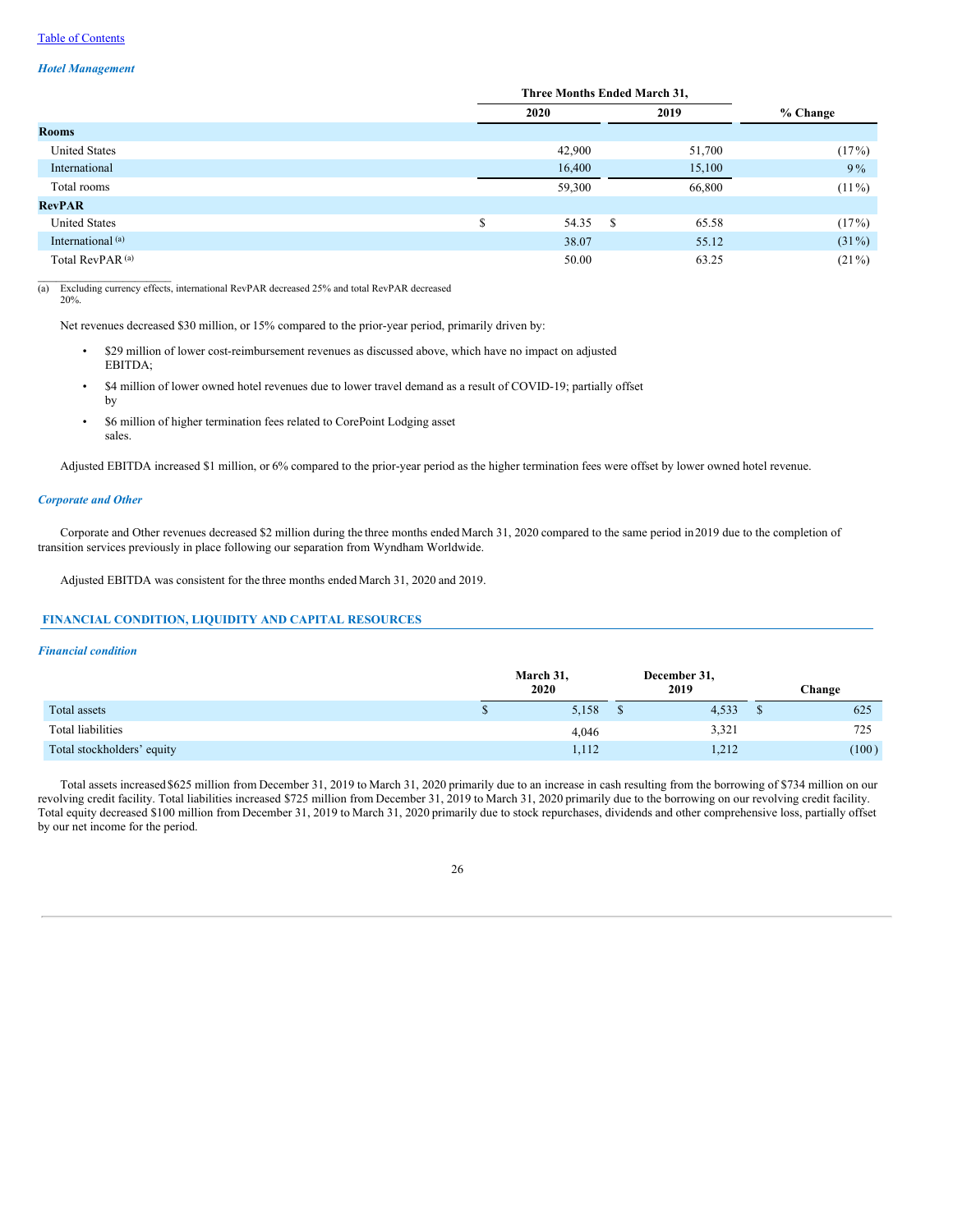#### *Liquidity and capital resources*

Historically, we have used the cash flow generated by our operations to create value for stockholders. Our asset-light business model, with low fixed costs and stable, recurring franchise fee revenue, has generated attractive margins and cash flow. In addition to investments in the business, we would normally expect to return capital to our stockholders through the payment of dividends and/or share repurchases. However, due to the negative impact that COVID-19 is currently having on the travel industry, during March 2020, we suspended share repurchase activity. At this time, we expect all share repurchase activity for 2020 will continue to be suspended. Additionally, although we paid a full dividend in March 2020, the amount of any future dividend payment is subject to evaluation based on the current economic environment, overall demand for travel and restrictions of our revolving credit facility agreement.

During March 2020, we borrowed \$734 million, representing substantially all of our outstanding availability under our revolving credit facility. We currently do not have any significant additional borrowing capacity and our liquidity is limited to our cash on hand. As of March 31, 2020, we had \$749 million of cash on hand. Additionally, we have completed an amendment to our revolving credit facility agreement in April 2020 to waive the quarterly-tested leverage covenant until the second quarter of 2021. The covenant was also modified for the second, third and potentially fourth quarters of 2021 to use a form of annualized EBITDA, as defined in the credit agreement, rather than the last twelve months EBITDA, as previously required. In return for this modification, we agreed to maintain minimum liquidity of \$200 million, which is defined in the credit agreement as the total of unrestricted cash on hand and available capacity under our revolving credit facility, pay 25 basis points of higher interest on outstanding borrowings, restrict share repurchases and reduce payment of dividends, or restrict dividends to \$0.01 per share in the event our liquidity is below \$300 million. At current monthly cash usage rates, we have in excess of two years of liquidity before triggering the \$200 million minimum liquidity covenant per the amended credit agreement.

As of March 31, 2020, we had a term loan with an aggregate principal amount of \$1.6 billion maturing in 2025 and a five-year revolving credit facility maturing in 2023 with an aggregate principal amount of \$750 million, of which \$734 million was outstanding and \$15 million was allocated to outstanding letters of credit. The interest rate per annum applicable to our term loan is equal to, at our option, either a base rate plus a margin of 0.75% or LIBOR plus a margin of 1.75%. The revolving credit facility is subject to an interest rate per annum equal to, at our option, either a base rate plus a margin ranging from 0.50% to 1.00% or LIBOR plus a margin ranging from 1.50% to 2.00%, in either case based upon the total leverage ratio of the Company and its restricted subsidiaries. After the April 2020 amendment discussed above, the revolving credit facility is subject to an interest rate per annum equal to, at our option, either a base rate plus a margin of 1.25% or LIBOR plus a margin of 2.25%, in either case based upon the total leverage ratio of the Company and its restricted subsidiaries.

As of March 31, 2020, \$1.1 billion of our \$1.6 billion term loan is hedged with pay-fixed/receive-variable interest rate swaps hedging of our term loan interest rate exposure. The aggregate fair value of these interest rate swaps was an \$82 million liability as of March 31, 2020.

The Federal Reserve has established the Alternative Reference Rates Committee to identify alternative reference rates in the event that LIBOR ceases to exist after 2021. Our credit facility, which includes our revolving credit facility and term loan, gives us the option to use LIBOR as a base rate and our interest rate swaps are based on the onemonth U.S. dollar LIBOR rate. In the event that LIBOR is no longer published, the credit facility allows us and the administrative agent of the facility to replace LIBOR with an alternative benchmark rate, subject to the rejection of the majority of the lenders. The International Swaps and Derivatives Association is expected to issue protocols to allow swap parties to amend their existing contracts.

As of April 2020, our credit rating was Ba1 from Moody's Investors Service and BB from Standard and Poor's Rating Agency. A credit rating is not a recommendation to buy, sell or hold securities and is subject to revision or withdrawal by the assigning rating organization. Reference in this report to any such credit rating is intended for the limited purpose of discussing or referring to aspects of our liquidity and of our costs of funds. Any reference to a credit rating is not intended to be any guarantee or assurance of, nor should there be any undue reliance upon, any credit rating or change in credit rating, nor is any such reference intended as any inference concerning future performance, future liquidity or any future credit rating.

Our liquidity and access to capital may be impacted by our credit ratings, financial performance and global credit market conditions. Our industry has seen a significant decline in travel demand due to COVID-19 and if the industry doesn't recover as quickly as we expect, our credit ratings, financial performance and access to credit markets may be negatively impacted. We may not be able to obtain future borrowings on terms as favorable as our existing terms or at all. We believe that our existing cash, cash equivalents, cash generated through operations and our expected access to financing facilities, will be sufficient to fund our operating activities, anticipated capital expenditures and growth needs.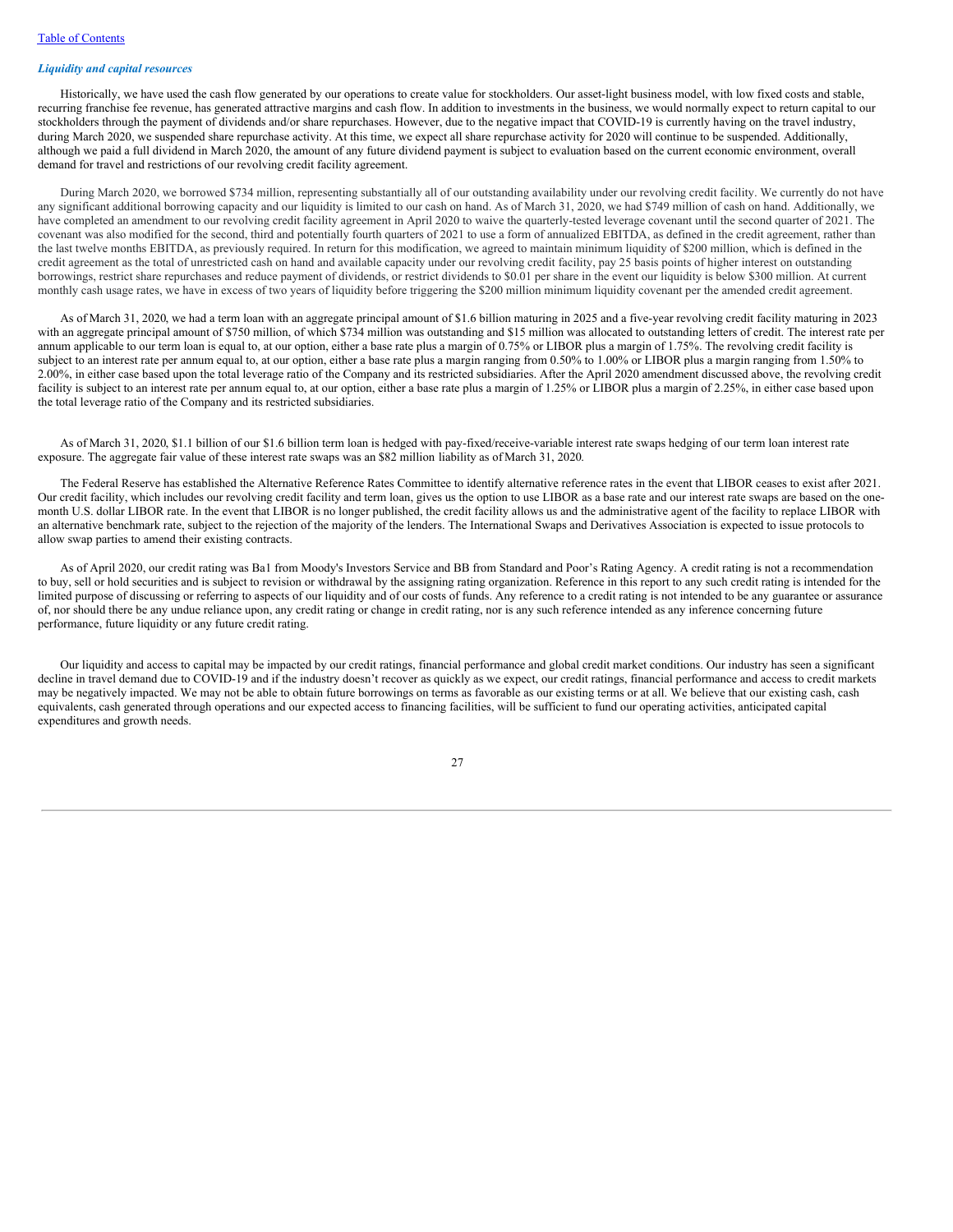### **CASH FLOW**

The following table summarizes the changes in cash, cash equivalents and restricted cash during thethree months ended March 31, 2020 and 2019:

|                                                                                    | Three Months Ended March 31, |  |                          |        |     |
|------------------------------------------------------------------------------------|------------------------------|--|--------------------------|--------|-----|
|                                                                                    | 2020                         |  | 2019                     | Change |     |
| Cash provided by/(used in)                                                         |                              |  |                          |        |     |
| Operating activities                                                               | 17                           |  |                          |        | 10  |
| Investing activities                                                               | (7)                          |  | (11)                     |        |     |
| Financing activities                                                               | 647                          |  | (78)                     |        | 725 |
| Effects of changes in exchange rates on cash, cash equivalents and restricted cash | (2)                          |  | $\overline{\phantom{a}}$ |        | (2) |
| Net change in cash, cash equivalents and restricted cash                           | 655                          |  | $(82)$ \$                |        | 737 |

Net cash provided by operating activities increased\$10 million compared to the prior-year period primarily due to the decrease in cash used for transaction and separation-related costs.

Net cash used in investing activities decreased \$4 million compared to the prior-year period, primarily due to lower capital expenditures.

Net cash provided by financing activities increased\$725 million compared to the prior-year period, primarily due to proceeds from borrowings on our revolving credit facility in 2020.

#### *Capital deployment*

Our primary financial goal is liquidity. We expect to remain prudent in our capital allocation policy through the COVID-19 pandemic and until travel demand begins to normalize. While we believe some form of reduced future dividend is supportable from a financial profile, we cannot make any assurances as the economic environment remains fluid. For the immediate future, we expect to invest only in the highest priority projects. Our remaining capital will be retained or used to repay outstanding revolver borrowings.

We incurred \$13 million of charges during the three months ended March 31, 2020, related to restructuring initiatives implemented in response to COVID-19. These initiatives resulted in a reduction of 262 employees and are comprised of employee separation costs. As of March 31, 2020, we had a \$13 million liability related to this restructuring plan which is expected to be fully paid within the next twelve months. We expect that annual savings realized will be approximately \$30 million.

During the three months ended March 31, 2020, we spent \$7 million on capital expenditures, primarily related to information technology. During2020, we anticipate spending approximately \$25 to \$30 million on capital expenditures.

In addition, during the three months ended March 31, 2020, we spent \$3 million on development advance notes to acquire new hotel franchise agreements and hotelmanagement contracts. In an effort to support growth in our business, we intend to continue to provide development advance notes of approximately \$25 to \$30 million. We may also continue to provide other forms of financial support.

We also expect to pay less than \$50 million of previously incurred separation, transaction and contract termination costs in 2020, of which \$15 million was paid in the first quarter.

We expect all our cash needs to be funded from cash on hand and cash generated through operations.

#### *Stock repurchase program*

In May 2018, our Board approved a share repurchase plan pursuant to which we were authorized to purchase up to \$300 million of our common stock. In August 2019, the Board increased the capacity of the program by another \$300 million. Under the plan, we may, from time to time, purchase our common stock through various means, including, without limitation, open market transactions, privately negotiated transactions or tender offers, subject to the terms of the tax matters agreement entered into in connection with our spin-off.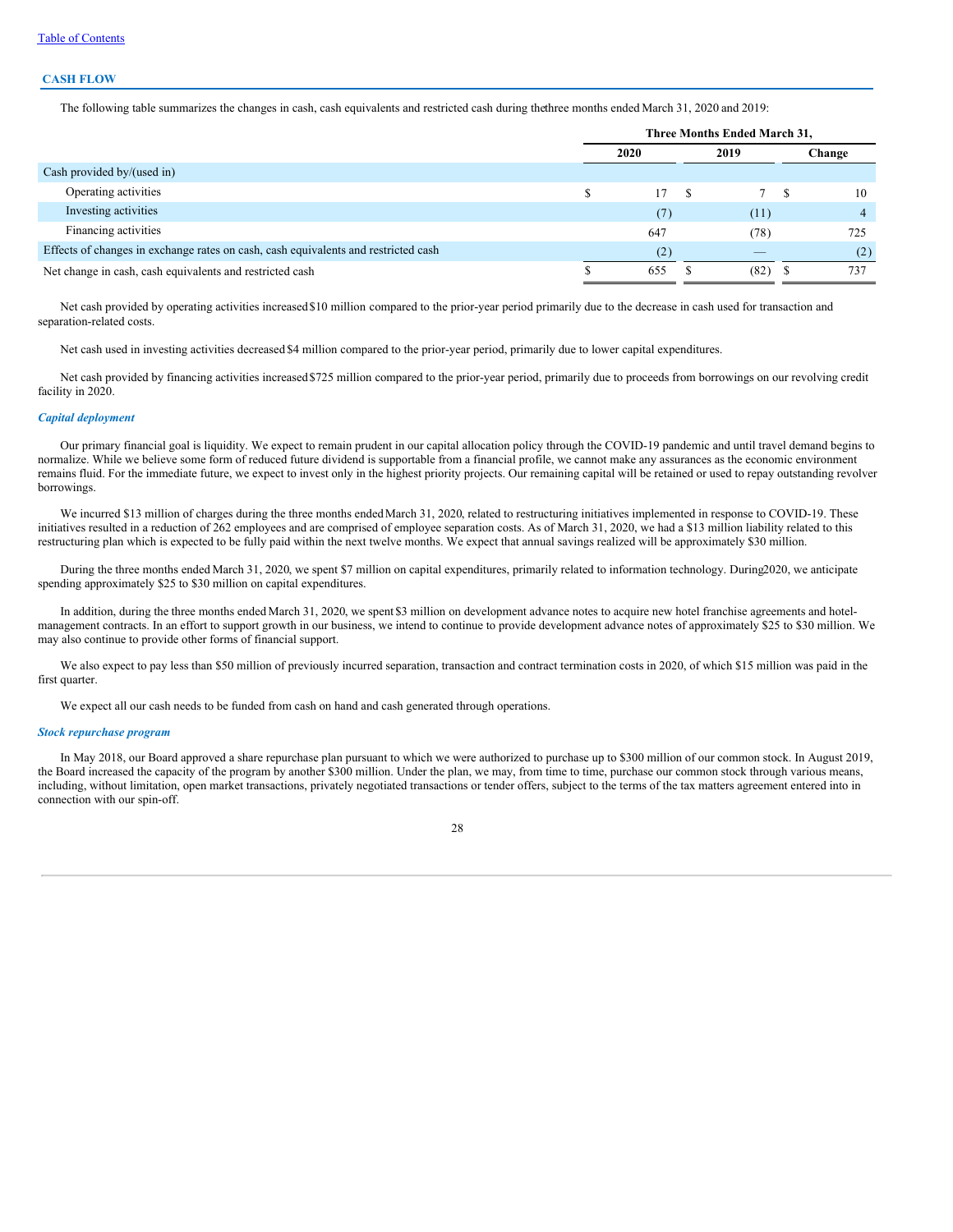Under our current stock repurchase program, we repurchased approximately0.9 million shares at an average price of\$51.57 for a cost of \$45 million during the three months ended March 31, 2020. As of March 31, 2020, we had \$191 million of remaining availability under our program.

On March 17, 2020, we suspended our share repurchase activity and as a condition of the amendment to our revolving credit agreement, we are restricted from repurchasing shares of our stock until the waiver amendment expires at the beginning of the second quarter of 2021 unless we elect to terminate the amendment earlier.

#### *Dividend policy*

During the three months ended March 31, 2020, we declared cash dividends of \$0.32 per share (\$30 million in aggregate). The declaration and payment of future dividends to holders of our common stock is at the discretion of our Board and depends upon many factors, including the impact of COVID-19 on travel demand, our financial condition, earnings, capital requirements of our business, covenants associated with certain debt obligations, legal requirements, regulatory constraints, industry practice and other factors that our Board deems relevant.

In February 2020, our Board authorized a 10% increase in the quarterly cash dividend to \$0.32 per share, beginning with the dividend that was declared in the first quarter of 2020. While we believe some form of reduced future dividend is supportable from a financial profile, we cannot make any assurances as the economic environment remains fluid. As a condition of our amended revolving credit agreement, we may be restricted in future dividend payments to \$0.01 per share in the event that our liquidity is below \$300 million and constrained to \$0.16 per share otherwise.

Due to the material adverse impact on the global economy and travel demand resulting from COVID-19, our Board approved a reduction in the quarterly cash dividend policy from \$0.32 per share to \$0.08 per share, beginning with the dividend that is expected to be declared, at the Board's discretion, in the second quarter of 2020.

### **LONG-TERM DEBT COVENANTS**

Our credit facilities contain customary covenants that, among other things, impose limitations on indebtedness; liens; mergers, consolidations, liquidations and dissolutions; dispositions, restricted debt payments, restricted payments and transactions with affiliates. Events of default in these credit facilities include, among others, failure to pay interest, principal and fees when due; breach of a covenant or warranty; acceleration of or failure to pay other debt in excess of a threshold amount; unpaid judgments in excess of a threshold amount, insolvency matters; and a change of control. The credit facilities require us to comply with a financial covenant to be tested quarterly, consisting of a maximum first-lien leverage ratio of 5.0 times. The ratio is calculated by dividing consolidated first lien indebtedness (as defined in the credit agreement) net of consolidated unrestricted cash as of the measurement date by consolidated EBITDA (as defined in the credit agreement), as measured on a trailing fourfiscal-quarter basis preceding the measurement date. As of March 31, 2020, our first-lien leverage ratio was 2.6 times.

We have completed an amendment to our revolving credit facility agreement to waive the quarterly-tested leverage covenant until the second quarter of 2021. The covenant was also modified for the second, third and potentially fourth quarters of 2021 to use a form of annualized EBITDA, as defined in the credit agreement, rather than the last twelve months EBITDA, as previously required. In exchange, we agreed to restrict share repurchases through the amendment period and to restrict dividend payments to \$0.01 per share through the amendment period in the event our liquidity falls below \$300 million or constrained to \$0.16 per share otherwise. We are also subject to a minimum liquidity covenant of \$200 million during the amendment period.

The indenture under which the senior notes due 2026 were issued contains covenants that limit, among other things, Wyndham Hotels & Resorts, Inc.'s ability and that of certain of its subsidiaries to (i) create liens on certain assets; (ii) enter into sale and leaseback transactions; and (iii) merge, consolidate or sell all or substantially all of Wyndham Hotels & Resorts, Inc.'s assets. These covenants are subject to a number of important exceptions and qualifications.

As of March 31, 2020, we were in compliance with the financial covenants described above.

#### **SEASONALITY**

While the hotel industry is seasonal in nature, periods of higher revenues vary property-by-property and performance is dependent on location and guest base. Based on historical performance, revenues from franchise and management contracts are generally higher in the second and third quarters than in the first or fourth quarters due to increased leisure travel during the spring and summer months. Our cash provided by operating activities tends to be lower in the first half of the year and substantially higher in the second half of the year. However, given the impact of COVID-19, we no longer believe the historical

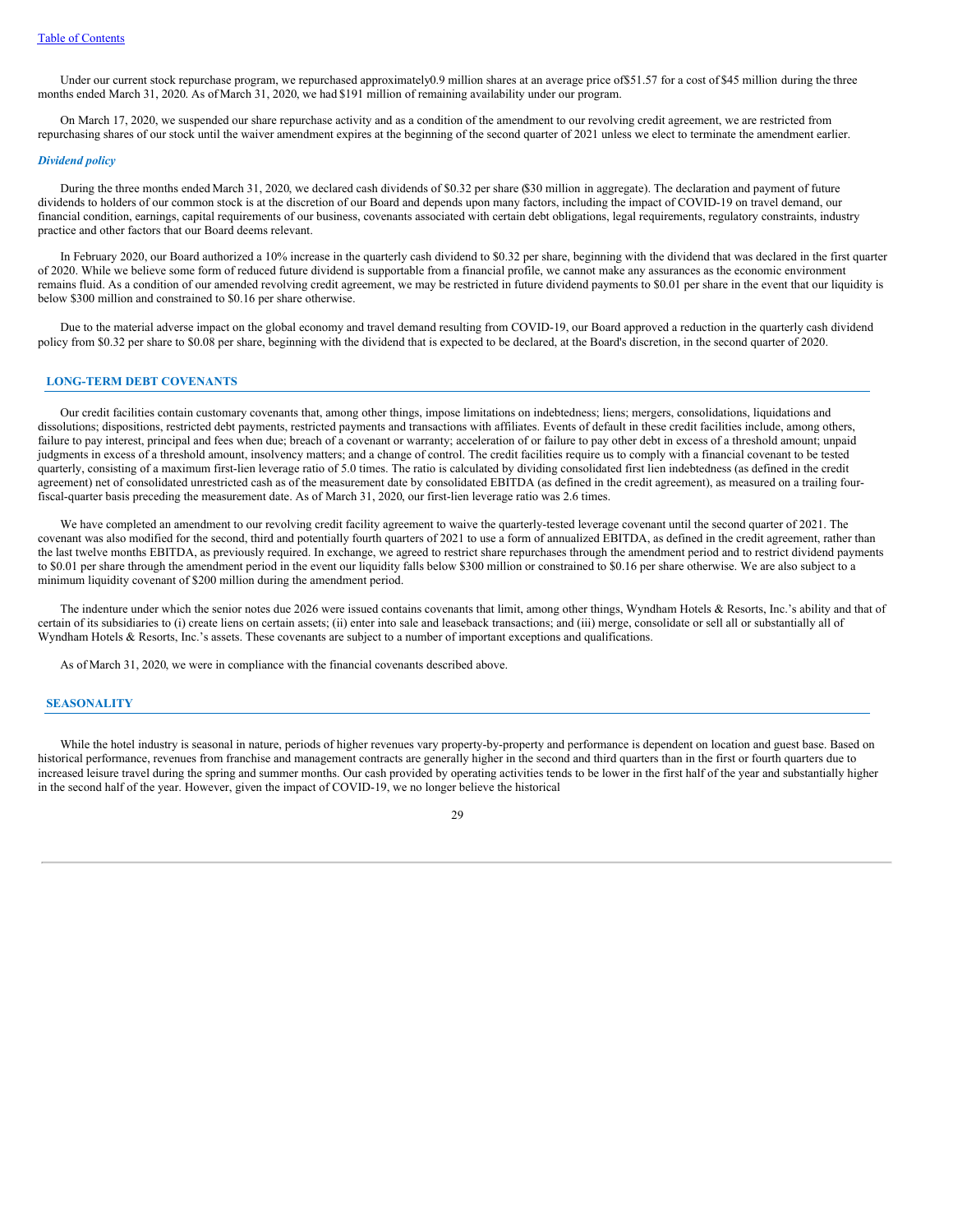seasonality of our business to be relevant to current year operating results. Most industry analysts and economists believe the second quarter will be the most severely impacted and as such, we would expect higher revenues and cash flows in the third and fourth quarters.

#### **COMMITMENTS AND CONTINGENCIES**

We are involved in claims, legal and regulatory proceedings and governmental inquiries related to our business. Litigation is inherently unpredictable and, although we believe that our accruals are adequate and/or that we have valid defenses in these matters, unfavorable results could occur. As such, an adverse outcome from such proceedings for which claims are awarded in excess of the amounts accrued, if any, could be material to us with respect to earnings and/or cash flows in any given reporting period. As of March 31, 2020, the potential exposure resulting from adverse outcomes of such legal proceedings could, in the aggregate, range up to\$5 million in excess of recorded accruals. However, we do not believe that the impact of such litigation should result in a material liability to us in relation to our financial position or liquidity. For a more detailed description of our commitments and contingencies see Note 11 - Commitments and Contingencies to the Condensed Consolidated Financial Statements contained in Part I, Item 1 of this report.

### **CRITICAL ACCOUNTING POLICIES**

In presenting our financial statements in conformity with U.S. GAAP, we are required to make estimates and assumptions that affect the amounts reported therein. Several of the estimates and assumptions we are required to make relate to matters that are inherently uncertain as they pertain to future events. However, events that are outside of our control cannot be predicted and, as such, they cannot be contemplated in evaluating such estimates and assumptions. If there is a significant unfavorable change to current conditions, it could result in a material impact to our consolidated results of operations, financial position and liquidity. We believe that the estimates and assumptions we used when preparing our financial statements were the most appropriate at that time. These Condensed Consolidated Financial Statements should be read in conjunction with our 2019 Consolidated and Combined Financial Statements included in our most recent Annual Report on [Form](http://www.sec.gov/Archives/edgar/data/1722684/000172268420000007/wh-20191231x10k.htm) 10-K filed with the U.S. Securities and Exchange Commission (the "SEC") and any subsequent reports filed with the SEC, which includes a description of our critical accounting policies that involve subjective and complex judgments that could potentially affect reported results.

#### **Item 3. Quantitative and Qualitative Disclosures About Market Risk.**

We use various financial instruments, including interest swap contracts, to reduce the interest rate risk related to our debt. We also use foreign currency forwards to manage and reduce the foreign currency exchange rate risk associated with our foreign currency denominated receivables and payables, forecasted royalties, forecasted earnings and cash flows of foreign subsidiaries and other transactions.

We are exclusively an end user of these instruments, which are commonly referred to as derivatives. We do not engage in trading, market making or other speculative activities in the derivatives markets. More detailed information about these financial instruments is provided in Note 10 - Fair Value to the Condensed Consolidated Financial Statements. Our principal market exposures are interest rate and currency exchange rate risks.

We assess our exposures to changes in interest rates utilizing a sensitivity analysis. The sensitivity analysis measures the potential impact in earnings, fair values and cash flows based on a hypothetical 10% change (increase and decrease) in interest rates. Our variable-rate borrowings, which consists of our term loan, a portion of which has been swapped to a fixed interest rate, and any borrowings we make under our revolving credit facility, expose us to risks caused by fluctuations in the applicable interest rates. The total outstanding balance of such variable-rate borrowings, net of swaps, was \$1.2 billion as of March 31, 2020. A hypothetical 10% change in our effective weighted average interest rate on our variable-rate borrowings would result in an immaterial increase or decrease to our annual long-term debt interest expense, and a one-point change in the underlying interest rates would result in approximately a \$12 million increase or decrease in our annual interest expense.

The fair values of cash and cash equivalents, trade receivables, accounts payable and accrued expenses and other current liabilities approximate their carrying values due to the short-term nature of these assets and liabilities.

We have foreign currency rate exposure to exchange rate fluctuations worldwide, particularly with respect to the Canadian Dollar, the Chinese Yuan, the Euro, the British Pound and the Argentine Peso. We anticipate that such foreign currency exchange rate risk will remain a market risk exposure for the foreseeable future.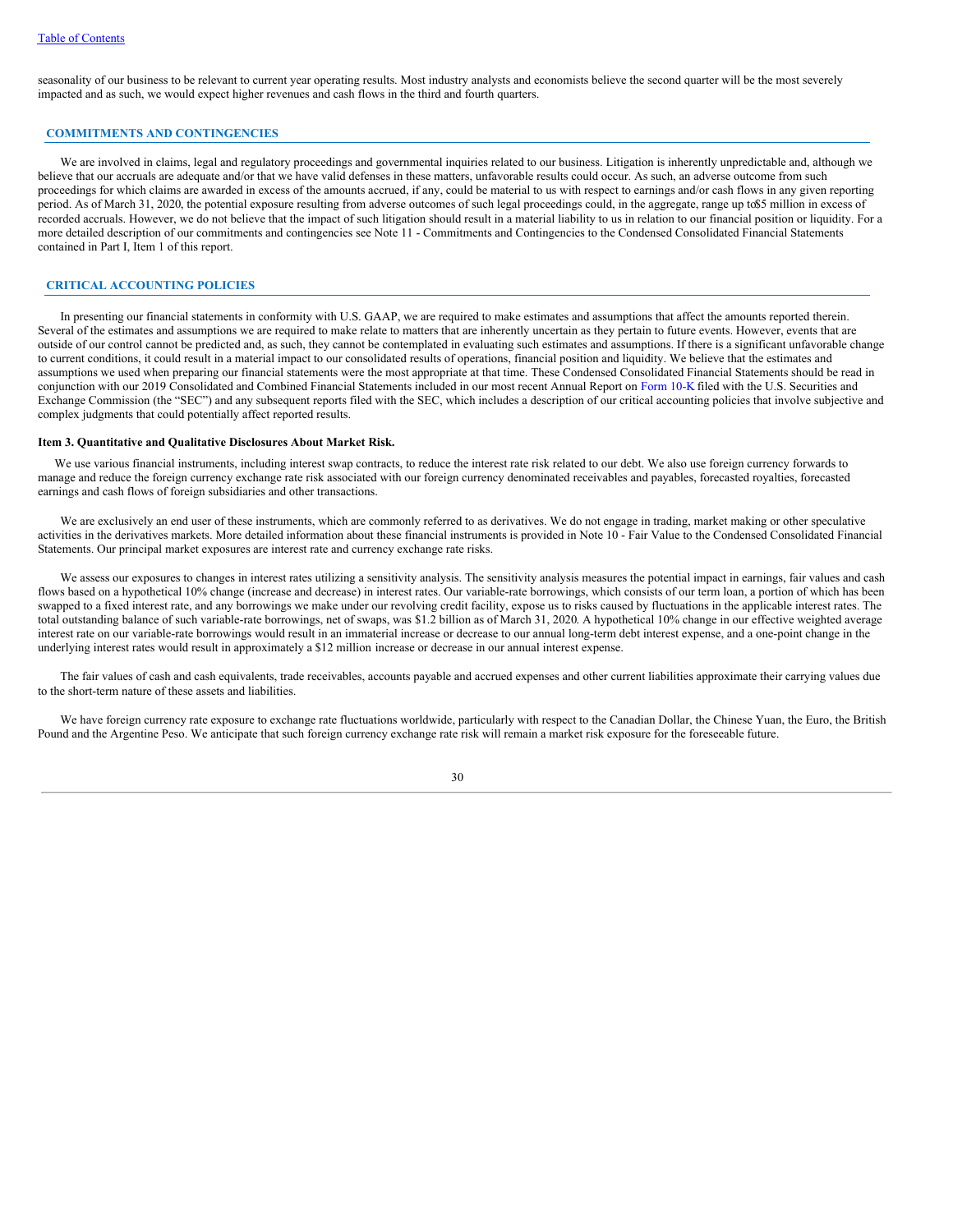We use a current market pricing model to assess the changes in the value of our foreign currency derivatives used by us to hedge underlying exposure that primarily consists of our non-functional-currency current assets and liabilities. The primary assumption used in these models is a hypothetical 10% weakening or strengthening of the U.S. dollar against all our currency exposures as of March 31, 2020. The gains and losses on the hedging instruments are largely offset by the gains and losses on the underlying assets, liabilities or expected cash flows. As of March 31, 2020, the absolute notional amount of our outstanding foreign exchange hedging instruments was \$87 million. We have determined through such analyses that a hypothetical 10% change in foreign currency exchange rates would have resulted in approximately an \$8 million increase or decrease to the fair value of our outstanding forward foreign currency exchange contracts, which would generally be offset by an opposite effect on the underlying exposure being economically hedged.

Argentina is considered to be a highly inflationary economy. As ofMarch 31, 2020, we had total net assets of\$8 million in Argentina.

Our total market risk is influenced by a wide variety of factors including the volatility present within the markets and the liquidity of the markets. There are certain limitations inherent in the sensitivity analyses presented. While probably the most meaningful analysis, these "shock tests" are constrained by several factors, including the necessity to conduct the analysis based on a single point in time and the inability to include the complex market reactions that normally would arise from the market shifts modeled.

# **Item 4. Controls and Procedures.**

- (a) *Disclosure Controls and Procedures.* As of the end of the period covered by this report, we carried out an evaluation, under the supervision and with the participation of our management, including our principal executive and principal financial officers, of the effectiveness of the design and operation of our disclosure controls and procedures (as such term is defined in Rule 13(a)-15(e) of the Exchange Act). Based on such evaluation, our principal executive and principal financial officers concluded that our disclosure controls and procedures were effective and operating to provide reasonable assurance that information required to be disclosed by us in the reports we file or submit under the Exchange Act is recorded, processed, summarized and reported within the time periods specified in the rules and forms of the SEC, and to provide reasonable assurance that such information is accumulated and communicated to our management, including our principal executive and principal financial officers, as appropriate, to allow timely decisions regarding required disclosure.
- (b) *Internal Control Over Financial Reporting.* There have been no changes in our internal control over financial reporting (as such term is defined in Rule 13a-15(f) under the Exchange Act) during the period to which this report relates that have materially affected, or are reasonably likely to materially affect, our internal control over financial reporting. As of March 31, 2020, we utilized the criteria established in *Internal Control-Integrated Framework (2013)* issued by the Committee of Sponsoring Organizations of the Treadway Commission.

#### **PART II – OTHER INFORMATION**

### **Item 1. Legal Proceedings.**

We are involved in various claims, legal and regulatory proceedings arising in the ordinary course of business, none of which, in the opinion of management, is expected to have a material adverse effect on our financial condition. See Note 11 - Commitments and Contingencies to the Condensed Consolidated Financial Statements for a description of claims and legal actions arising in the ordinary course of our business.

# **Item 1A. Risk Factors.**

The discussion of our business and operations should be read together with the risk factors contained in Item 1A of our Annual Report on Form 10-K for the fiscal year ended December 31, 2019 ("Annual Report"), filed with the Securities and Exchange Commission, which describe various risks and uncertainties to which we are or may become subject. The following should be read in conjunction with, and supplements and amends, the risks and uncertainties that have the potential to affect our business, financial condition, results of operations, cash flows, strategies or prospects in a material and adverse manner.

The effects of the outbreak of the novel coronavirus ("COVID-19") has disrupted the operations of our franchisees, property owners and us, which has had and is expected to continue to have a negative adverse effect on our business, financial condition, results of operations and stock price.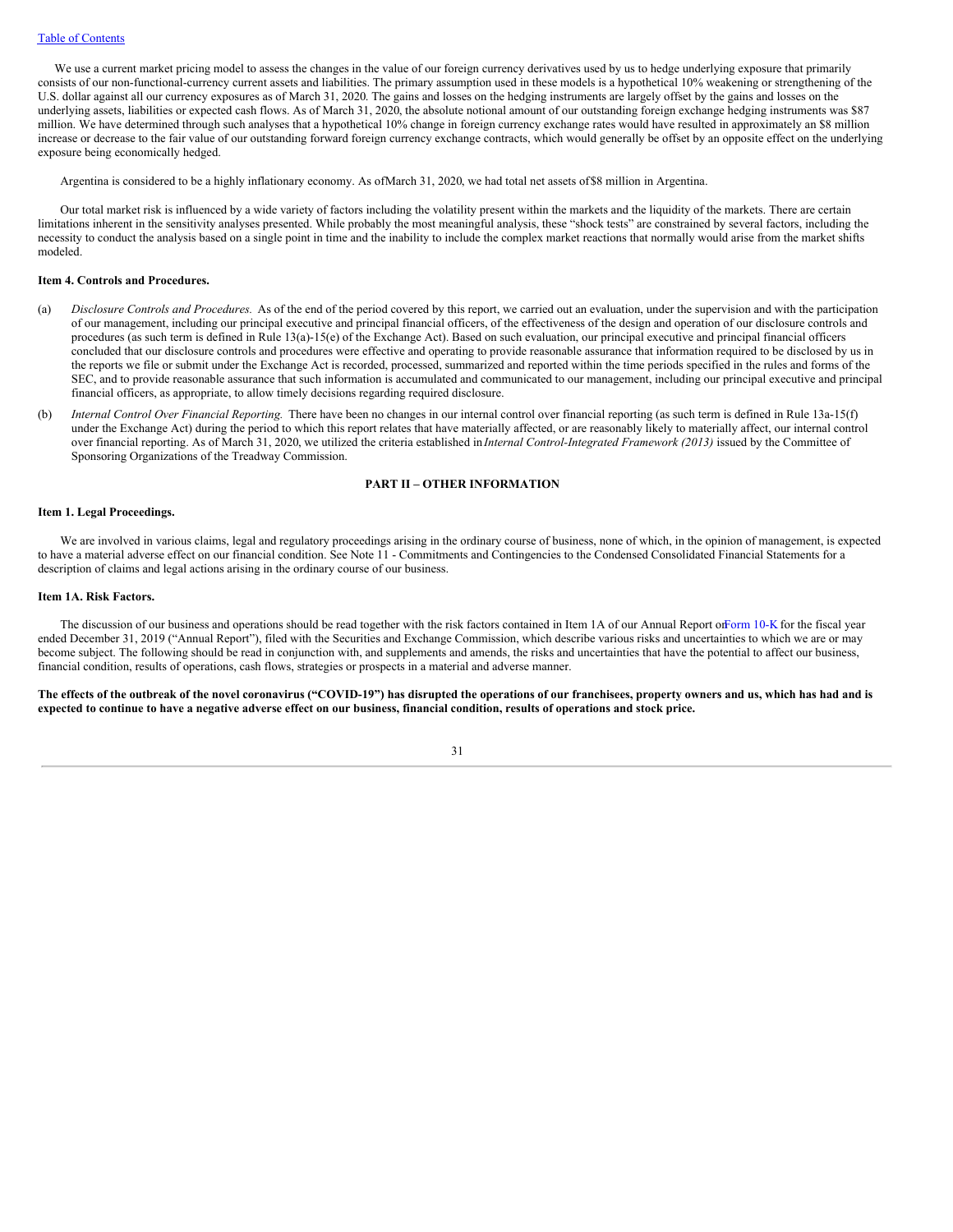In December 2019, COVID-19 was identified in Wuhan, China, in March 2020, it was recognized as a pandemic by the World Health Organization and, subsequently, the President of the United States declared a National Emergency throughout the United States attributable to the COVID-19 pandemic and State and local governments proceeded to implement shelter-in-place orders and other restrictions to contain the spread of COVID-19 that currently remain in place. The COVID-19 pandemic is having an unprecedented impact on the global economy and the hospitality industry due to these travel restrictions, resulting in cancelled and reduced travel and complete and partial suspensions of hotel operations and hotel closures for an indefinite period, including ongoing disruptions to the operations of our franchisees, property owners and us, all of which has had, and is expected to continue to have, a negative adverse effect on our business, financial condition, including cash flow and liquidity, results of operations, outlook, plans, growth and stock price.

Significant risks include:

- **Revenues and Expenses**: Due to the spread of COVID-19, we have experienced significant decreases in demand and RevPAR. The negative effects of COVID-19 have and will continue to negatively impact our revenues and profitability and the amount of management and franchise fees revenues we are able to generate from our franchised and managed properties. In addition, the impact of COVID-19 is making it difficult for our franchisees and property owners to satisfy operating needs and could make it difficult for them to satisfy their debt obligations or obtain financing on favorable terms, or at all, which could generally impact cost and our ability to increase revenue in the future.
- **Operations**: Due to the significant decrease in travel demand, we have taken actions and continue to evaluate opportunities for managing our operating expenses and conserving our financial resources, including the actions described under "Item 2. Management's Discussion and Analysis of Financial Condition and Results of Operations" of this Report. Given the uncertainty relating to COVID-19, we may have to take additional actions in the future, which cannot be predicted.
- **Financial Condition and Indebtedness**: In March 2020, we borrowed \$734 million, representing substantially all of our outstanding availability under our revolving credit facility. We do not currently have additional borrowing capacity and our liquidity is limited to cash on hand. In April 2020, we amended our credit facility to, among other things, waive the quarterly-tested leverage ratio financial covenant until the second quarter of 2021 and tighten certain covenants, including with respect to share repurchases and certain investments. In addition, we are subject to a minimum liquidity covenant of \$200 million, tested on a monthly basis, during such period, and must use the proceeds from certain asset sales and debt issuances to repay outstanding revolving loans during such period. See "Item 2. Management's Discussion and Analysis of Financial Condition and Results of Operations - Liquidity and capital resources." An event of default enables our lenders to terminate their commitments and would trigger consequences under other indebtedness or financial instruments. Additionally, any failure to meet required payments of principal and interest under our outstanding indebtedness could result in a default and acceleration of the underlying debt and under other indebtedness that contains cross-default provisions.
- **Growth**: Our plans for growth may be negatively impacted by COVID-19. This environment could result in difficulties for our franchisees and property owners to obtain financing on reasonable terms. In addition, our development pipeline is subject to a number of risks, including that developers are experiencing construction delays as a result of restrictions on business activity and supply chain interruptions which could cause delays in the completion and development of new hotels, impacting our net rooms growth and/or slowing the rate of our pipeline growth.
- **Capital Markets Impact**: The global stock markets have, and may continue to, experience volatility as a result of the COVID-19 pandemic. The price of our common stock has been volatile and has decreased significantly in recent months. The significant uncertainty created by the impact of COVID-19 has caused the global economy, business confidence and consumer confidence to have, and likely continue to have, a significant effect on the market price of securities generally, including on our common stock. In addition, we are restricted in our ability to repurchase shares and limited in our ability to make dividend payments.

Despite the steps we have taken to assess and mitigate the impact of COVID-19 on our business, the extent to which COVID-19 impacts our business will depend on future developments, which are highly uncertain and cannot be predicted, including, among other things:

- the scope and duration of the pandemic and its impact on our business operations, financial results, outlook, plans, growth, cash flows and liquidity, as well as the impact on our franchisees and property owners and their operations, our guests and our team members, the hospitality industry and the overall demand for travel;
- new information which may emerge concerning the severity and impact of COVID-
- 

19;

• the actions necessary to contain COVID-19 or respond to its impact, including the need for us or our franchisees and property owners to quarantine team members, employees of our franchisees or our guests or impacted areas that may be affected;

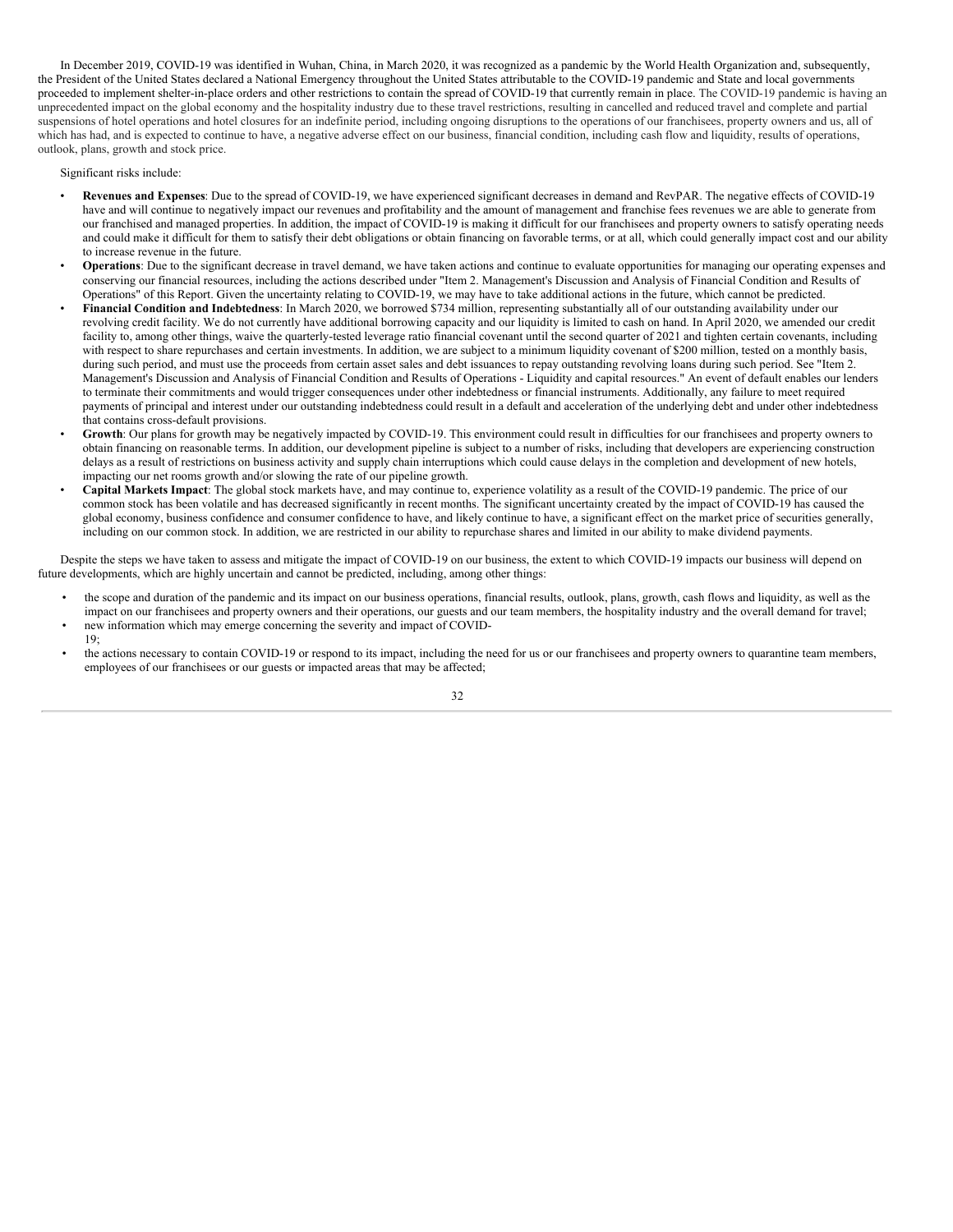- the timing and availability of vaccinations and other treatments for COVID-19;
- general economic and competitive conditions;
- the continuation or worsening of the effects from the COVID-19 pandemic;
- the success of mitigation efforts in response to the COVID-19 pandemic by our franchisees, property owners, and us, including the actions described under "Item 2. Management's Discussion and Analysis of Financial Condition and Results of Operations" of this Report;
- actions governments, businesses and individuals take in response to the pandemic, including stay-in-place directives and other travel restrictions and the success of those actions;
- our performance in any recovery from the COVID-19 pandemic;
- our relationships with franchisees and property owners;
- continued access to liquidity, capital and financing as a result of COVID-19 and the terms and cost thereof, as well as our credit rating;
- potential exposure to impairments to certain intangible assets, such as our trademarks and our owned and managed goodwill;
- our ability to maintain our financial reporting processes and related controls since many team members are working
- remotely; • the diversion of management's attention from the business if any key team member becomes ill from COVID-19 or unable to
- work; • the size and length of the resulting unemployment rates and changes in consumer preferences, discretionary spending and confidence;
- the ability of our franchisees and property owners to successfully respond to the adverse effects of the pandemic and our and their ability to comply with our respective agreements:
- the potential of our franchisees and property owners to declare bankruptcy or cause their lenders to declare a default, accelerate debt or foreclose on the property, which could result in the termination of our franchise or management agreements and impact our financial condition;
- potential exposure to make payments to third-party lenders to whom we made financial
- guarantees;
- the length of the recovery period after the COVID-19 pandemic abates, including the time it takes for demand and pricing to stabilize and normal economic and operating conditions to resume;
- the impact on our contracts with our partners, including force majeure
- provisions; labor markets and
- activities;
- unexpected costs and expenses incurred by us, franchisees and property owners related to the effects of COVID-19 and steps taken to counteract future outbreaks, including enhanced health and hygiene or social distancing requirements;
- the effects of any steps we take to reduce operating costs as a result of COVID-19, which may affect, among other things, our brand reputation, our ability to operate the company, our ability to attract and retain team members and guest experience and loyalty; and the effect of any steps we, franchisees and property owners take to counteract future outbreaks of COVID-19 or other pandemics and epidemics.

The potential effects of COVID-19 cannot be predicted in terms of duration or impact and could intensify or otherwise affect many of our other risk factors that are contained in Item 1A of our Annual Report.

# **Item 2. Unregistered Sales of Equity Securities and Use of Proceeds.**

In May 2018, our Board of Directors ("Board") authorized a stock repurchase program that enables us to repurchase up to\$300 million of our common stock. In August 2019, the Board increased the capacity of the program by \$300 million. Below is a summary of our common stock repurchases, excluding fees and expenses, by month for the quarter ended March 31, 2020:

| Period   | <b>Total Number of Shares</b><br>Purchased | <b>Average Price Paid per Share</b> | <b>Total Number of Shares</b><br>Purchased as Part of<br><b>Publicly Announced Plan</b> | <b>Approximate Dollar Value of</b><br><b>Shares that May Yet Be</b><br><b>Purchased Under Plan</b> |
|----------|--------------------------------------------|-------------------------------------|-----------------------------------------------------------------------------------------|----------------------------------------------------------------------------------------------------|
| January  | 105,151                                    | 59.91                               | 105,151                                                                                 | 230, 226, 875                                                                                      |
| February | 389,908                                    | 54.68                               | 389,908                                                                                 | 208,908,331                                                                                        |
| March    | 382,943                                    | 46.09                               | 382,943                                                                                 | 191,258,978                                                                                        |
| Total    | 878,002                                    | 51.56                               | 878,002                                                                                 | 191,258,978                                                                                        |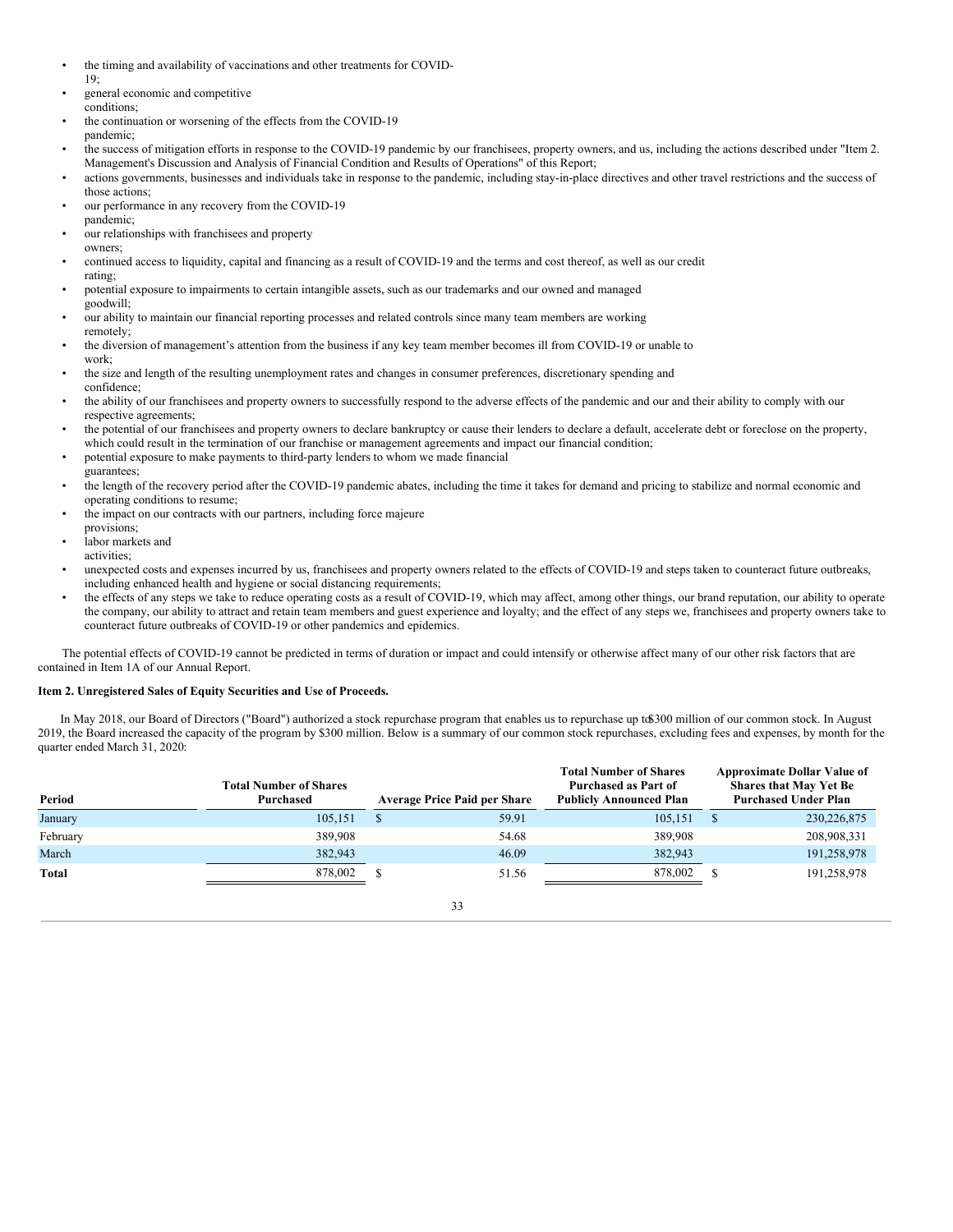On March 17, 2020, we suspended our share repurchase activity and as a condition of the amendment to our revolving credit agreement, we are restricted from repurchasing shares of our stock until the waiver amendment expires at the beginning of the second quarter of 2021 unless we elect to terminate the amendment earlier.

# **Item 3. Defaults Upon Senior Securities.**

None.

#### **Item 4. Mine Safety Disclosures.**

Not applicable.

# **Item 5. Other Information.**

None.

# **Item 6. Exhibits.**

The exhibit index appears on the page immediately following the signature page of this report.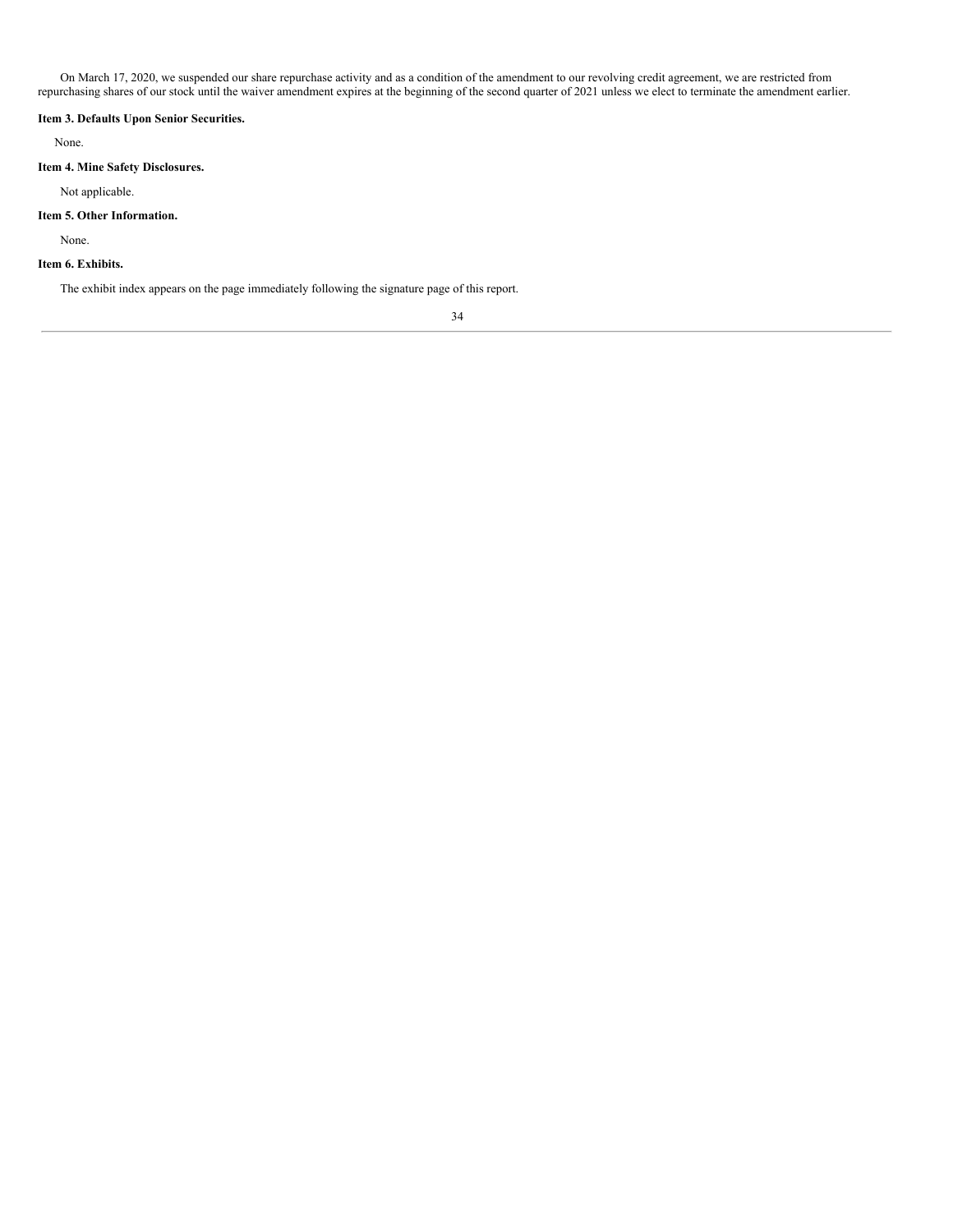# **SIGNATURES**

Pursuant to the requirements of the Securities Exchange Act of 1934, the registrant has duly caused this report to be signed on its behalf by the undersigned thereunto duly authorized.

**WYNDHAM HOTELS & RESORTS, INC.**

# Date: May 5, 2020 /s/ Michele Allen Michele Allen Chief Financial Officer Date: May 5, 2020 By: /s/ Nicola Rossi Nicola Rossi Chief Accounting Officer 35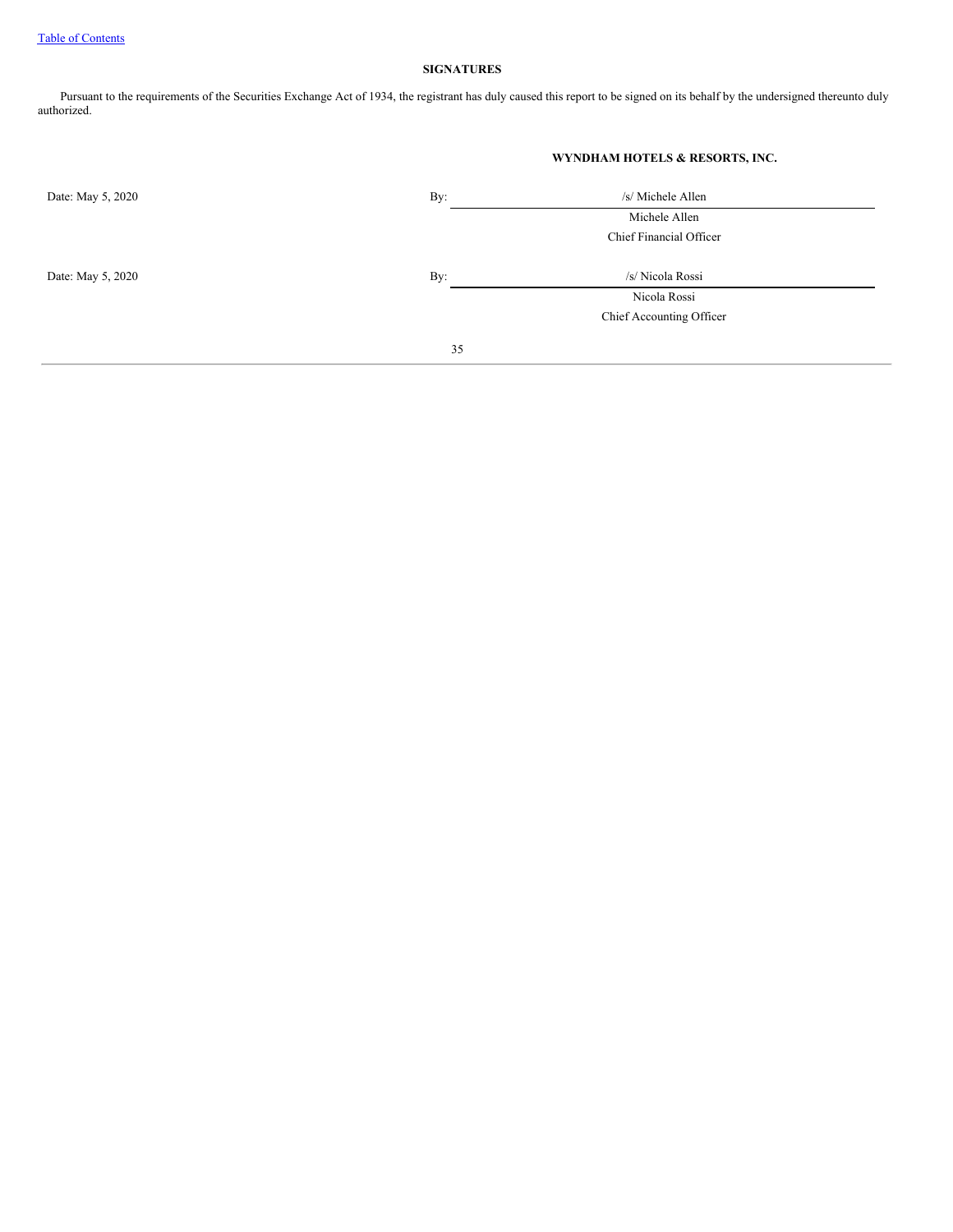# **EXHIBIT INDEX**

| Exhibit No.   | <b>Description</b>                                                                                                                                                                                                                                                                                                                                                                                     |
|---------------|--------------------------------------------------------------------------------------------------------------------------------------------------------------------------------------------------------------------------------------------------------------------------------------------------------------------------------------------------------------------------------------------------------|
| $10.1*$       | Separation and Release Agreement, dated as of March 31, 2020, by and between Wyndham Hotels & Resorts, Inc. and Thomas H. Barber                                                                                                                                                                                                                                                                       |
| 10.2          | First Amendment, dated as of April 30, 2020, to the Credit Agreement, dated as of May 30, 2018, among Wyndham Hotels & Resorts, Inc., the several<br>lenders and letter of credit issuers from time to time party thereto, Bank of America, N.A., as administrative agent, and the other parties thereto<br>(incorporated by reference to Exhibit 10.1 to the Registrant's Form 8-K filed May 4, 2020) |
| $15.1*$       | Letter re: Unaudited Interim Financial Information                                                                                                                                                                                                                                                                                                                                                     |
| $31.1*$       | Certification of President and Chief Executive Officer Pursuant to Rule 13a-14(a) Under the Securities Exchange Act of 1934                                                                                                                                                                                                                                                                            |
| $31.2*$       | Certification of Chief Financial Officer Pursuant to Rule 13a-14(a) Under the Securities Exchange Act of 1934                                                                                                                                                                                                                                                                                          |
| $32**$        | Certification of President and Chief Executive Officer and Chief Financial Officer pursuant to 18 U.S.C. Section 1350                                                                                                                                                                                                                                                                                  |
| $101.$ INS*   | XBRL Instance Document - the instance document does not appear in the Interactive Data File because its XBRL tags are embedded within the Inline<br>XBRL document                                                                                                                                                                                                                                      |
| $101.SCH*$    | <b>XBRL Taxonomy Extension Schema Document</b>                                                                                                                                                                                                                                                                                                                                                         |
| $101.CAL*$    | <b>XBRL Taxonomy Extension Calculation Linkbase Document</b>                                                                                                                                                                                                                                                                                                                                           |
| $101.DEF*$    | XBRL Taxonomy Extension Definition Linkbase Document                                                                                                                                                                                                                                                                                                                                                   |
| $101.LAB*$    | XBRL Taxonomy Extension Label Linkbase Document                                                                                                                                                                                                                                                                                                                                                        |
| $101.PRE*$    | <b>XBRL Taxonomy Extension Presentation Linkbase Document</b>                                                                                                                                                                                                                                                                                                                                          |
| $1^{\Lambda}$ | Correlation of the District of the correlation of the Claim and the correlation of the District Claim of the VDDI and controlled                                                                                                                                                                                                                                                                       |

104 Cover Page Interactive Data File - the cover page interactive data file does not appear in the Interactive Data File because its XBRL tags are embedded within the Inline XBRL document

\* Filed herewith.

 $\mathcal{L}_\text{max}$ \*\* Furnished with this report.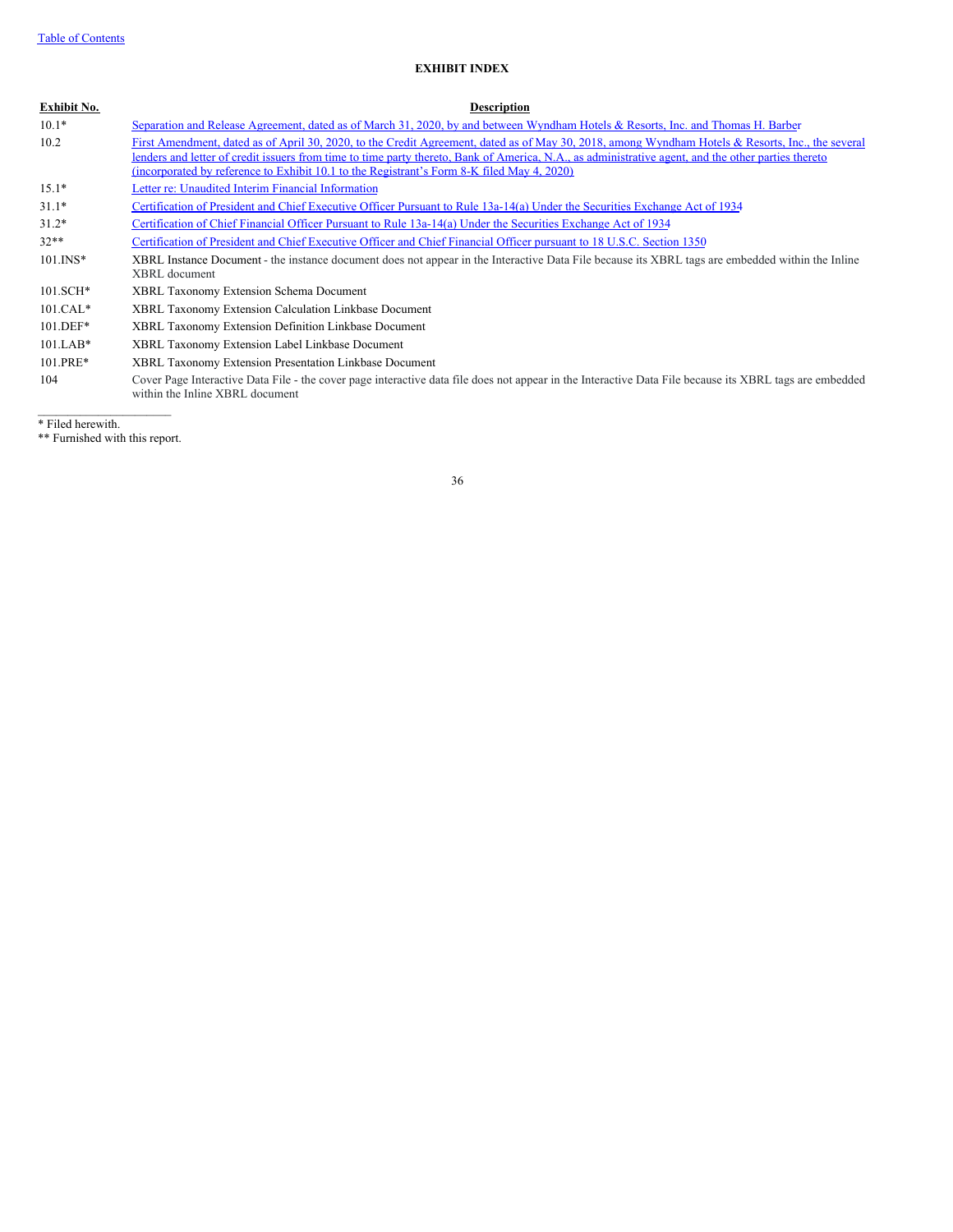# **SEPARATION AND RELEASE AGREEMENT**

THIS SEPARATION AND RELEASE AGREEMENT ("Agreement") is made as of this 31st day of March, 2020, by Wyndham Hotels & Resorts, Inc., a Delaware Corporation (the "Company") and Thomas Barber (the "Executive").

WHEREAS, Executive serves as Global Chief Development Officer of the Company;

WHEREAS, Executive and the Company are signatories to an employment letter agreement dated May 16, 2018 ("Employment Agreement"); and

WHEREAS, the Company and Executive have mutually agreed to end their employment relationship under the terms and conditions set forth exclusively in this Agreement.

NOW, THEREFORE, in consideration of the mutual promises, representations and warranties set forth herein, and for other good and valuable consideration, Executive and the Company as follows:

Section 1 Cessation of Employment Relationship

1.1 Effective as of April 1, 2020 ("Termination Date"), Executive's employment with the Company and its affiliates and subsidiaries will automatically terminate without the need for any further action by the Company, the Executive or any other party.

1.2 Effective as of the Termination Date, Executive hereby resigns from all positions, offices and directorships with the Company and any affiliate and subsidiary of the Company, as well as from any positions, offices and directorships on the Company's and its affiliates' or subsidiaries' foundations, benefit plans and programs.

# Section 2 Payment Obligations

2.1 Severance. Provided the Termination Date occurs, the Company and Executive agree that the Executive's separation from employment with the Company will be treated as a "Qualifying Termination" (as defined in the Employment Agreement), provided that the Executive's employment is not terminated due to a termination for "Cause" (as defined in the Employment Agreement) prior to the Termination Date. Accordingly,

(a) The Company shall pay the Executive an aggregate cash severance amount equal to One Million Four Hundred Eighty-Seven Thousand Five Hundred Dollars (\$1,487,500.00) payable in a lump sum, less all applicable taxes, withholdings and deductions, in the first payroll period following the date on which the Agreement becomes effective and non-revocable, and as provided for in the Employment Agreement, subject to Sections 2.3, 2.4 and 4.6 below.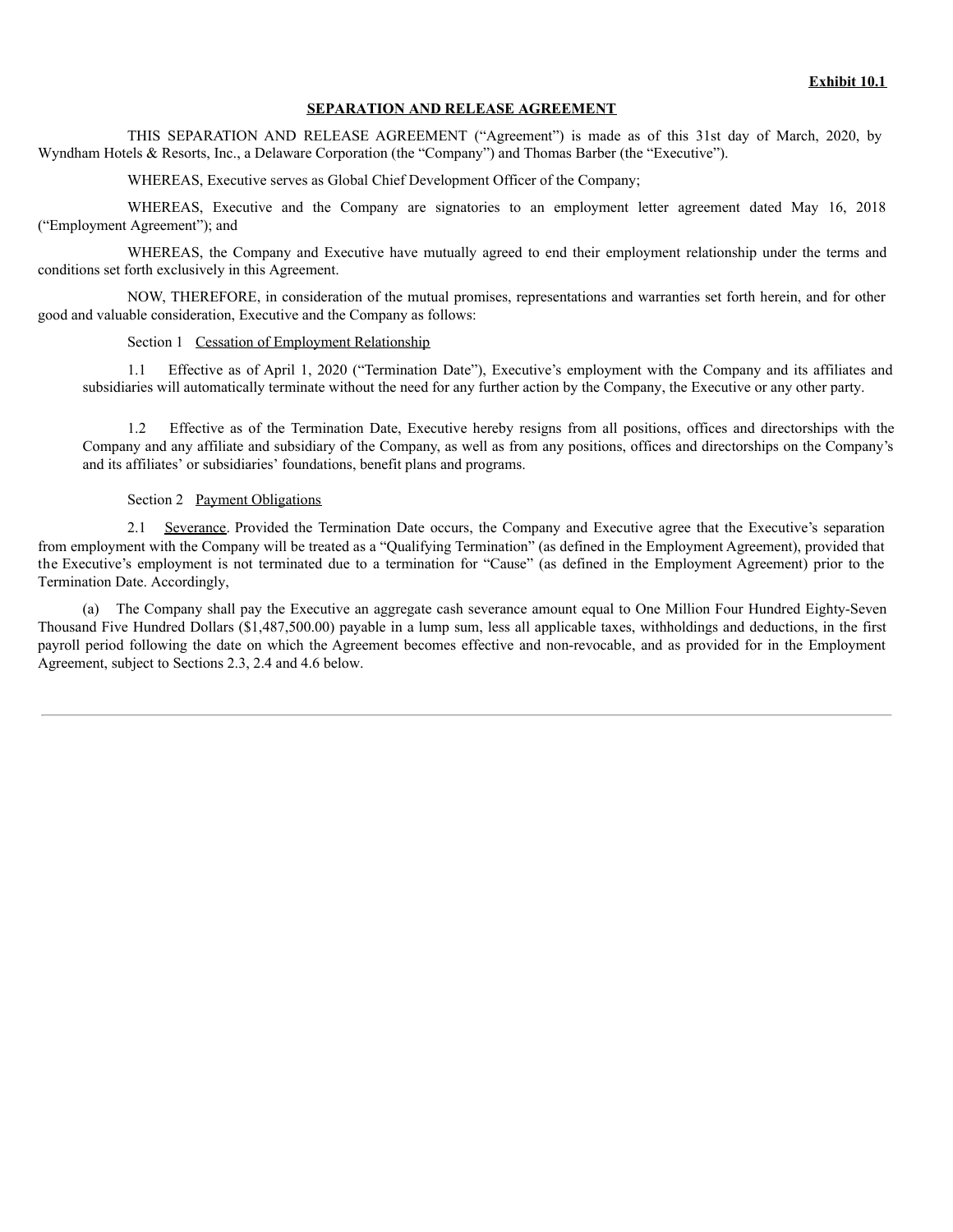(b) Effective as of the Termination Date, and subject to Sections 2.3, 2.4 and 4.6 below, the Executive's outstanding incentive equity awards shall be treated as set forth below:

> (i) All of Executive's outstanding time-based restricted stock units ("RSUs") which would have otherwise vested within one year following the Termination Date (totaling 10,141 RSUs) will become vested as of the Termination Date and settled in shares of Company common stock, to be provided to the Executive within 60 days after the Termination Date, pursuant to the terms and conditions of the Wyndham Hotels & Resorts, Inc. Equity and Incentive Plan Award Agreement - Restricted Stock Units, dated June 1, 2018, between the Company and Executive.

> All of Executive's stock options which would have otherwise vested within one (1) year following the Termination Date (totaling 18,583 options) will become vested as of the Termination Date and shall remain outstanding and exercisable for a period of two (2) years immediately following the Termination Date, pursuant to the terms and conditions of the Wyndham Hotels & Resorts, Inc. Equity and Incentive Plan Award Agreement - Non-Qualified Stock Options, dated June 1, 2018, between the Company and Executive.

> (iii) All of Executive's performance-based long-term incentive awards ("PVRSUs") held as of the Termination Date (totaling 4738 shares), shall vest and be paid pro-rata based upon the portion of the full performance period during which Executive was employed by the Company plus twelve (12) months, provided only that the performance goals applicable to the PVRSUs are achieved. Payment of any such PVRSUs will occur at the same time that such PVRSUs are paid to actively-employed employees generally, as set forth in your Employment Agreement.

The Executive has no other outstanding Company or Released Party ("Released Party" defined throughout the Agreement herein as defined in the Release identified in 2.4 and attached hereto as Exhibit A) incentive awards, equity awards or equity rights, except as set forth in subsection (b) herein. For the avoidance of doubt, Executive is not entitled to any future Company incentive awards or equity rights that may otherwise be provided to officers or employees of the Company after the date of this Agreement (March 31, 2020). Furthermore, for the avoidance of doubt, except as provided for in subsection (b) herein, nothing contained herein shall affect the terms of restricted stock shares or other equity compensation previously awarded to Executive, under the Wyndham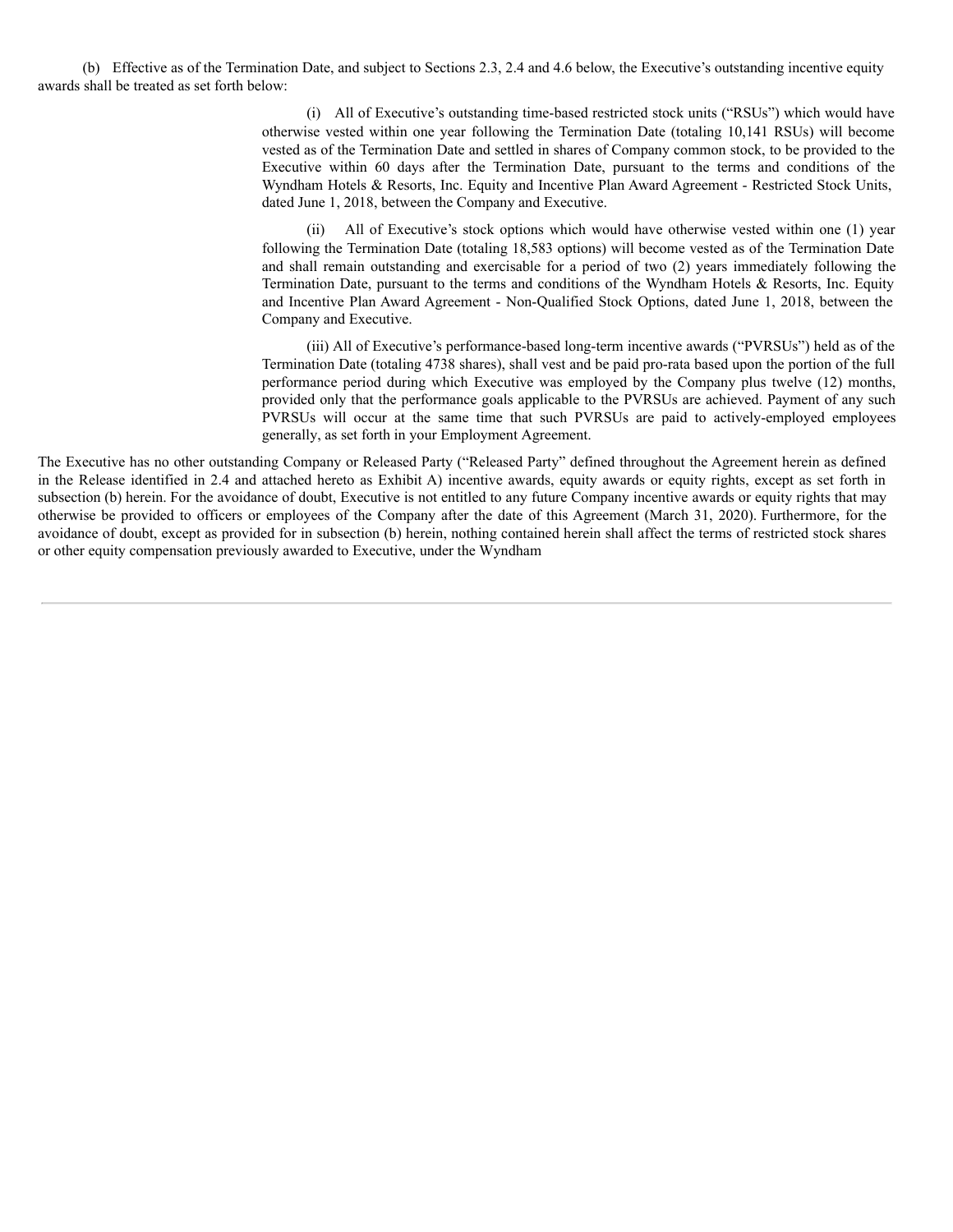Hotels & Resorts, Inc. 2018 Equity and Incentive Plan, as amended from time to time ("WHR Plan") which shall continue to be governed under the terms and conditions of the WHR Plan.

(c) The Executive shall continue to be eligible to participate in the Company's Officer Deferred Compensation Plan and 401(k) Plan up to and including the Termination Date, in accordance with the terms thereof.

(d) The Executive shall continue to participate in the medical, dental and vision plan coverage (collectively, "Health Plan") in which he currently participates through the end of the month in which the Termination Date occurs. Following the Termination Date, the Executive may elect to continue coverage under the Health Plan in accordance with the provisions of the Consolidated Omnibus Budget Reconciliation Act ("COBRA"), at his own expense; provided that the Company shall provide the Executive with a cash payment of Thirteen Thousand Five-Hundred and Fifty-Six Dollars (\$13,556.00) less applicable taxes, withholdings and deductions (the "Health Reimbursement Payment"), which is meant to represent 18 months of the Executive's estimated COBRA premiums for such coverage, in the first payroll period following the date on which the Agreement becomes effective and non-revocable. The Health Reimbursement Payment shall be paid in a lump sum on or before the 60<sup>th</sup> day following the Termination Date, subject to Sections 2.3, 2.4 and 4.6 below.

(e) To the extent the Executive would otherwise be entitled as an executive of the Company to participate in the Company's executive health physical program, such entitlement will be provided to the Executive through December 31, 2020.

(f) The Executive shall be eligible to continue to use the vehicle provided to him through the Company's executive car lease program in which he currently participates, upon the same terms as currently are in effect for him, through and until the Termination Date. At that time, the Executive shall have the option to purchase the vehicle in accordance with the terms of such program for use, at his own expense. If the Executive chooses not to purchase the vehicle, the Executive shall relinquish the vehicle to the Company's Human Resources Department on or before the Termination Date.

(g) The Executive shall be entitled to outplacement services rendered by a company selected by the Company, provided the services are utilized no later than 12 months following the Termination Date.

(h) The Executive may continue to use the financial services provided through the AYCO Company through the 2020 tax season ending on April 15, 2021.

(i) Executive shall be entitled to keep his Company-issued cell phone ("Cell Phone") and laptop computer ("Laptop"). Executive will provide the Company's Information Security and Information Technology Departments with the Cell Phone and Laptop, and the Company shall be permitted to image and erase all information from the Cell Phone and Laptop, and then return the Cell Phone and Laptop to Executive for his personal use. Executive shall assume all financial responsibility associated with the Cell Phone and Laptop as of the Termination Date.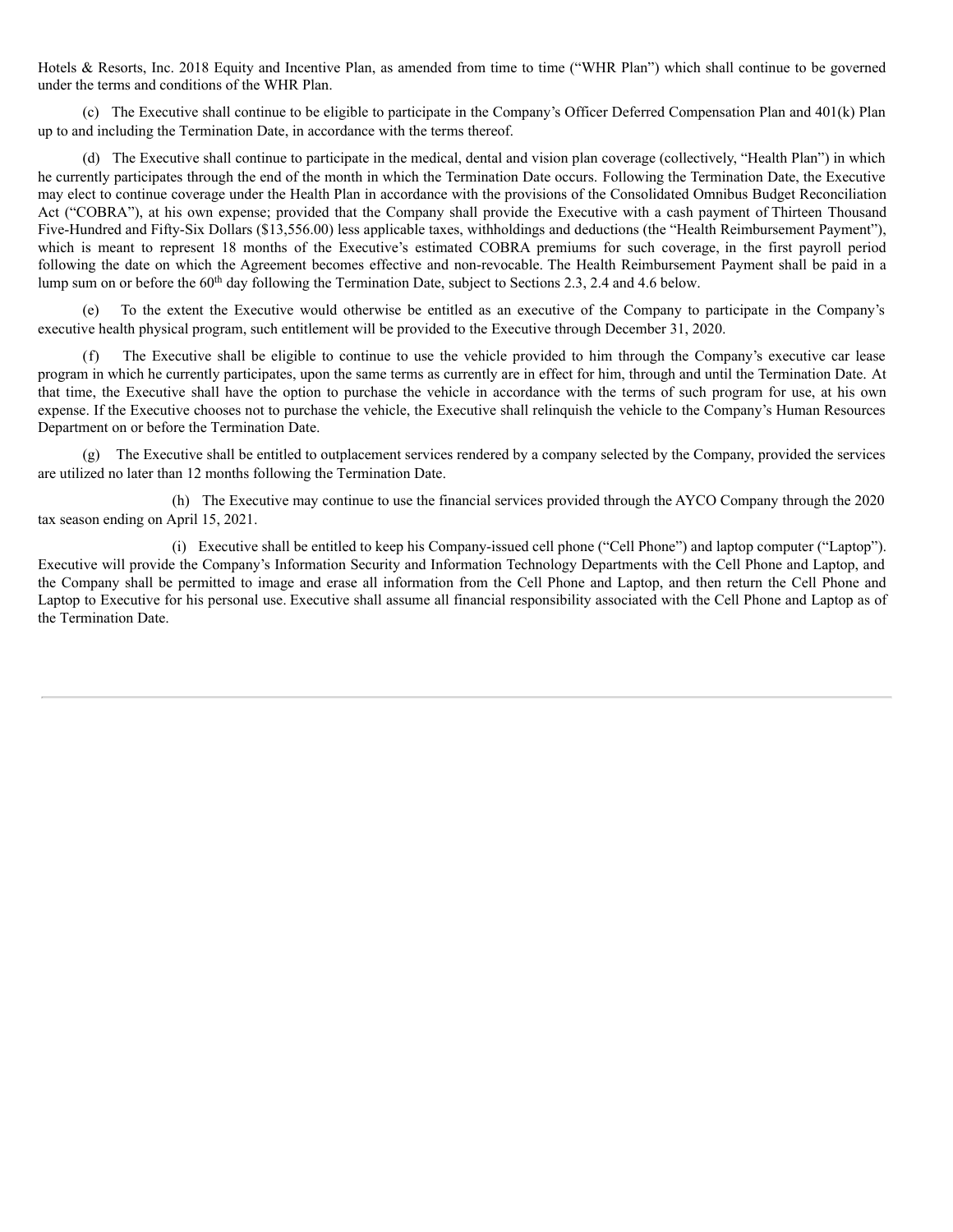(j) Notwithstanding any other provision of this Agreement or the Employment Agreement, all payments to, vesting, benefits, and other rights of the Executive under this Section 2.1 shall be subject to Sections 2.3, 2.4 and 4.6 of this Agreement. In addition, and without limitation of its rights at law or in equity, the Company reserves the right to suspend payments to, vesting, benefits and other rights of the Executive if the Company has a belief that the Executive is in breach of Section 3 of this Agreement, or otherwise is in breach of any representation, affirmation or acknowledgement by Executive under this Agreement or the Release as defined in Section 2.4 herein and attached hereto as Exhibit A.

(k) Except as provided in this Section 2.1, Executive acknowledges and agrees that he is not entitled to any severance benefits under any other severance plan, arrangement, agreement or program of the Company or its affiliates, or any of the Released Parties or any Released Party.

2.2 Other Benefits. Following the Termination Date, the Executive will be paid any vested and accrued but not yet paid amounts due under the terms and conditions of any other employee pension benefit plans in accordance with the terms of such plan and applicable law.

2.3 Code Section 409A. Although the Company does not guarantee to the Executive any particular tax treatment relating to the payments made or benefits provided to the Executive in connection with the Executive's employment with the Company, it is intended that this Agreement comply with the provisions of Section 409A of the Internal Revenue Code of 1986, as amended, and all regulations, guidance and other interpretive authority issued thereunder ("Code Section 409A"), or be exempt therefrom, and this Agreement shall be construed and applied in a manner consistent with this intent. However, notwithstanding anything herein to the contrary, in no event whatsoever shall the Company or any of its affiliates be liable for any tax, additional tax, interest or penalty that may be imposed on the Executive pursuant to Code Section 409A or for any damages for failing to comply with Code Section 409A.

The Executive's termination from employment must constitute a "separation from service" under Code Section 409A for purposes of any provision of this Agreement providing for the payment of any amounts or benefits upon or following a termination of employment; provided, further, that in the event the period during which the Executive is entitled to consider (and revoke, if applicable) this Agreement spans two calendar years, then any payment that otherwise would have been payable during the first calendar year will in no case be made until the later of (a) the end of the revocation period (assuming the Executive does not revoke this Agreement prior to the end of such period) and (b) the first business day of the second calendar year (regardless of whether the Executive has used the full time period allowed for consideration of this Agreement), as and to the extent required for purposes of Code Section 409A; and provided, further, that the Company shall have the right to offset against such severance pay any then-existing documented and bona fide monetary debts the Executive owes to the Company or any of its subsidiaries, but only to the extent permissible under Code Section 409A.

Notwithstanding any other provision herein to the contrary, to the extent that the reimbursement of any expenses or the provision of any inkind benefits under this Agreement is subject to Code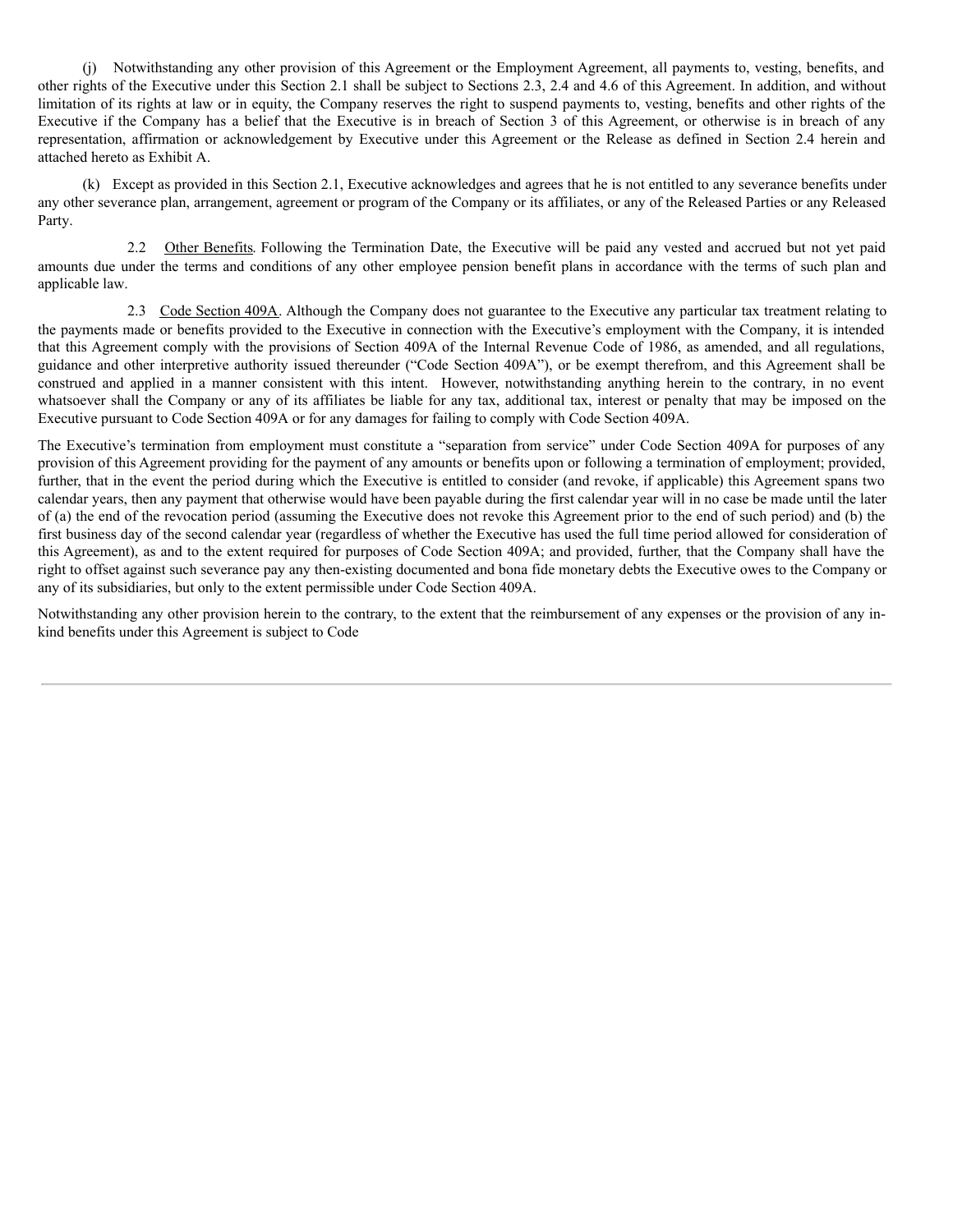Section 409A, (i) reimbursement of any such expense shall be made by no later than December 31 of the calendar year immediately following the calendar year in which such expense is incurred; (ii) any right to reimbursement or in-kind benefits shall not be subject to liquidation or exchange for another benefit; and (iii) no such reimbursement, expenses eligible for reimbursement, or in-kind benefits provided in any taxable year shall in any way affect the expenses eligible for reimbursement, or in-kind benefits to be provided, in any other taxable year. Each and every payment under this Agreement shall be treated as a right to receive a series of separate payments under this Agreement shall be treated as a right to receive a series of separate payments under the Treasury Regulation Section 1.409A-2(b)(2)(iii). Whenever a payment under this Agreement specifies a payment period with reference to a number of days, the actual date of payment within the specified period shall be within the sole discretion of the Company.

2.4 Waiver and Release. Notwithstanding any other provision of this Agreement or the Employment Agreement to the contrary, this Agreement shall not become effective, and neither the Company nor the Executive shall have any rights or obligations under this Agreement, unless and until the Release attached as Exhibit A hereto and made a part hereof (the "Release") becomes effective pursuant to its terms.

# Section 3 Restrictive Covenants.

3.1 Confidential and Proprietary Information. In addition to Executive's post-employment termination obligations set forth in paragraphs 10 and 11 of the Employment Agreement, which are incorporated herein by reference, Executive acknowledges that in connection with his employment, he has had access to information of a nature not generally disclosed to the public. For the avoidance of doubt, paragraphs 10 and 11 of the Employment Agreement state as follows:

You [Executive] agree that you will, with reasonable notice during or after your employment with the Company, furnish such information as may be in your possession and fully cooperate with the Company and its affiliates as may requested in connection with any claims or legal action in which the Company or any of its affiliates is or may become a party. During your employment, you will comply in all respects with the Company's Business Principles, policies and standards. After your employment with the Company, you will cooperate as reasonably requested with the Company and its affiliates in connection with any claims or legal actions in which the Company or any of its affiliates is or may become a party. The Company agrees to reimburse you for any reasonable out-of-pocket expenses incurred by you by reason of such cooperation, including any loss of salary due, to the extent permitted by law, and the Company will make reasonable efforts to minimize interruption of your life in connection with your cooperation in such matters as provided for in this paragraph.

You recognize and acknowledge that all information pertaining to this [Employment] Agreement or to the affairs; business; results of operations; accounting methods, practices and procedures; members; acquisition candidates; financial condition; clients; customers or other relationships of the Company or any of its affiliates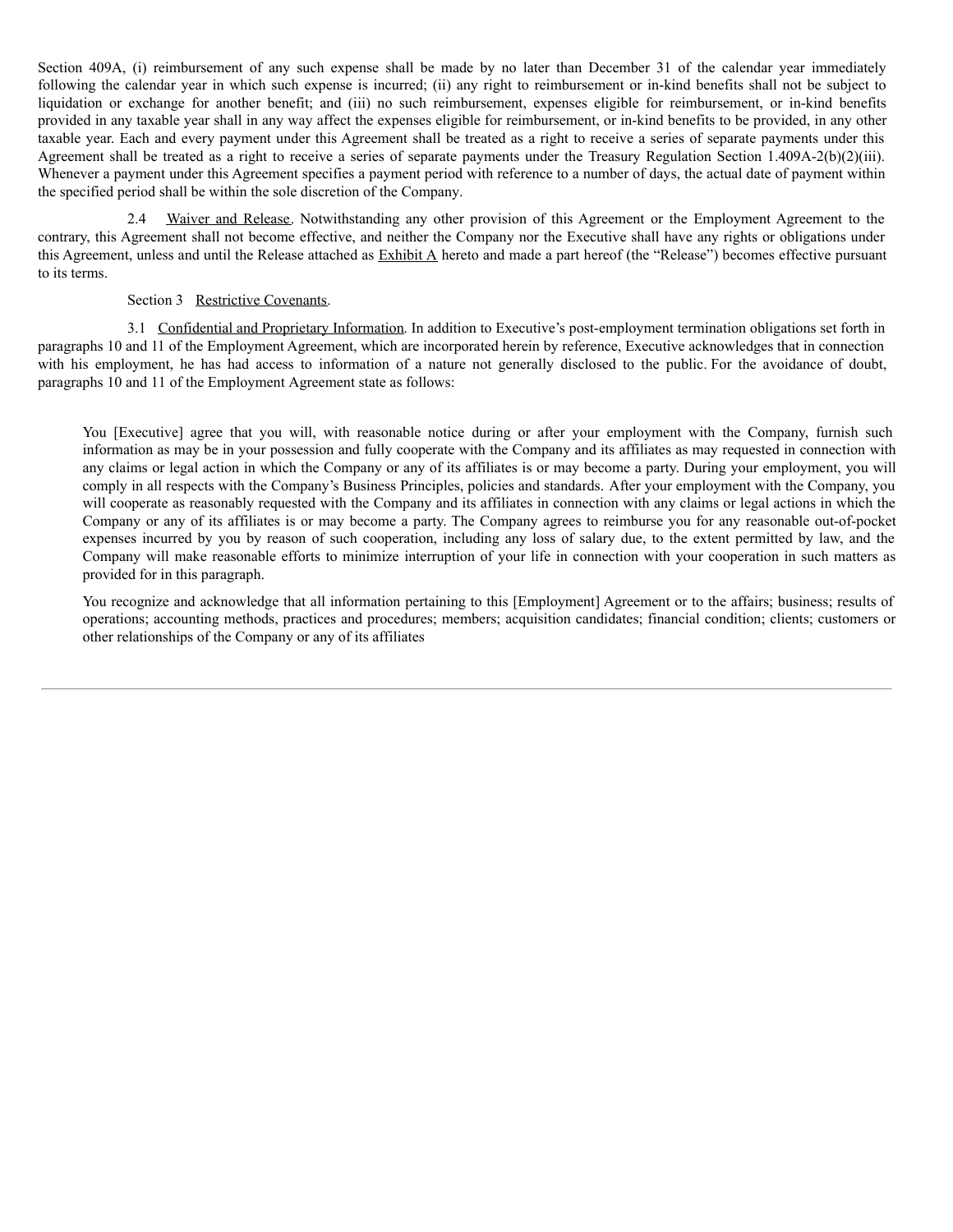("Information") is confidential and is a unique and valuable asset of the Company or any of its affiliates. Access to and knowledge of certain of the Information is essential to the performance of your duties under this [Employment] Agreement. You will not, during your employment with the Company or thereafter, except to the extent reasonably necessary in performance of your duties under this [Employment] Agreement, give to any person, firm, association, corporation, or governmental agency any Information, except as may be required by law. You will not make use of the Information for your own purposes or for the benefit of any person or organization other than the Company or any of its affiliates. You will also use your best efforts to prevent the disclosure of this Information by others. All records, memoranda, etc. relating to the business of the Company or its affiliates, whether made by you or otherwise coming into your possession, are confidential and will remain the property of the Company or its affiliates.

In addition to Executive's post employment termination obligations under paragraphs 10 and 11 of the Employment Agreement as referenced above, the Executive agrees to keep confidential and not disclose to anyone, unless legally compelled to do so, Confidential and Proprietary Information. "Confidential and Proprietary Information" includes but is not limited to all Company (including the Company's affiliates and subsidiaries) and any of the Released Parties' (including any Released Party's affiliates and subsidiaries) business and strategic plans, financial details, computer programs, manuals, contracts, current and prospective client and supplier lists, and developments owned, possessed or controlled by the Company or any Released Party, regardless of whether possessed or developed by the Executive in the course of his employment. Such Confidential and Proprietary Information may or may not be designated as confidential or proprietary and may be oral, written or electronic media. "Confidential and Proprietary Information" shall not include information that (a) was already publicly known at the time of disclosure to Executive, (b) subsequently becomes publicly known other than through disclosure by Executive; or (c) is generally known within the industry. The Executive understands that Confidential and Proprietary Information is owned and shall continue to be owned solely by the Company or Released Party (as applicable). The Executive agrees that he has not and will not disclose, directly or indirectly, in whole or in part, any Confidential and Proprietary Information except as may be required to respond to a court order, subpoena, or other legal process. In the event the Executive receives a court order, subpoena or notice of other legal process requiring the disclosure of any information concerning the Company or any Released Party (as applicable), including but not limited to Confidential and Proprietary Information, to the extent permitted by law, the Executive shall give the Company notice of such process within 48 hours of receipt, in order to provide the Company (or Released Party, as applicable) with the opportunity to move to quash or otherwise seek the preclusion of the disclosure of such information. The Executive acknowledges that he has complied and will continue to comply with this commitment, both as an employee and after the end of his employment. The Executive also acknowledges his continuing obligations under the Company's and any Released Party's Business Principles. This Section 3.1 shall in all respects be subject to Section 1(d) and Section 6 of the Release.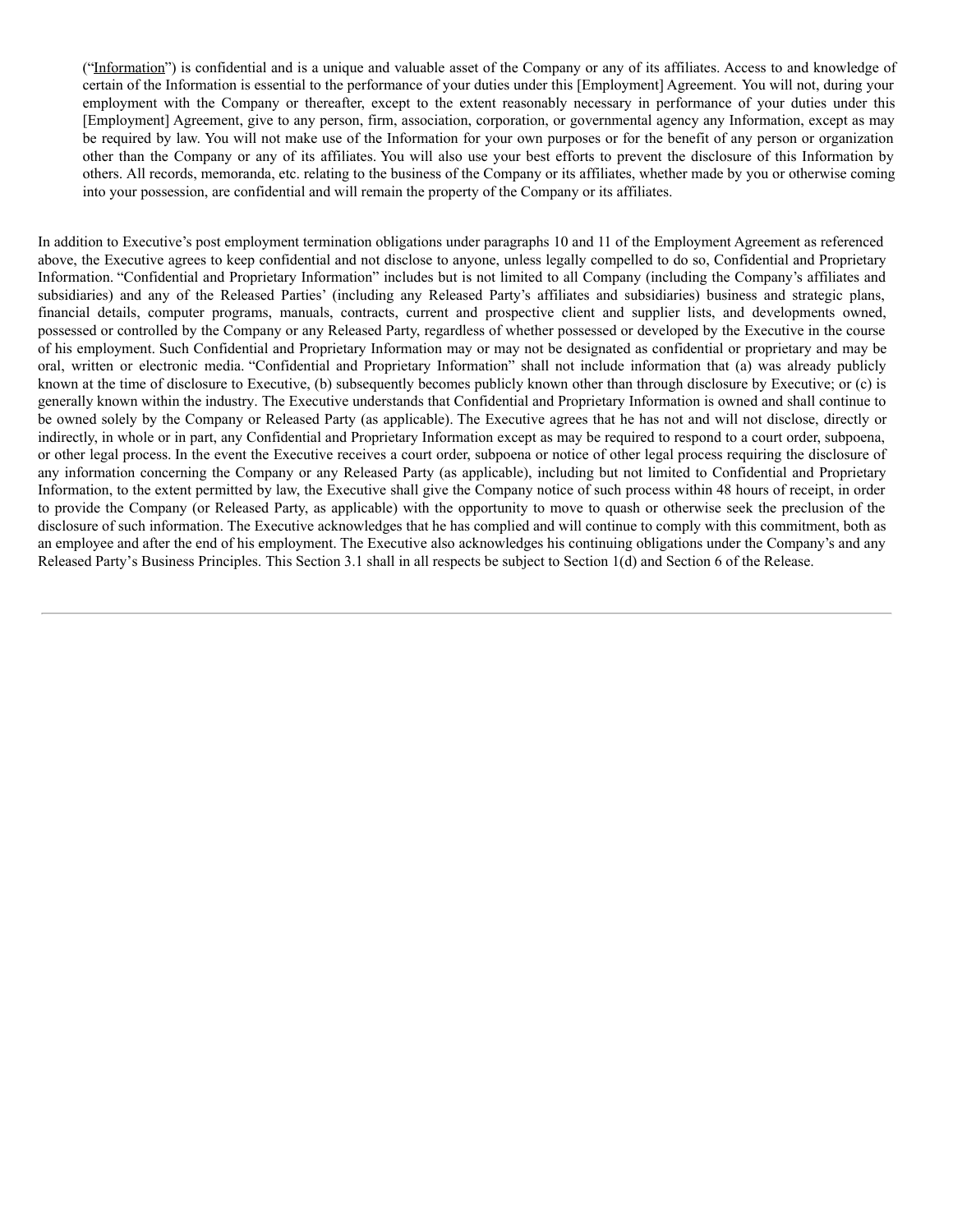3.2 Non-Solicitation; Non-Interference. For a period of twelve (12) months following the Termination Date, the Executive agrees that he will not, directly or indirectly, individually or on behalf of any other person, firm, corporation or other entity, (a) solicit, aid, or induce any customer of the Company, including its divisions, affiliates and subsidiaries (collectively the "Company Group") or any Released Party, including its divisions, affiliates and subsidiaries (collectively the "Released Party Group"), with which or whom he had dealings during his employment with the Company or any Released Party or about which he learned of Confidential and Proprietary Information during his employment with the Company or any Released Party, to purchase goods or services then sold by the Company Group or Released Party Group from another person, firm, corporation, or other entity or assist or aid any other person or entity in identifying or soliciting any such customer to the detriment of the Company Group or Released Party Group, (b) solicit, aid, or induce any employee of the Company Group or Released Party Group to leave such employment or to accept employment with any other person, firm, corporation, or other entity unaffiliated with the Company Group or Released Party Group or hire or retain any such employee, or take any action to materially assist or aid any other person, firm, corporation, or other entity in hiring any such employee, (c) interfere, or aid or induce any other person or entity in interfering, with the relationship between the Company Group or Released Party Group and any of its or their vendors, joint venturers, or licensors, or (d) without the express prior written consent of the Company which may be withheld in the Company's sole and absolute discretion, engage in, or directly or indirectly (whether for compensation or otherwise), own or hold any proprietary interest in, manage, operate, or control, or join or participate in the ownership, management, operation or control of, or furnish any capital to or be connected in any manner with, any party or business which competes with the business of the Company or any of its affiliates or subsidiaries, as such business or businesses may be conducted from time to time, either as a general or limited partner, proprietor, common or preferred shareholder, officer, director, agent, employee, consultant, trustee, affiliate, or otherwise. The Executive acknowledges that the Company's (and its divisions', affiliates' and subsidiaries') business is conducted nationally and internationally and agrees that the provisions in the foregoing sentence shall operate throughout the United States and the world. The Executive agrees that such covenants, restrictions, obligations and agreements of the Executive therein and herein are fair and reasonable and are an essential element of the payments, rights and benefits provided to the Executive pursuant to this Agreement and but for the Executive's agreement to comply therewith and herewith, the Company would not have entered into this Agreement.

3.3 Non-Disparagement. The Executive agrees not to make, at any time (whether before or after the Termination Date), negative comments about or otherwise disparage the Company or any Released Party, or any of their officers, directors, employees, shareholders, members, agents, or products. The foregoing will not restrict or impede the Executive from exercising protected legal rights to the extent such rights cannot be waived by agreement or from providing truthful statements in response to any governmental agency, rulemaking authority, subpoena power, legal process, required governmental testimony or filings, or judicial, administrative, or arbitral proceedings (including, without limitation, depositions in connection with such proceedings). The Company agrees that it will not endorse disparaging comments purportedly made by an officer of the Company concerning the Executive.

3.4 Non-Disclosure. Unless otherwise required by law and subject in all respects to Section 1(d) and Section 6 of the Release, the Executive agrees not to disclose, either directly or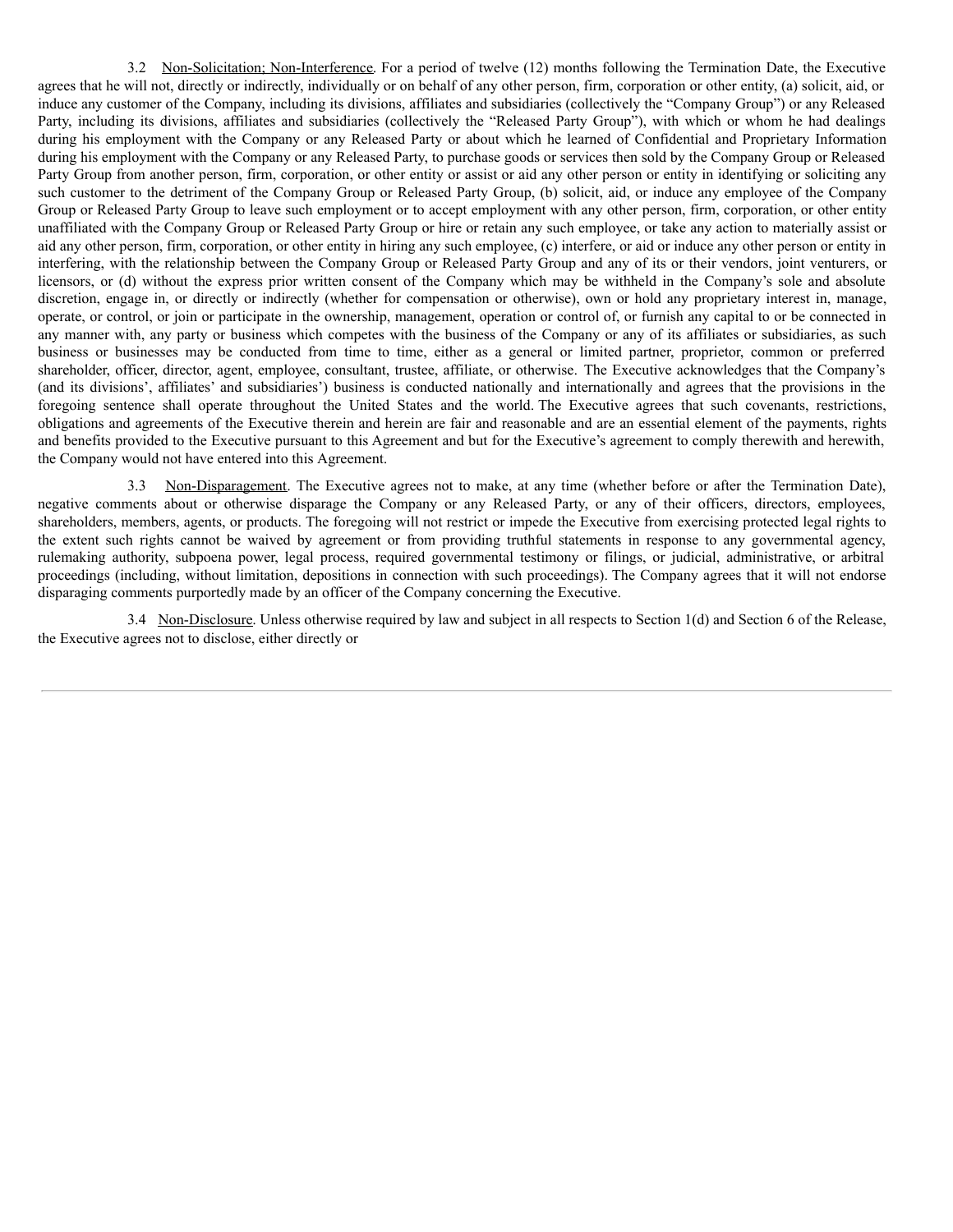indirectly, any information regarding the existence or substance of this Agreement, including specifically any of the terms of payment hereunder. This nondisclosure includes, but is not limited to, members of the media, present or former members of the Company (or any Released Party), and other members of the public, but does not include an attorney, an accountant, an immediate family member or a representative whom the Executive chooses to consult or seek advice regarding his consideration of and decision to execute this Agreement.

# Section 4. Miscellaneous.

4.1 Modifications. This Agreement may not be modified or amended except in writing signed by each of the parties hereto. No term or condition of this Agreement shall be deemed to have been waived except in writing by the party charged with such waiver. A waiver shall operate only as to the specific term or condition waived and shall not constitute a waiver for the future or act as a waiver of anything other than that specifically waived.

4.2 Governing Law. This Agreement has been executed and delivered in the State of New Jersey and its validity, interpretation, performance and enforcement shall be governed by the internal laws of the State of New Jersey (without reference to its conflict of law rules).

4.3 Arbitration. Any controversy, dispute or claim arising out of or relating to this Agreement or the breach hereof which cannot be settled by mutual agreement of the parties hereto (other than with respect to the matters covered by Section 3 of this Agreement, for which the Company may, but shall not be required to, seek injunctive and/or other equitable relief in a judicial proceeding; in conjunction with the foregoing, the Executive acknowledges that the damages resulting from any breach of any such matter or provision would be irreparable and agrees that the Company has the right to apply to any court of competent jurisdiction for the issuance of a temporary restraining order to maintain the status quo pending the outcome of any proceeding) shall be finally settled by binding arbitration in accordance with the Federal Arbitration Act and in accordance with the provisions for arbitration set forth in Appendix A of the Employment Agreement, which is incorporated herein by reference.

4.4 Survival. All of the Executive's obligations, covenants and restrictions under any confidentiality agreement, any nondisclosure agreement, and the Company's Business Principles, including but not limited to such provisions as set forth in paragraphs 10 and 11 of the Employment Agreement which are incorporated herein by reference, shall survive and continue in full force and effect. This Section 4.4 shall in all respects be subject to Section 1(d) and Section 6 of the Release.

4.5 Enforceability; Severability. It is the intention of the parties that the provisions of this Agreement shall be enforced to the fullest extent permissible under applicable law. All provisions of this Agreement are intended to be severable. In the event any provision or restriction contained herein is held to be invalid or unenforceable in any respect, in whole or in part, such finding shall in no way affect the validity or enforceability of any other provision of this Agreement. The parties hereto further agree that any such invalid or unenforceable provision shall be deemed modified so that it shall be enforced to the greatest extent permissible under law, and to the extent that any court of competent jurisdiction determines any restrictions herein to be unenforceable in any respect, such court may limit this Agreement to render it enforceable in the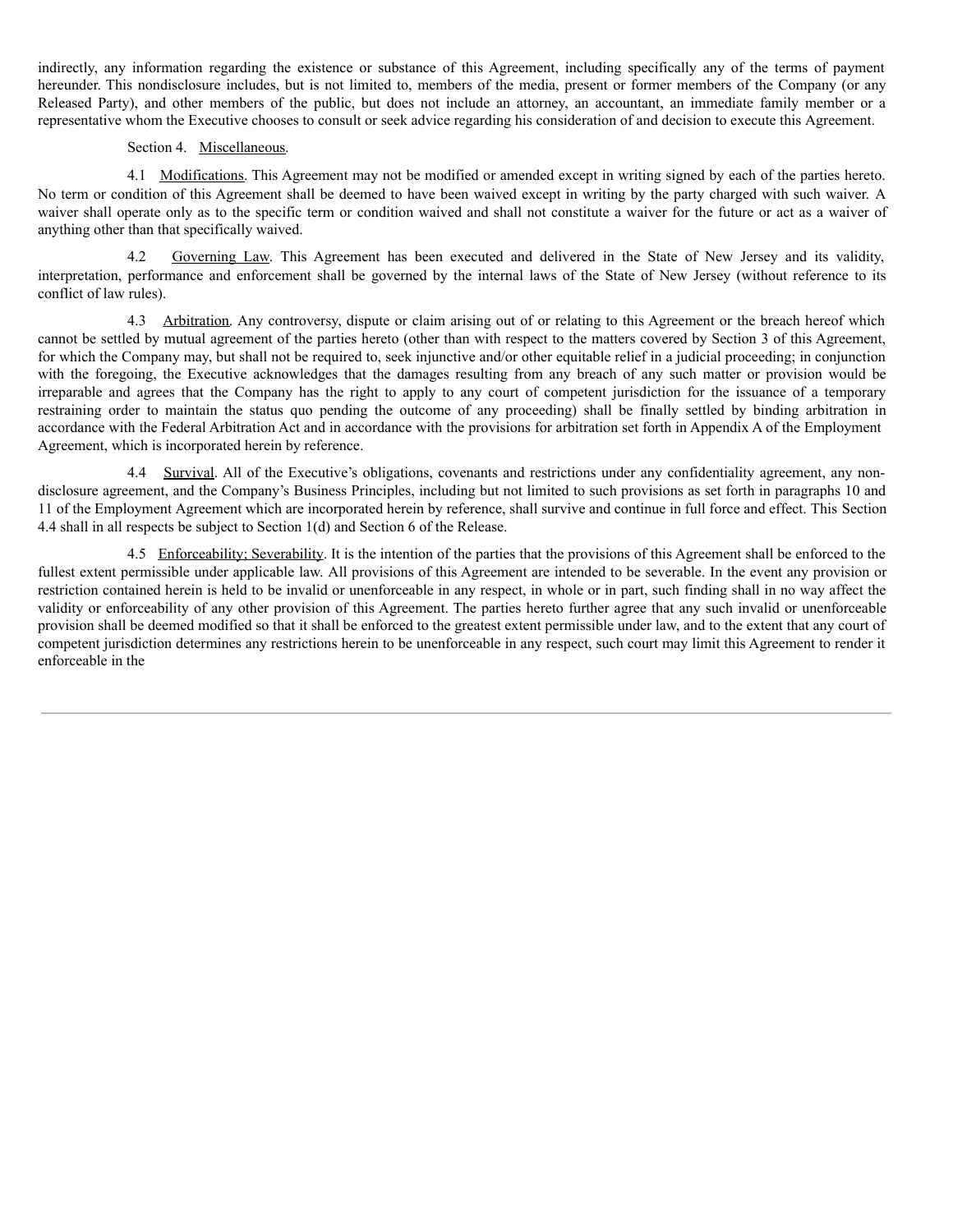light of the circumstances in which it was entered into and specifically enforce this Agreement to the fullest extent permissible.

4.6 Withholding. All payments and benefits payable pursuant to this Agreement shall be subject to reduction by all applicable withholding, social security and other federal, state and local taxes and deductions.

4.7 Continuing Cooperation. Executive agrees to cooperate and make himself available to the Company or any of its successors (including any past or future subsidiary of the Company), any of the Released Parties, or its or their General Counsel, as the Company may reasonably request, to assist in any matter, including giving truthful testimony in any litigation or potential litigation, over which Executive may have knowledge, information or expertise. Executive shall be reimbursed, to the extent permitted by law, any reasonable out-of-pocket expenses associated with such cooperation, provided those expenses are pre-approved by the Company (or Released Party, as applicable) prior to the Executive incurring them. Executive acknowledges that his agreement to this provision is a material inducement to the Company to enter into the Agreement and pay the consideration described therein.

4.8 Notices. All notices or other communications hereunder shall not be binding on either party hereto unless in writing, and delivered to the other party thereto at the following address:

If to the Company:

Wyndham Hotels & Resorts, Inc.

22 Sylvan Way

Parsippany, NJ 07054

Attn: Mary Falvey, Chief Administrative Officer

If to the Executive:

 $\lceil \; \; \; \rceil$ 

Notices shall be deemed duly delivered upon hand delivery at the above address, or one day after deposit with a nationally recognized overnight delivery company, or three days after deposit thereof in the United States mails, postage prepaid, certified or registered mail. Any party may change its address for notice by delivery of written notice thereof in the manner provided.

4.9 Assignment. This Agreement is personal in nature to the Company and the rights and obligations of the Executive under this Agreement shall not be assigned or transferred by the Executive. The Company may assign this Agreement to any successor to all or a portion of the business and/or assets of the Company, provided that the Company shall require such successor to expressly assume and agree to perform this Agreement in the same manner and to the same extent that the Company would be required to perform it if no such succession had taken place.

4.10 Jurisdiction. Subject to Section 4.3 of this Agreement, in any suit, action or proceeding seeking to enforce any provision of this Agreement, the Executive hereby (a) irrevocably consents to the exclusive jurisdiction of any federal court located in the State of New Jersey or any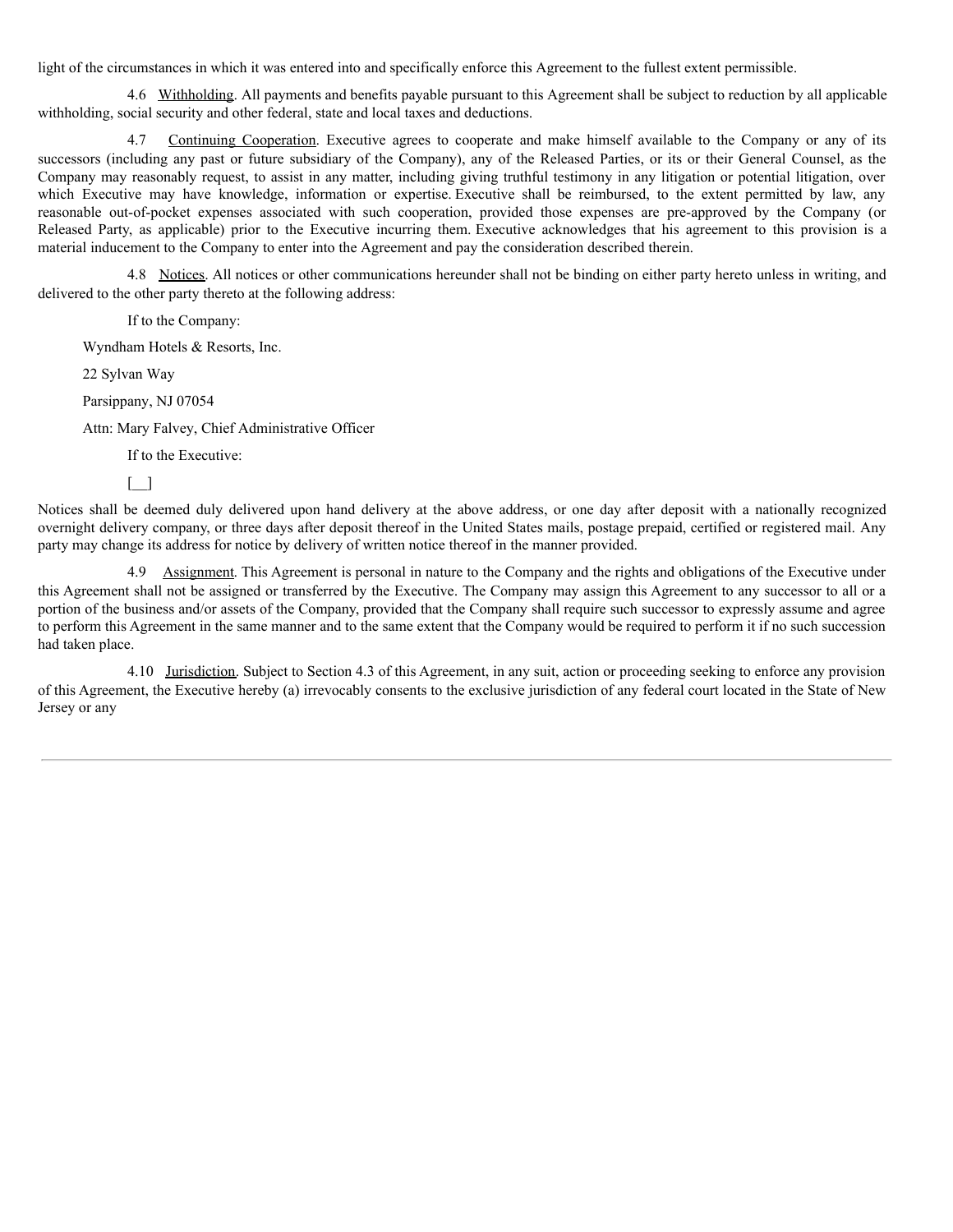<span id="page-47-0"></span>of the state courts of the State of New Jersey; (b) waives, to the fullest extent permitted by applicable law, any objection which he may now or hereafter have to the laying of venue of any such suit, action or proceeding in any such court or that any such suit, action or proceeding brought in any such court has been brought in an inconvenient forum; and (c) agrees that process in any such suit, action or proceeding may be served on him anywhere in the world, whether within or without the jurisdiction of such court, and, without limiting the foregoing, irrevocably agrees that service of process on such party, in the same manner as provided for notices in Section 4.8 of this Agreement, shall be deemed effective service of process on such party in any such suit, action or proceeding. **TO THE FULLEST EXTENT PERMITTED BY APPLICABLE LAW, THE EXECUTIVE AND COMPANY AGREE TO WAIVE ANY RIGHT TO A JURY IN CONNECTION WITH ANY JUDICIAL PROCEEDING.**

4.11 Counterparts. This Agreement may be executed in one or more counterparts, each of which shall be deemed an original, and all of which together shall constitute one and the same document.

4.12 Headings. The headings in this Agreement are intended solely for convenience of reference and shall be given no effect in the construction or interpretation of this Agreement.

4.13 Entire Agreement. This Agreement (including the Release to be executed and delivered by the Executive pursuant to Section 2.4 above) is entered into between the Executive and the Company as of the date hereof and constitutes the entire understanding and agreement between the parties hereto and, other than as set forth in Section 4.4 of this Agreement, supersedes all prior agreements, understandings, discussions, negotiations and undertakings, whether oral or written, concerning the subject matter hereof, including, without limitation, the Employment Agreement (unless, as set forth herein, certain provisions of the Employment Agreement are incorporated by reference in this Agreement). All negotiations by the parties concerning the subject matter hereof are merged into this Agreement, and there are no representations, warranties, covenants, understandings or agreements, oral or otherwise, in relation thereto by the parties hereto other than those incorporated herein.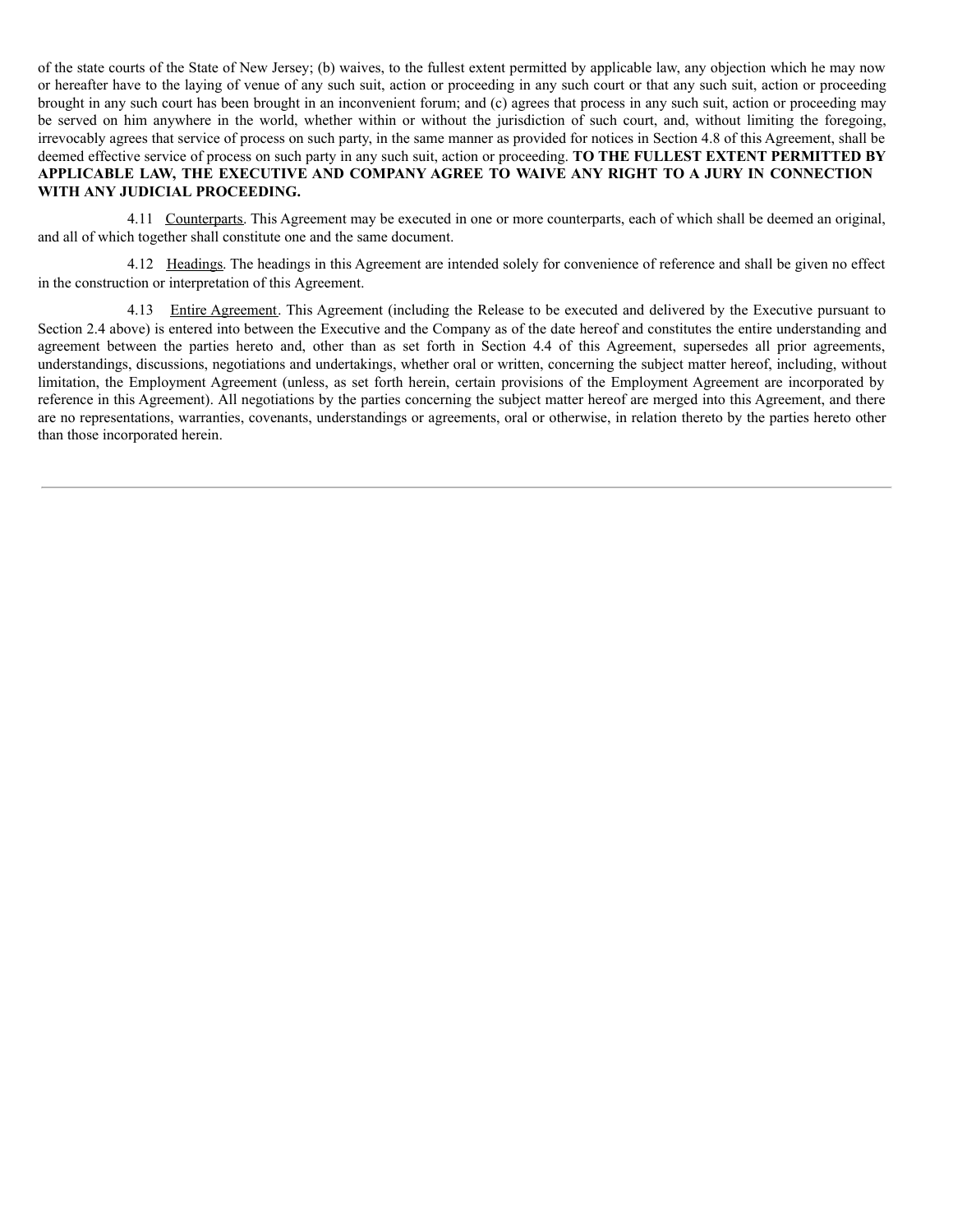IN WITNESS WHEREOF, the undersigned parties knowingly and voluntarily have executed this Agreement as of the date first written above.

WYNDHAM HOTELS AND RESORTS, INC.

By: /s/ Mary Falvey

Name: Mary Falvey

Title: Chief Administrative Officer

/s/ Thomas Barber

EXECUTIVE: Thomas Barber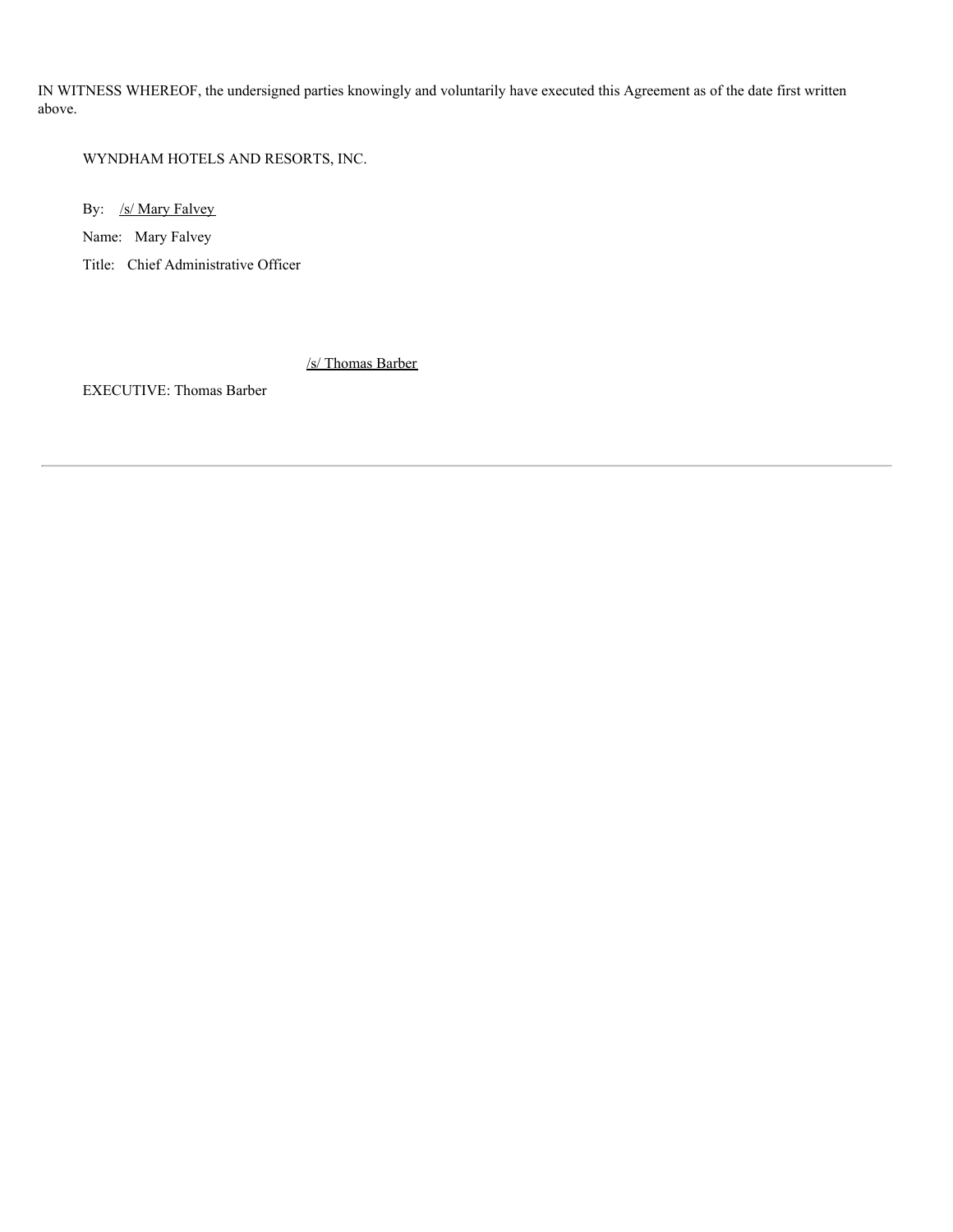# **EXHIBIT A**

# **RELEASE**

As a condition precedent to Wyndham Hotels & Resorts, Inc. (the "Company") providing the consideration set forth in Section 2.1 of the Separation and Release Agreement dated March 31, 2020, to which this Release is attached as Exhibit A ("Agreement"), on or following the "ADEA Release Effective Date" (as defined below) to the undersigned executive ("Executive"), Executive hereby agrees to the terms of this Release as follows:

# 1. **Release.**

(a) Subject to Section 1(c) below, Executive, on behalf of Executive and Executive's heirs, executors, administrators, successors and assigns, hereby voluntarily, unconditionally, irrevocably and absolutely releases and discharges the Company, Wyndham Worldwide Corporation, Wyndham Destinations, Inc., their parent entities , and each of their subsidiaries, affiliates, and all of their past and present employees, officers, directors, agents, owners, shareholders, representatives, members, attorneys, insurers and benefit plans, and all of their predecessors, successors and assigns (collectively, the "Released Parties", and each a "Released Party") from any and all claims, demands, causes of action, suits, controversies, actions, cross-claims, counter-claims, demands, debts, compensatory damages, liquidated damages, punitive or exemplary damages, any other damages, claims for costs and attorneys' fees, losses or liabilities of any nature whatsoever in law and in equity and any other liabilities, known or unknown, suspected or unsuspected of any nature whatsoever (hereinafter, "Claims") that Executive has or may have against the Released Parties: (i) from the beginning of time through the date upon which Executive signs this Release; (ii) arising from or in any way related to Executive's employment or termination of employment with any of the Released Parties; (iii) arising from or in any way related to any agreement with any of the Released Parties, including the Employment Agreement; and/or (iv) arising from or in any way related to awards, policies, plans, programs or practices of any of the Released Parties that may apply to Executive or in which Executive may participate, in each case, including, but not limited to, under any federal, state or local law, act, statute, code, order, judgment, injunction, ruling, decree or writ, ordinance or regulation, including, but not limited to:

- Title VII of the Civil Rights Act of 1964;
- Sections 1981 through 1988 of Title 42 of the United States Code;
- The Employee Retirement Income Security Act of 1974 ("ERISA") (as modified below);
- The Immigration Reform and Control Act;
- The Americans with Disabilities Act of 1990;
- The Age Discrimination in Employment Act of 1967 ("ADEA");
- The Worker Adjustment and Retraining Notification Act;
- The Fair Credit Reporting Act;
- The Family and Medical Leave Act;
- The Equal Pay

Act;

The Genetic Information Nondiscrimination Act of 2008;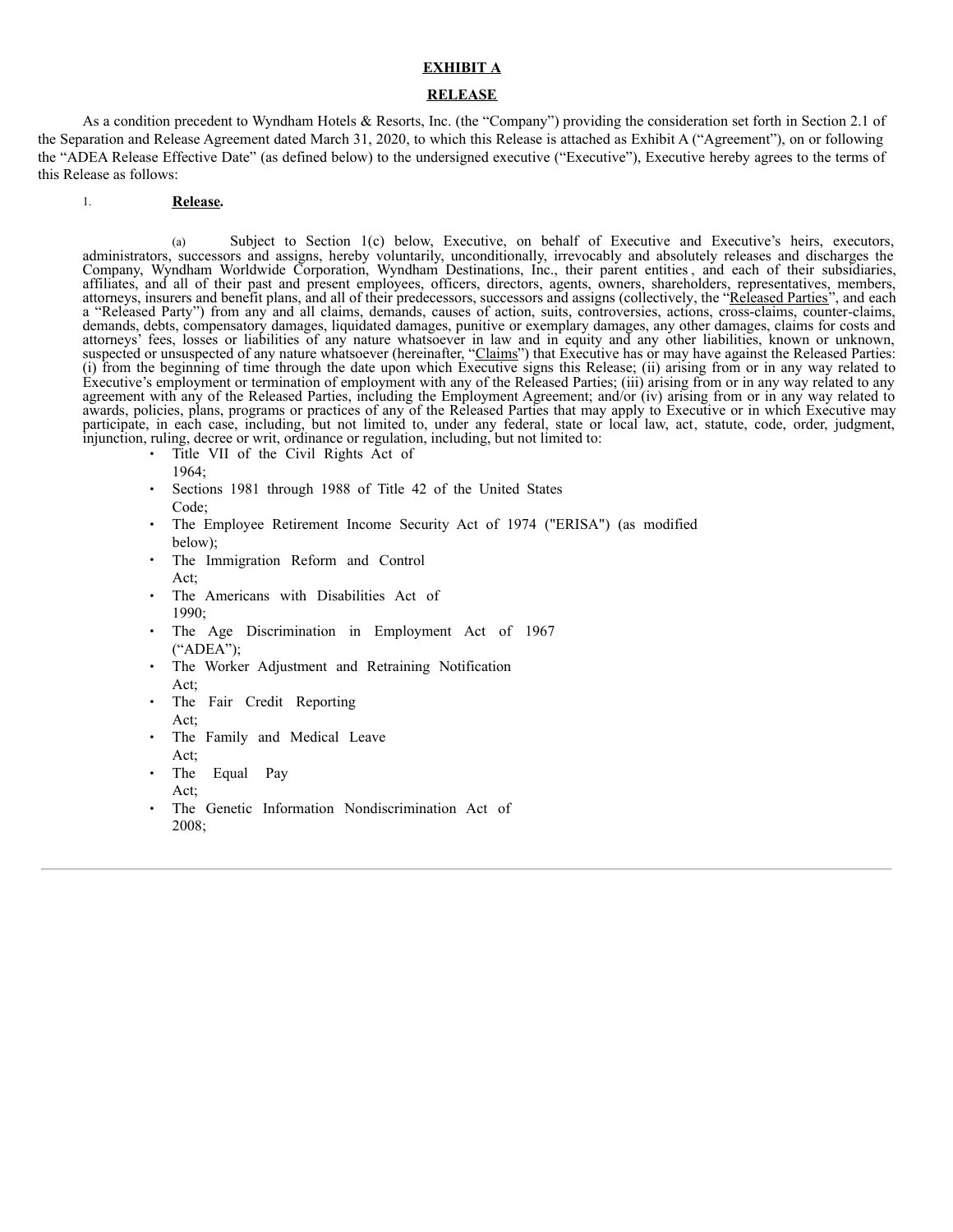- The Occupational Safety and Health Act;
- The Family First Coronavirus Response Act;
- New York Labor Law §740;
- New York Labor Law §741;
- The New York State Human Rights Law, as amended;
- The New York State Civil Rights Law, as amended;
- The New York State Wage Payment Laws, as amended;
- The New York State Equal Rights Law, as amended;
- The New York State Equal Pay Law, as amended;
- The retaliation provisions of the New York State Workers' Compensation and Disability Benefits Laws, as amended;
- The New York State Labor Law, as amended;
- The New York Occupational Safety and Health Laws, as amended;
- The New York City Human Rights Law, as amended;
- The New York City Administrative Code and Charter, as amended;
- The New Jersey Law Against Discrimination;
- The New Jersey Civil Rights Act;
- The New Jersey Family Leave Act;
- The New Jersey State Wage and Hour Law;
- The Millville Dallas Airmotive Plant Job Loss Notification Act;
- The New Jersey Conscientious Employee Protection Act;
- The New Jersey Equal Pay Law;
- The New Jersey Occupational Safety and Health Law;
- The New Jersey Smokers' Rights Law;
- The New Jersey Genetic Privacy Act;
- The New Jersey Fair Credit Reporting Act;
- The New Jersey Paid Sick Leave Act;
- The New Jersey Statutory Provision Regarding Retaliation/Discrimination for Filing A Workers' Compensation Claim;
- The New Jersey Public Employees' Occupational Safety and Health Act;
- New Jersey laws regarding Political Activities of Employees, Lie Detector Tests, Jury Duty, Employment Protection, and Discrimination;
- any other federal, state or local law, rule, regulation, or ordinance;
- any public policy, contract, tort, or common law; or
- any basis for recovering costs, fees, or other expenses including attorneys' fees incurred in these matters.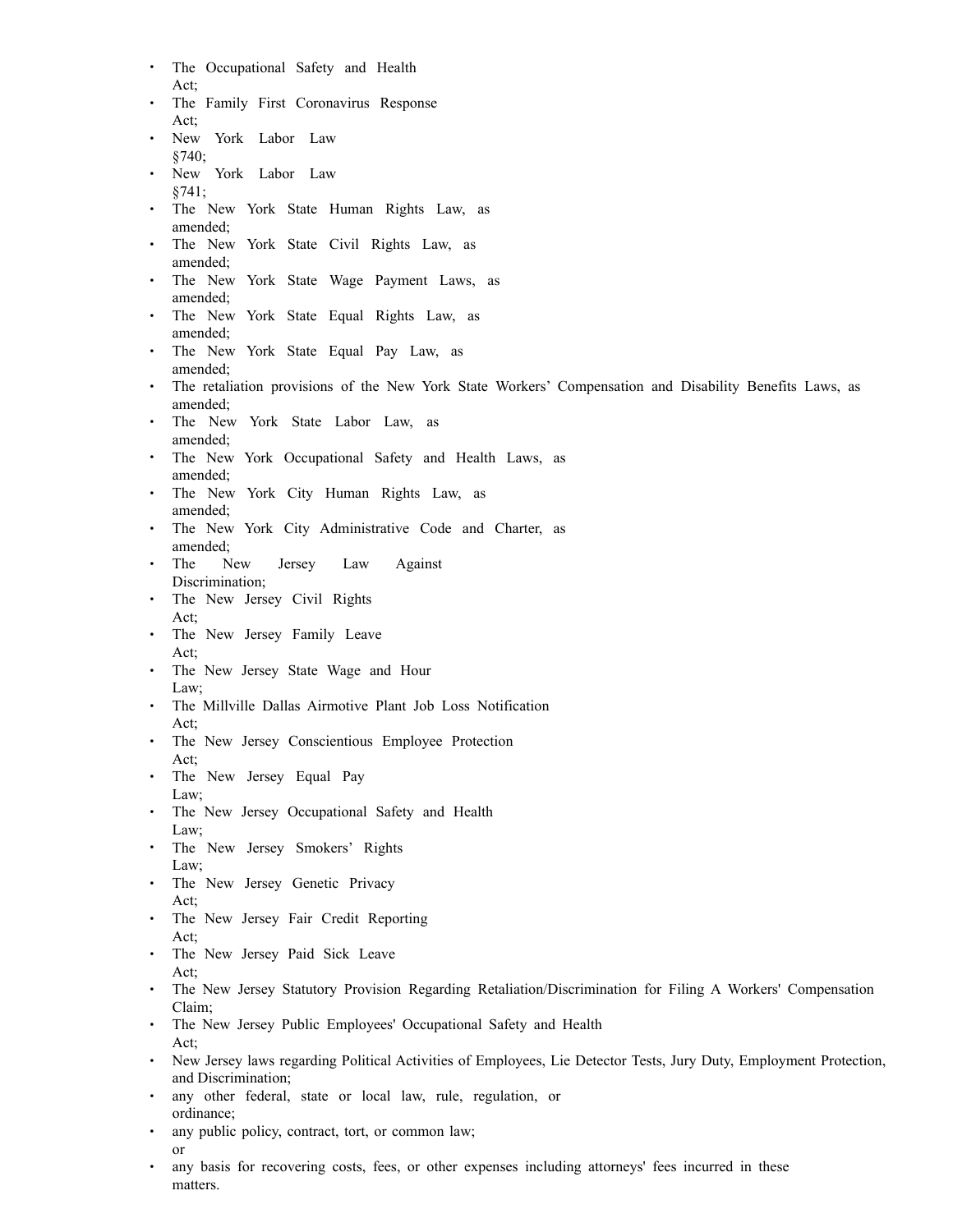(b) Executive understands that Executive may later discover claims or facts that may be different than, or in addition to, those which Executive now knows or believes to exist with regards to the subject matter of this Release and the releases in this Section 1, and which, if known at the time of executing this Release, may have materially affected this Release or Executive's decision to enter into it. Executive hereby waives any right or claim that might arise as a result of such different or additional claims or facts.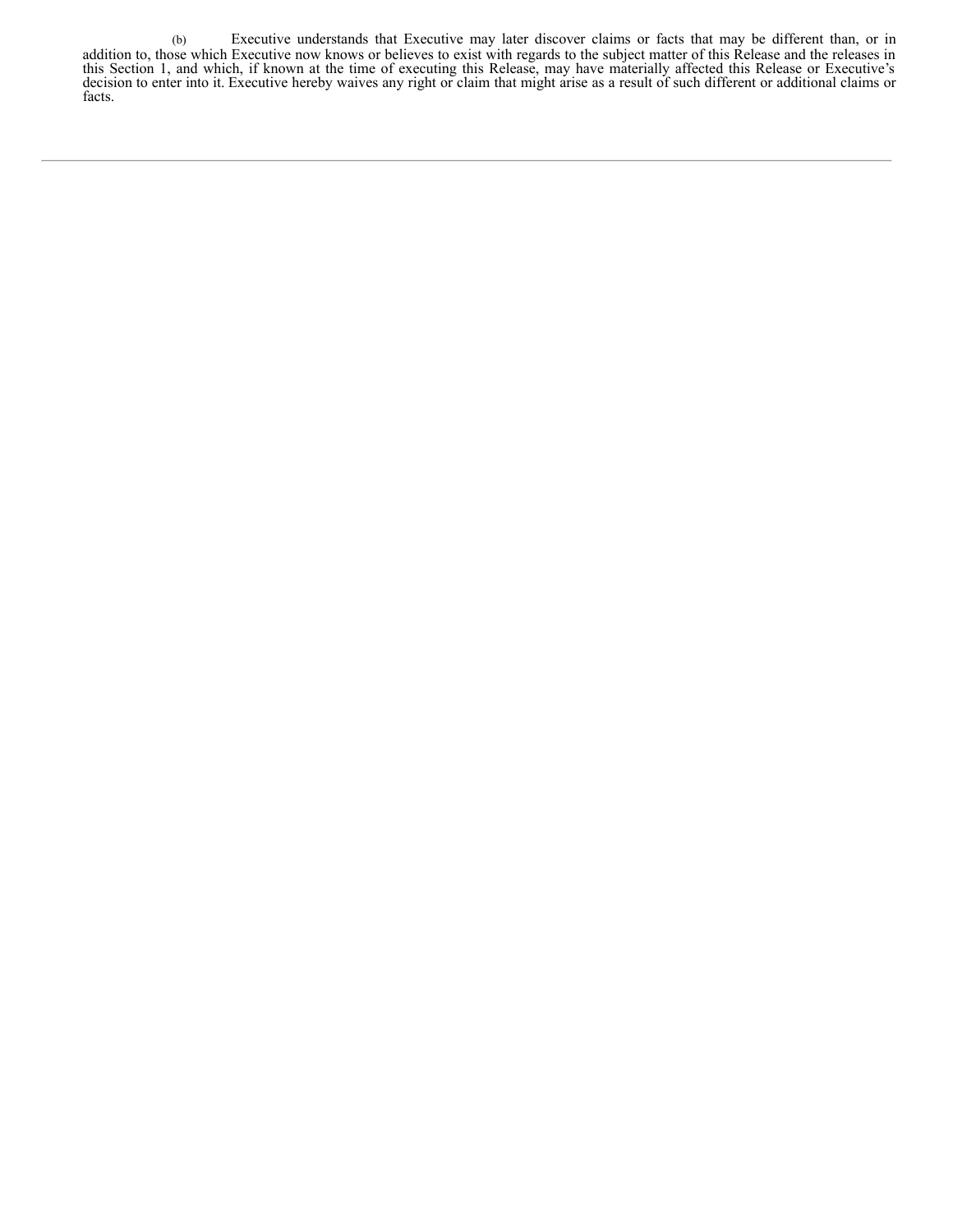(c) This Release is not intended to bar or affect (i) any Claims that may not be waived by private agreement under applicable law, such as claims for workers' compensation or unemployment insurance benefits, (ii) vested rights under the Company's 401(k) or pension plan, (iii) any right to the payments and benefits set forth in Section 2.1 of the Agreement, and/or (iv) any earned, but unpaid, wages or paid-time-off payable upon a termination of employment that may be owed pursuant to Company policy and applicable law or any unreimbursed expenses payable in accordance with Company policy.

(d) Nothing in this Release is intended to prohibit or restrict Executive's right to file a charge with, or participate in a charge by, the Equal Employment Opportunity Commission or any other local, state, or federal administrative body or government agency; provided, however, that Executive hereby waives the right to recover any monetary damages or other relief against any Released Parties to the fullest extent permitted by law, excepting any benefit or remedy to which Executive is or becomes entitled to pursuant to Section 922 of the Dodd-Frank Wall Street Reform and Consumer Protection Act.

Notwithstanding anything in this Release to the contrary, Executive's release of Claims under the ADEA (the "ADEA Release") shall only become effective upon: (i) Executive's separate signature set forth on the signature page of this Release reflecting his assent to his release of Claims under the ADEA and (ii) the occurrence of the ADEA Release Effective Date.

(f) Executive represents that Executive has made no assignment or transfer of any right or Claim covered by this Section 1 and that Executive further agrees that he is not aware of any such right or Claim covered by this Section 1.

(g) As of the date upon which Executive executes this Release, Executive acknowledges that he does not have any current charge, complaint, grievance or other proceeding against any of the Released Parties pending before any local, state or federal agency regarding his employment or separation from employment. This provision shall in all respects be subject to Subsection (d) herein and Section 6 of this Release.

(h) As of the date upon which Executive executes this Release, Executive affirms that he has not knowingly provided, either directly or indirectly, any information or assistance to any non-governmental party who may be considering or is taking legal action against any of the Released Parties with the purpose of assisting such person in connection with such legal action. Executive understands that if this Release, and the Agreement to which this Release is attached, were not signed, he would have the right to voluntarily provide information or assistance to any party who may be considering or is taking legal action against any of the Released Parties. Executive hereby waives that right and agrees that he will not provide any such assistance other than the assistance to a governmental party or pursuant to a valid subpoena or court order. This provision shall in all respects be subject to Subsection (d) herein and Section 6 of this Release.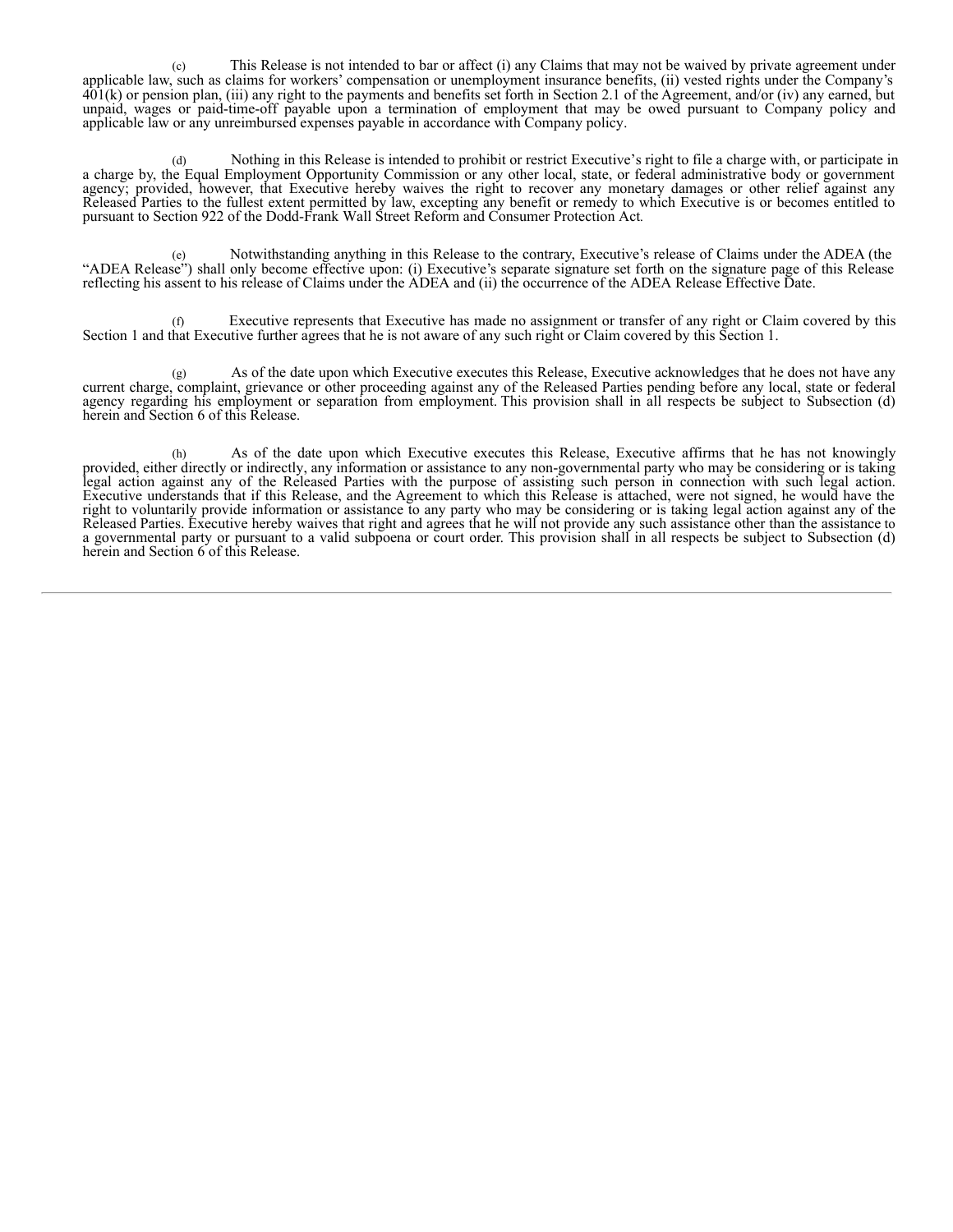2. **Return of Company Property.** Executive represents that he has returned to the Company all Company property and confidential and proprietary information in his possession or control, including but not limited to Confidential Information as defined in the Agreement, in any form whatsoever, including without limitation, equipment, telephones, smart phones, PDAs, laptops, credit cards, keys, access cards, identification cards, security devices, network access devices, pagers, documents, manuals, reports, books, compilations, work product, e-mail messages, recordings, tapes, removable storage devices, hard drives, computers and computer discs, files and data, which Executive prepared or obtained during the course of his employment with the Company. Executive has also provided the Company with the passcodes to any lock devices or password protected work-related accounts. If Executive discovers any property of the Company (or any Released Party) or confidential or proprietary information in his possession after the date upon which he signs this Agreement, Executive shall immediately return such property.

3. **Non-disparagement.** Subject to Section 6 below, Executive agrees not to (a) make any statement, written or oral, directly or indirectly, which in any way disparages the Released Parties or their business, products or services in any manner whatsoever, or portrays the Released Parties or their business, products or services in a negative light or would in any way place the Released Parties in disrepute; and/or (b) encourage anyone else to disparage or criticize the Released Parties or their business, products or services, or put them in a bad light.

4. **Consultation/Voluntary Agreement.** Executive acknowledges that the Company has advised Executive to consult with an attorney prior to executing this Release. Executive has carefully read and fully understands all of the provisions of this Release. Executive is entering into this Release, knowingly, freely and voluntarily in exchange for good and valuable consideration to which Executive would not be entitled in the absence of executing and not revoking this Release.

5. **Review and Revocation Period.** Executive has been given forty-five (45) calendar days to consider the terms of this Release, although Executive may sign it at any time sooner. Executive has seven (7) calendar days after the date on which Executive executes this Release for purposes of the ADEA Release to revoke Executive's consent to the ADEA Release. Such revocation must be in writing and must be e-mailed to Mary Falvey at \_\_\_\_\_\_\_\_\_\_\_\_\_\_\_\_\_\_\_\_\_\_. Notice of such rev in writing and must be e-mailed to Mary Falvey at <u>each of the set of such revocation</u>. Notice of such revocation of the ADEA Release<br>must be received within the seven (7) calendar days referenced above. In the event of su Executive, with the exception of the ADEA Release (which shall become null and void), this Release shall otherwise remain fully effective. Provided that Executive does not revoke his execution of the ADEA Release within such seven (7) day revocation period, the "ADEA Release Effective Date" shall occur on the eighth calendar day after the date on which he signs the signature page of this Release reflecting Executive's assent to the ADEA Release. If Executive does not sign this Release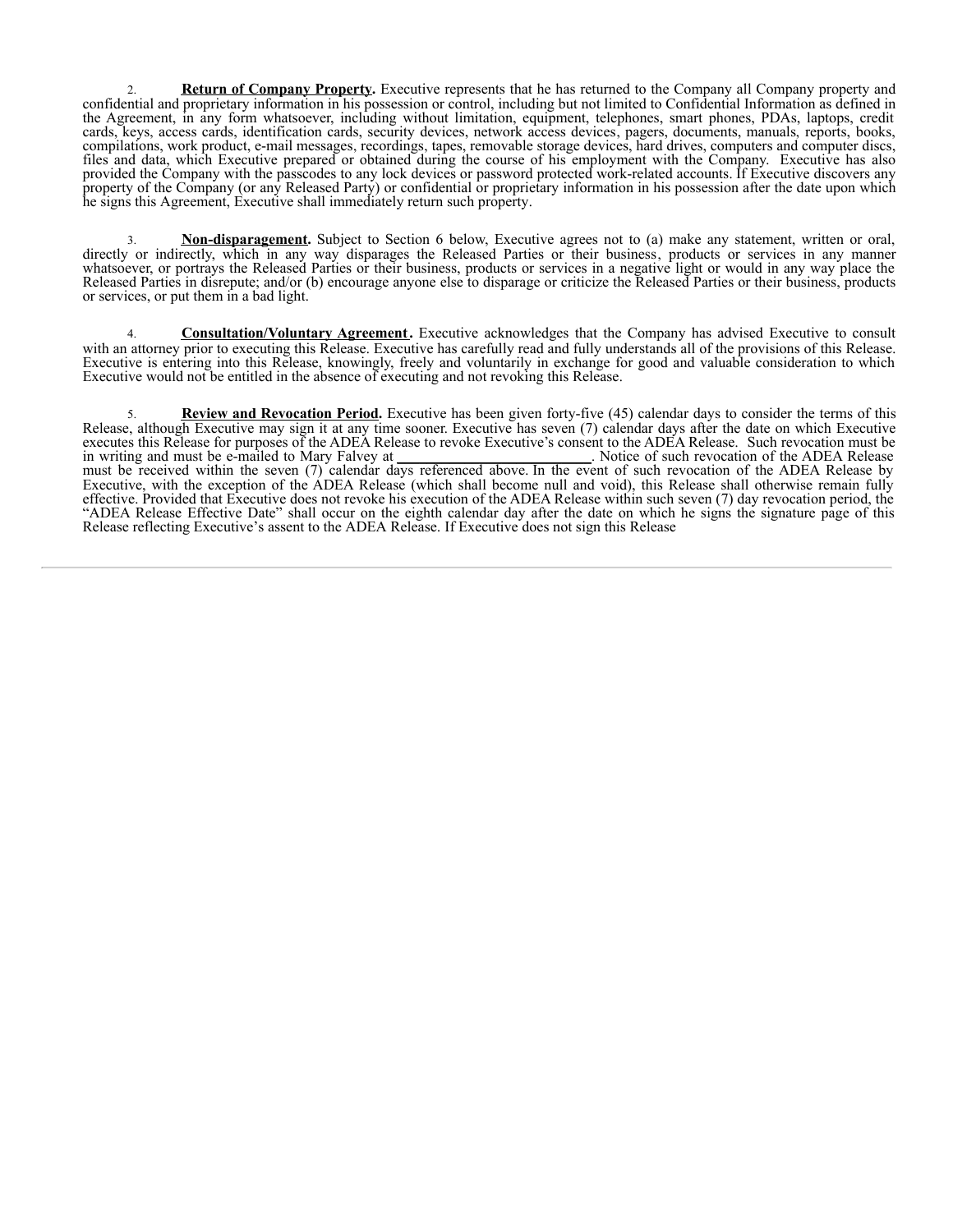within forty-five (45) days after the Company presents it to him, or if Executive revokes this Release within the permissible period, Executive shall have no right to the payments and benefits set forth in Section 2.1 of the Agreement.

**Permitted Disclosures.** Nothing in this Release or any other agreement between Executive and the Company or any other policies of the Company or its affiliates shall prohibit or restrict Executive or Executive's attorneys from: (a) making any disclosure of relevant and necessary information or documents in any action, investigation, or proceeding relating to this Release, or as required by law or legal process, including with respect to possible violations of law; (b) participating, cooperating, or testifying in any action, investigation, or proceeding with, or providing information to, any governmental agency or legislative body, any self-regulatory organization, and/or pursuant to the Sarbanes-Oxley Act; or (c) accepting any U.S. Securities and Exchange Commission awards. In addition, nothing in this Release or any other agreement between Executive and the Company or any other policies of the Company or its affiliates prohibits or restricts Executive from initiating communications with, or responding to any inquiry from, any regulatory or supervisory authority regarding any good faith concerns about possible violations of law or regulation. Pursuant to 18 U.S.C. §1833(b), Executive will not be held criminally or civilly liable under any Federal or state trade secret law for the disclosure of a trade secret of the Company or its affiliates that (i) is made (x) in confidence to a Federal, state, or local government official, either directly or indirectly, or to Executive's attorney and (y) solely for the purpose of reporting or investigating a suspected violation of law; or (ii) is<br>made in a complaint or other document that is filed under seal in a lawsuit or ot retaliation by the Company for reporting a suspected violation of law, Executive may disclose the trade secret to Executive's attorney and use the trade secret information in the court proceeding, if Executive files any document containing the trade secret under seal, and does not disclose the trade secret, except pursuant to court order. Nothing in this Release or any other agreement between the Company and Executive or any other policies of the Company or its affiliates is intended to conflict with 18 U.S.C. §1833(b) or create liability for disclosures of trade secrets that are expressly allowed by such section.

7. **No Admission of Wrongdoing.** Neither this Release, nor the furnishing of the consideration for this Release, shall be deemed or construed at any time to be an admission by the Company or Executive, or by any of the Released Parties, of any improper or unlawful conduct, all of which is denied.

8. **Third-Party Beneficiaries.** Executive acknowledges and agrees that all Released Parties are third-party beneficiaries of this Release and have the right to enforce this Release.

Amendments and Waivers. No amendment to or waiver of this Release or any of its terms will be binding unless consented to in writing by Executive and an authorized representative of the Company. No waiver by any Released Party of a breach of any provision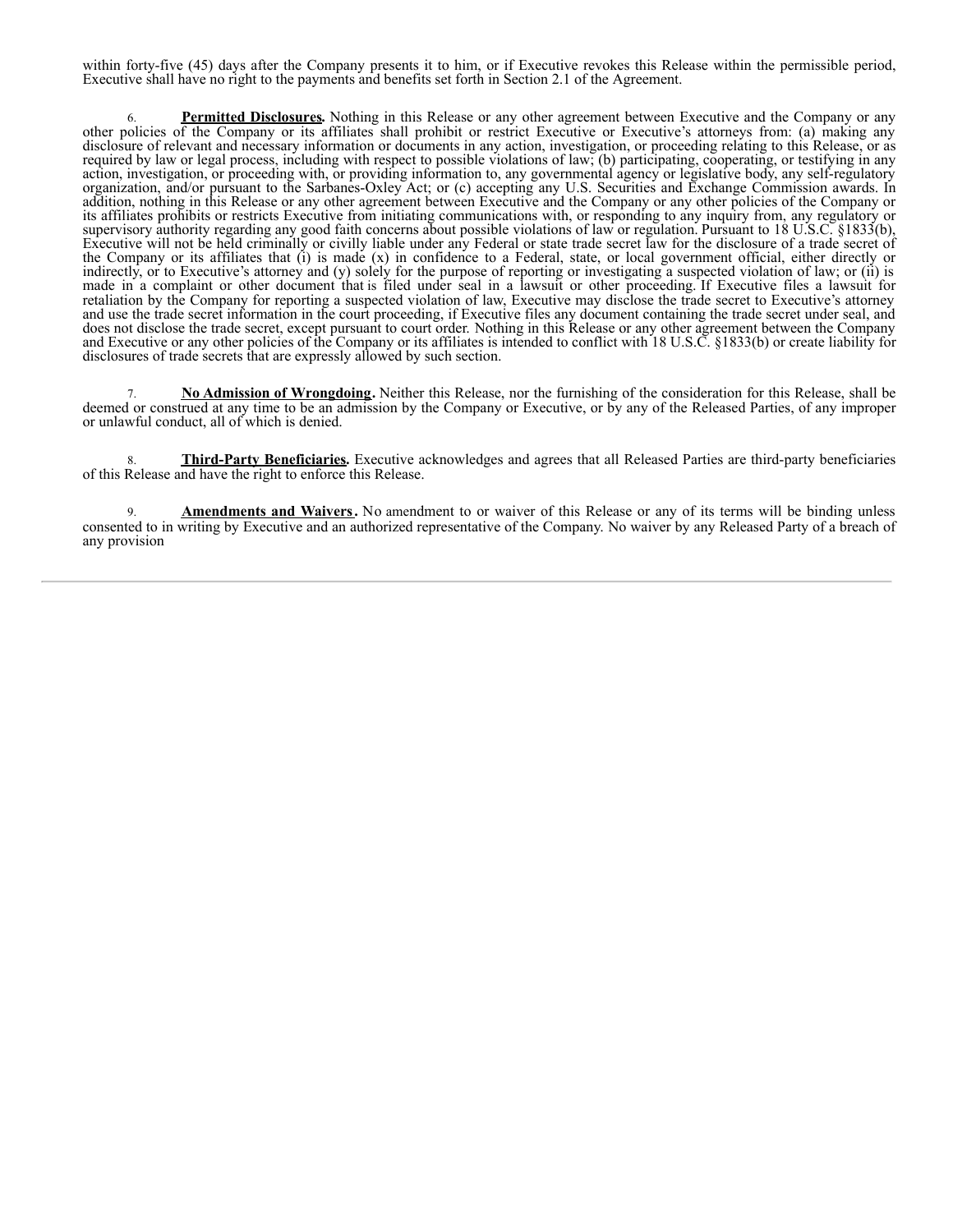of this Release, or of compliance with any condition or provision of this Release to be performed by Executive, will operate or be construed as a waiver of any subsequent breach with respect to any other Released Party or any similar or dissimilar provision or condition at the same or any subsequent time. The failure of any Released Party to take any action by reason of any breach will not deprive any other Released Party of the right to take action at any time.

10. **Governing Law; Jury Waiver.** This Release shall be governed by, and construed in accordance with, the laws of the State of New Jersey, without regard to the application of any choice-of-law rules that would result in the application of another state's laws. Subject to Section 13 below, Executive irrevocably consents to the jurisdiction of, and exclusive venue in, the state and federal courts in New Jersey with respect to any matters pertaining to, or arising from, this Release. **TO THE FULLEST EXTENT PERMITTED BY APPLICABLE LAW, EXECUTIVE EXPRESSLY WAIVES THE RIGHT TO TRIAL BY JURY IN ANY ACTION OR PROCEEDING RELATING TO OR ARISING IN ANY WAY FROM THIS RELEASE OR THE MATTERS CONTEMPLATED HEREBY.**

11. **Savings Clause.** If any term or provision of this Release is invalid, illegal or unenforceable in any jurisdiction, such invalidity, illegality or unenforceability shall not affect any other term or provision of this Release or invalidate or render unenforceable such term or provision in any other jurisdiction. Upon such determination that any term or other provision of this Release is invalid, illegal or unenforceable, this Release shall be enforceable as closely as possible to its intent of providing the Released Parties with a full release of all legally releasable claims through the date upon which Executive signs this Release.

12. **Continuing Obligations.** Executive's post-termination obligations set forth in Paragraphs 10 and 11 of the Employment Agreement, as well as Executive's obligations set forth in the Agreement, are incorporated herein by reference (the "Continuing Obligations"). If Executive breaches the Continuing Obligations, all amounts and benefits payable under this Release shall cease and, upon request, Executive shall immediately repay to the Company any and all amounts already paid pursuant to this Release. If any one or more of the Continuing Obligations shall be held by an arbitrator or a court of competent jurisdiction to be excessively broad as to duration, geography, scope, activity or subject, such provisions shall be construed by limiting and reducing them so as to be enforceable to the maximum extent allowed by applicable law.

13. **Arbitration**. Appendix A of the Employment Agreement is incorporated herein by reference and such terms and conditions shall apply to any disputes under this Agreement.

14. **Continuing Cooperation.** Executive agrees, in addition to obligations set forth in this Release and the Agreement to which this Release is attached, to cooperate and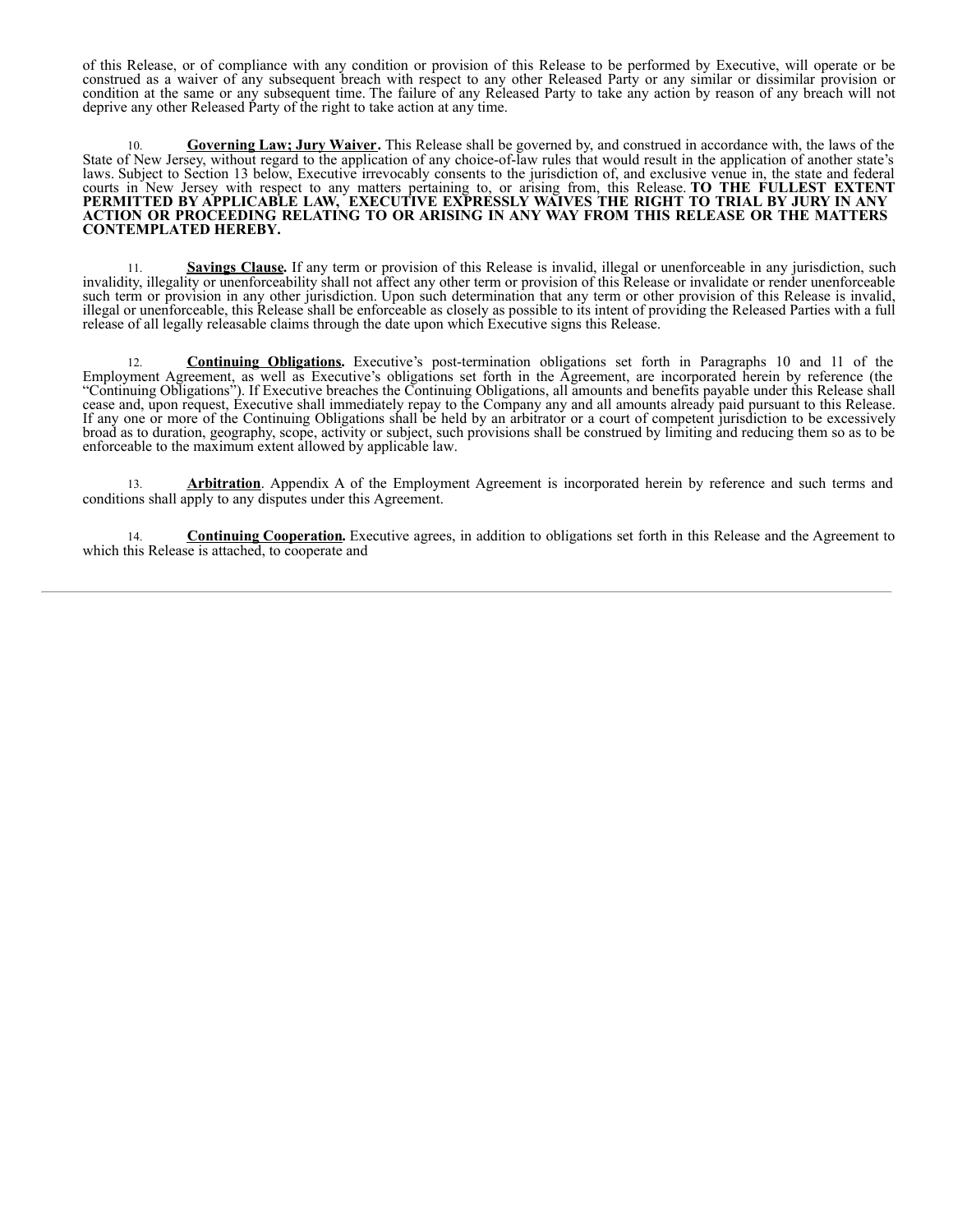make himself available to the Company or any of its successors (including any past or future subsidiary of the Company), any of the Released Parties, or its or their General Counsel, as the Company may reasonably request, to assist in any matter, including giving truthful testimony in any litigation or potential litigation, over which Executive may have knowledge, information or expertise. Executive shall be reimbursed, to the extent permitted by law, any reasonable out-of-pocket expenses associated with such cooperation, provided those expenses are pre-approved by the Company (or Released Party, as applicable) prior to the Executive incurring them. Executive acknowledges that his agreement to this provision is a material inducement to the Company to enter into the Agreement and pay the consideration described therein.

15. **Business Expenses.** As of the date upon which Executive executes this Release, Executive confirms that any business-related expenses for which he seeks or will seek reimbursement have been, or will be, documented and submitted to the Company within 10 business days after the Termination Date. Furthermore, Executive represents that any amounts owed by him to the Company have been paid. In the event Executive has been reimbursed for business expenses, but has failed to pay any Company-issued charge card or credit card bill related to such reimbursed expenses, Executive shall promptly pay any such amounts within 7 days after any request by the Company and, in addition, the Company has the right and is hereby authorized to deduct the amount of any unpaid charge card or credit card bill from the severance payments or otherwise suspend payments or other benefits in an amount equal to the unpaid business expenses without being in breach of the Agreement.

16. **Entire Agreement.** Except as expressly set forth herein, Executive acknowledges and agrees that this Release and the Agreement to which this Release is attached constitutes the complete and entire agreement and understanding between the Company and Executive with respect to the subject matter hereof, and supersedes in its entirety any and all prior understandings, commitments, obligations and/or agreements, whether written or oral, with respect thereto; it being understood and agreed that this Release, and the Agreement to which this Release is attached, including the mutual covenants, agreements, acknowledgments and affirmations contained herein and therein, is intended to constitute a complete settlement and resolution of all matters set forth in Section 1 hereof. Executive represents that, in executing this Release, Executive has not relied upon any representation or statement made by any of the Released Parties, other than those set forth in this Release and the Agreement to which this Release is attached, with regard to the subject matter, basis, or effect of this Release.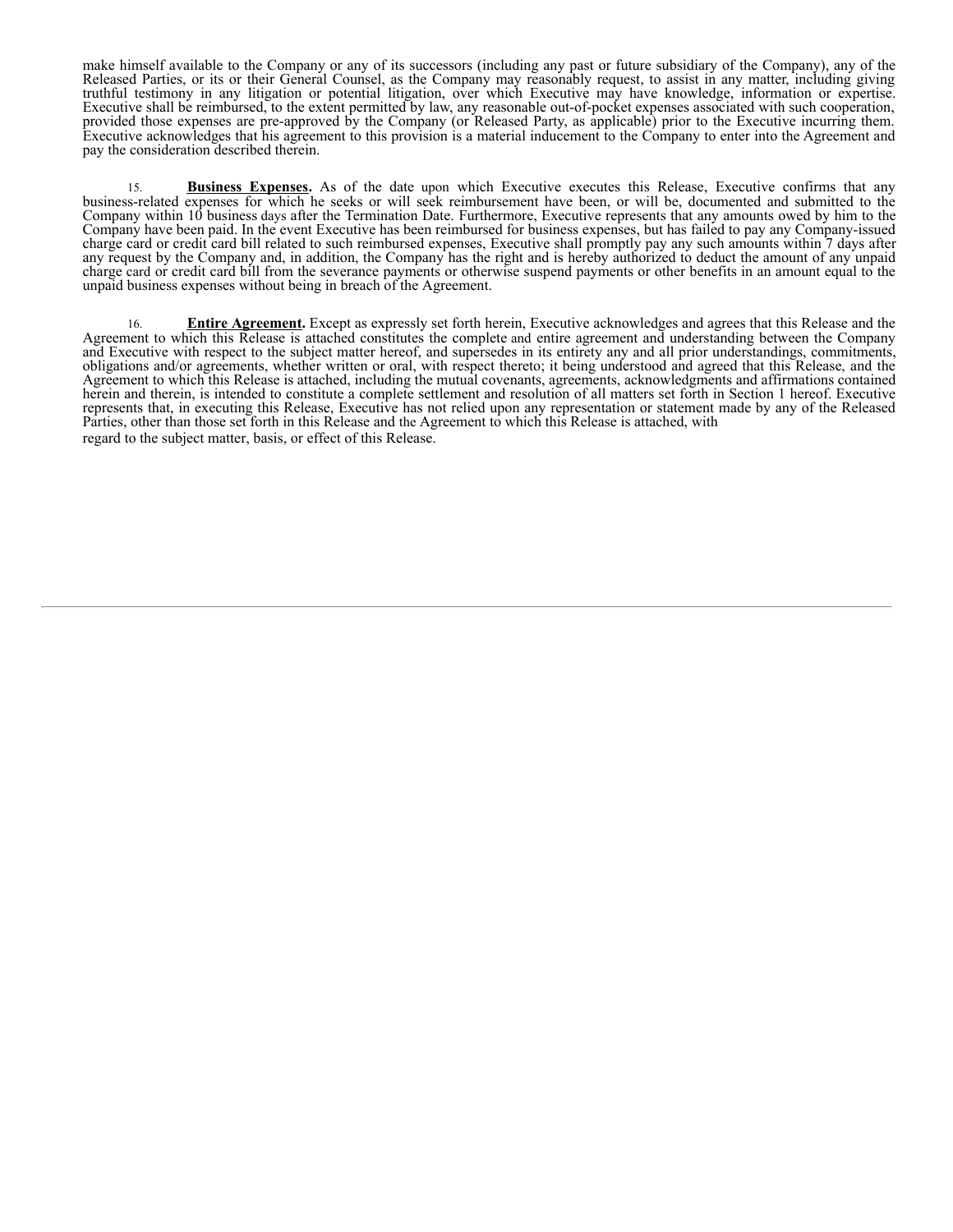IN WITNESS WHEREOF, Executive has executed this Release as of the below-indicated date(s).

# **EXECUTIVE**

/s/ Thomas Barber Thomas Barber

Date: April 8, 2020

# **ACKNOWLEDGED AND AGREED WITH RESPECT TO ADEA RELEASE**

# **EXECUTIVE**

/s/ Thomas Barber Thomas Barber

Date: April 8, 2020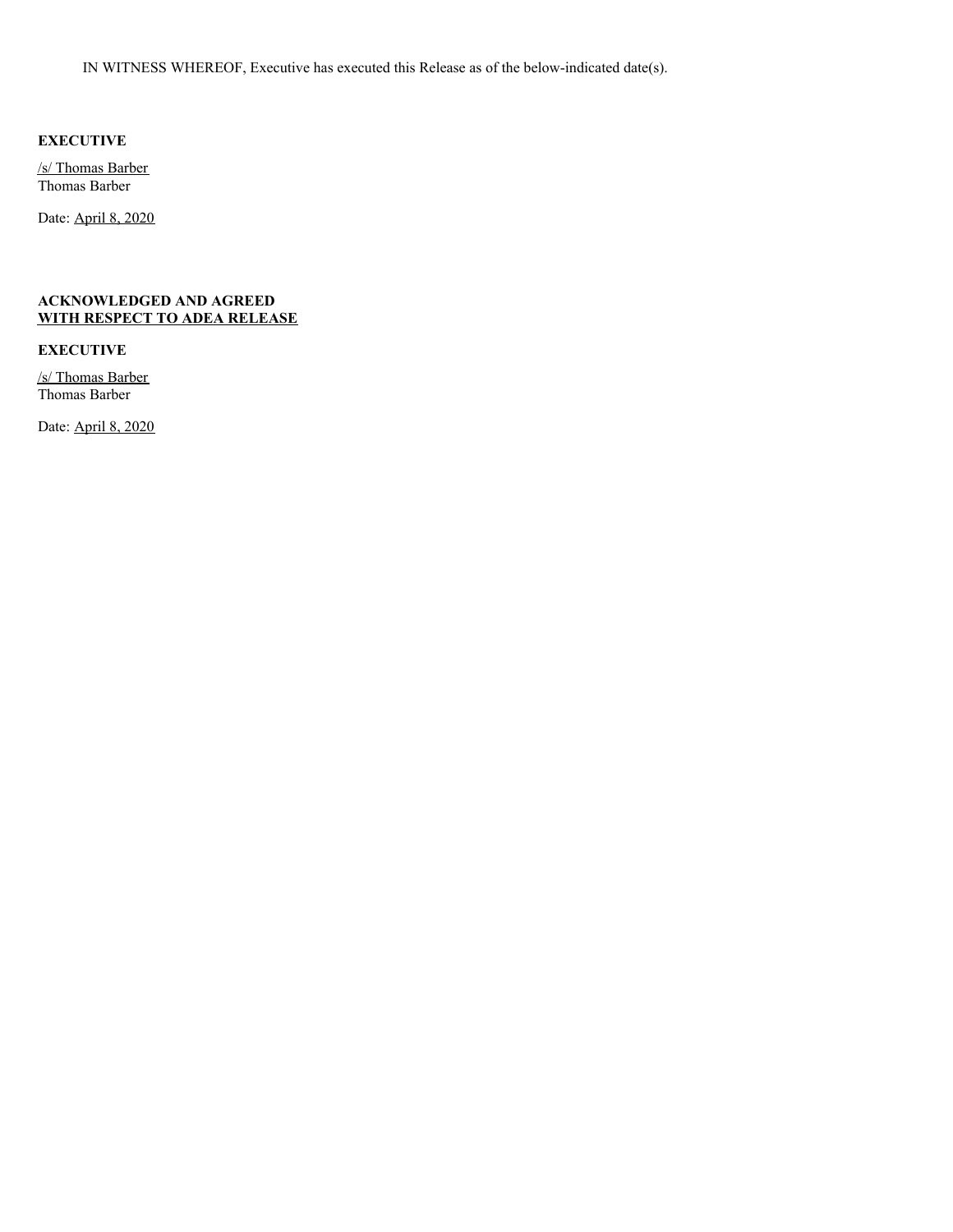<span id="page-58-0"></span>May 5, 2020

Wyndham Hotels & Resorts, Inc. 22 Sylvan Way Parsippany, New Jersey 07054

We have reviewed, in accordance with the standards of the Public Company Accounting Oversight Board (United States), the unaudited interim condensed consolidated financial statements of Wyndham Hotels & Resorts, Inc. and subsidiaries for the three-month period ended March 31, 2020 and 2019, as indicated in our report dated May 5, 2020. As indicated in such report, because we did not perform an audit, we expressed no opinion on those financial statements.

We are aware that our report referred to above, which is included in your Quarterly Report on Form 10-Q for the quarter ended March 31, 2020, is incorporated by reference in Registration Statement No. 333-224923 on Form S-8 and Registration Statement No. 333-232421 on Form S-8.

We also are aware that the aforementioned report, pursuant to Rule 436(c) under the Securities Act of 1933, is not considered a part of the Registration Statement prepared or certified by an accountant or a report prepared or certified by an accountant within the meaning of Sections 7 and 11 of that Act.

/s/ Deloitte & Touche LLP New York, New York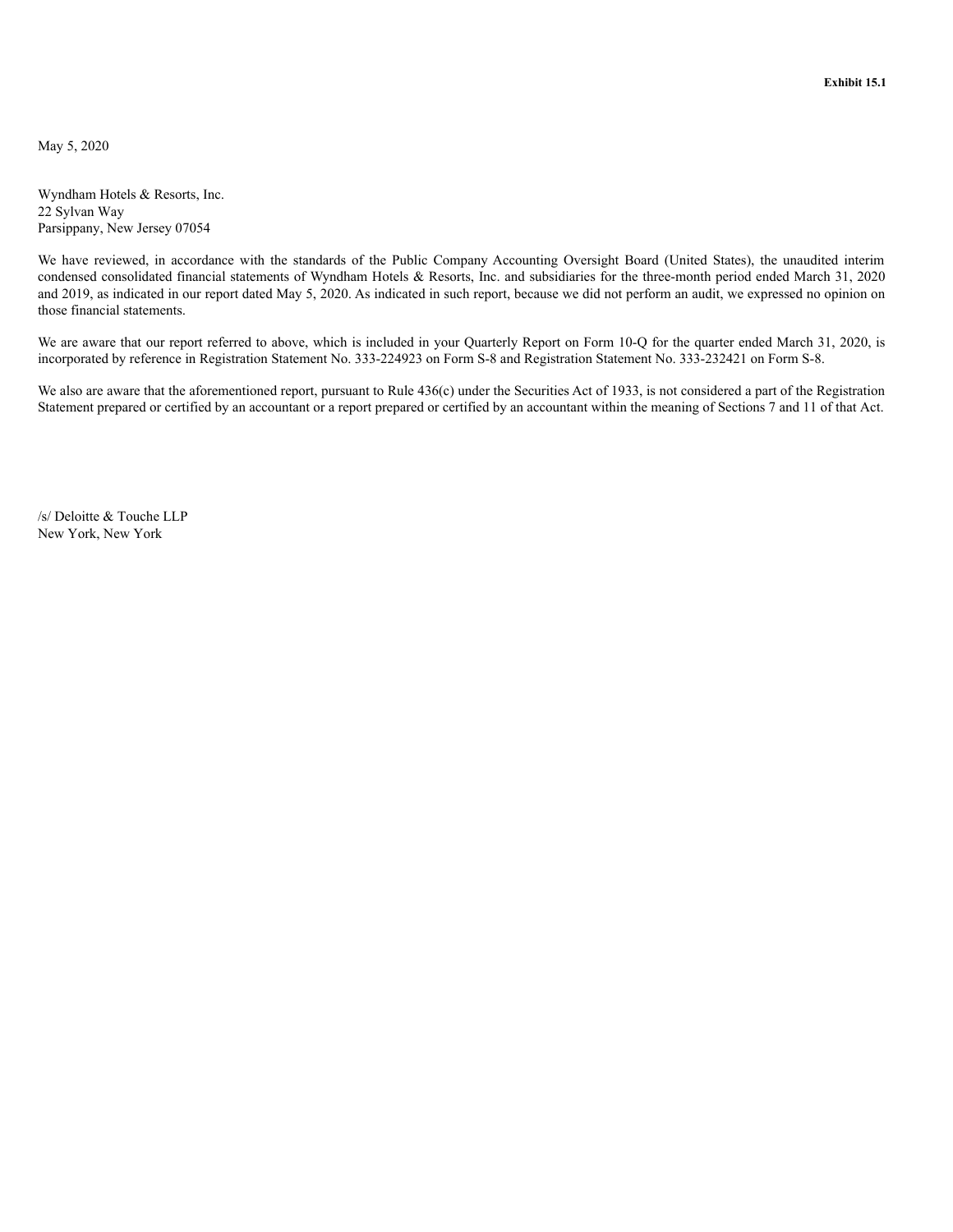# **CERTIFICATION**

<span id="page-59-0"></span>I, Geoffrey A. Ballotti, certify that:

- 1. I have reviewed this quarterly report on Form 10-Q of Wyndham Hotels & Resorts, Inc.;
- 2. Based on my knowledge, this report does not contain any untrue statement of a material fact or omit to state a material fact necessary to make the statements made, in light of the circumstances under which such statements were made, not misleading with respect to the period covered by this report;
- 3. Based on my knowledge, the financial statements, and other financial information included in this report, fairly present in all material respects the financial condition, results of operations and cash flows of the registrant as of, and for, the periods presented in this report;
- 4. The registrant's other certifying officer(s) and I are responsible for establishing and maintaining disclosure controls and procedures (as defined in Exchange Act Rules 13a-15(e) and 15d-15(e)) and internal control over financial reporting (as defined in Exchange Act Rules 13a-15(f) and 15d-15(f)) for the registrant and have:
	- a) Designed such disclosure controls and procedures, or caused such disclosure controls and procedures to be designed under our supervision, to ensure that material information relating to the registrant, including its consolidated subsidiaries, is made known to us by others within those entities, particularly during the period in which this report is being prepared;
	- b) Designed such internal control over financial reporting, or caused such internal control over financial reporting to be designed under our supervision, to provide reasonable assurance regarding the reliability of financial reporting and the preparation of financial statements for external purposes in accordance with generally accepted accounting principles;
	- c) Evaluated the effectiveness of the registrant's disclosure controls and procedures and presented in this report our conclusions about the effectiveness of the disclosure controls and procedures, as of the end of the period covered by this report based on such evaluation; and
	- d) Disclosed in this report any change in the registrant's internal control over financial reporting that occurred during the registrant's most recent fiscal quarter (the registrant's fourth fiscal quarter in the case of an annual report) that has materially affected, or is reasonably likely to materially affect, the registrant's internal control over financial reporting; and
- 5. The registrant's other certifying officer(s) and I have disclosed, based on our most recent evaluation of internal control over financial reporting, to the registrant's auditors and the audit committee of the registrant's Board of Directors (or persons performing the equivalent functions):
	- a) All significant deficiencies and material weaknesses in the design or operation of internal control over financial reporting which are reasonably likely to adversely affect the registrant's ability to record, process, summarize and report financial information; and
	- b) Any fraud, whether or not material, that involves management or other employees who have a significant role in the registrant's internal control over financial reporting.

Date: May 5, 2020

/S/ GEOFFREY A. BALLOTTI

PRESIDENT AND CHIEF EXECUTIVE OFFICER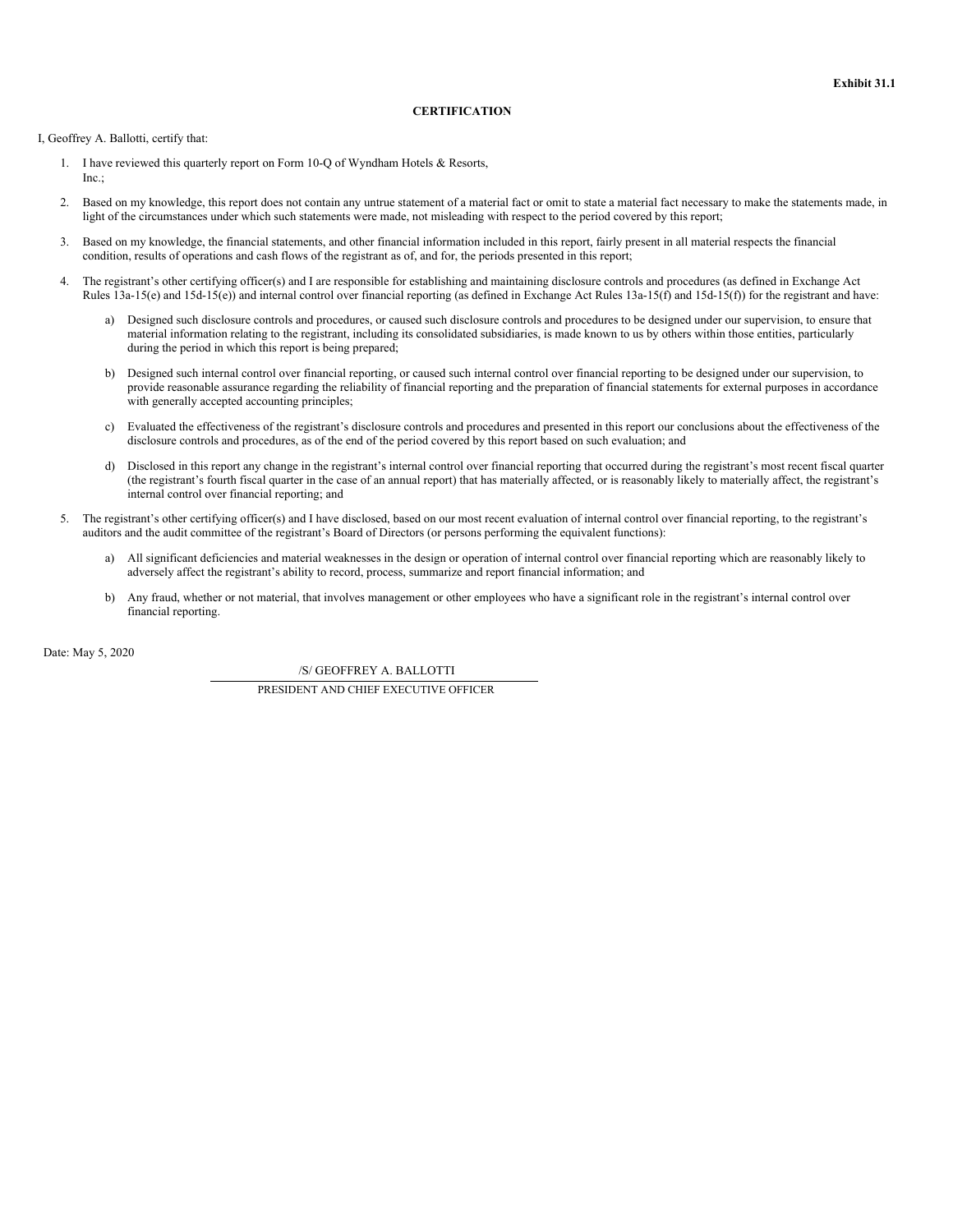# **CERTIFICATION**

<span id="page-60-0"></span>I, Michele Allen, certify that:

- 1. I have reviewed this quarterly report on Form 10-Q of Wyndham Hotels & Resorts, Inc.;
- 2. Based on my knowledge, this report does not contain any untrue statement of a material fact or omit to state a material fact necessary to make the statements made, in light of the circumstances under which such statements were made, not misleading with respect to the period covered by this report;
- 3. Based on my knowledge, the financial statements, and other financial information included in this report, fairly present in all material respects the financial condition, results of operations and cash flows of the registrant as of, and for, the periods presented in this report;
- 4. The registrant's other certifying officer(s) and I are responsible for establishing and maintaining disclosure controls and procedures (as defined in Exchange Act Rules 13a-15(e) and 15d-15(e)) and internal control over financial reporting (as defined in Exchange Act Rules 13a-15(f) and 15d-15(f)) for the registrant and have:
	- a) Designed such disclosure controls and procedures, or caused such disclosure controls and procedures to be designed under our supervision, to ensure that material information relating to the registrant, including its consolidated subsidiaries, is made known to us by others within those entities, particularly during the period in which this report is being prepared;
	- b) Designed such internal control over financial reporting, or caused such internal control over financial reporting to be designed under our supervision, to provide reasonable assurance regarding the reliability of financial reporting and the preparation of financial statements for external purposes in accordance with generally accepted accounting principles;
	- c) Evaluated the effectiveness of the registrant's disclosure controls and procedures and presented in this report our conclusions about the effectiveness of the disclosure controls and procedures, as of the end of the period covered by this report based on such evaluation; and
	- d) Disclosed in this report any change in the registrant's internal control over financial reporting that occurred during the registrant's most recent fiscal quarter (the registrant's fourth fiscal quarter in the case of an annual report) that has materially affected, or is reasonably likely to materially affect, the registrant's internal control over financial reporting; and
- 5. The registrant's other certifying officer(s) and I have disclosed, based on our most recent evaluation of internal control over financial reporting, to the registrant's auditors and the audit committee of the registrant's Board of Directors (or persons performing the equivalent functions):
	- a) All significant deficiencies and material weaknesses in the design or operation of internal control over financial reporting which are reasonably likely to adversely affect the registrant's ability to record, process, summarize and report financial information; and
	- b) Any fraud, whether or not material, that involves management or other employees who have a significant role in the registrant's internal control over financial reporting.

Date: May 5, 2020

/S/ MICHELE ALLEN

CHIEF FINANCIAL OFFICER